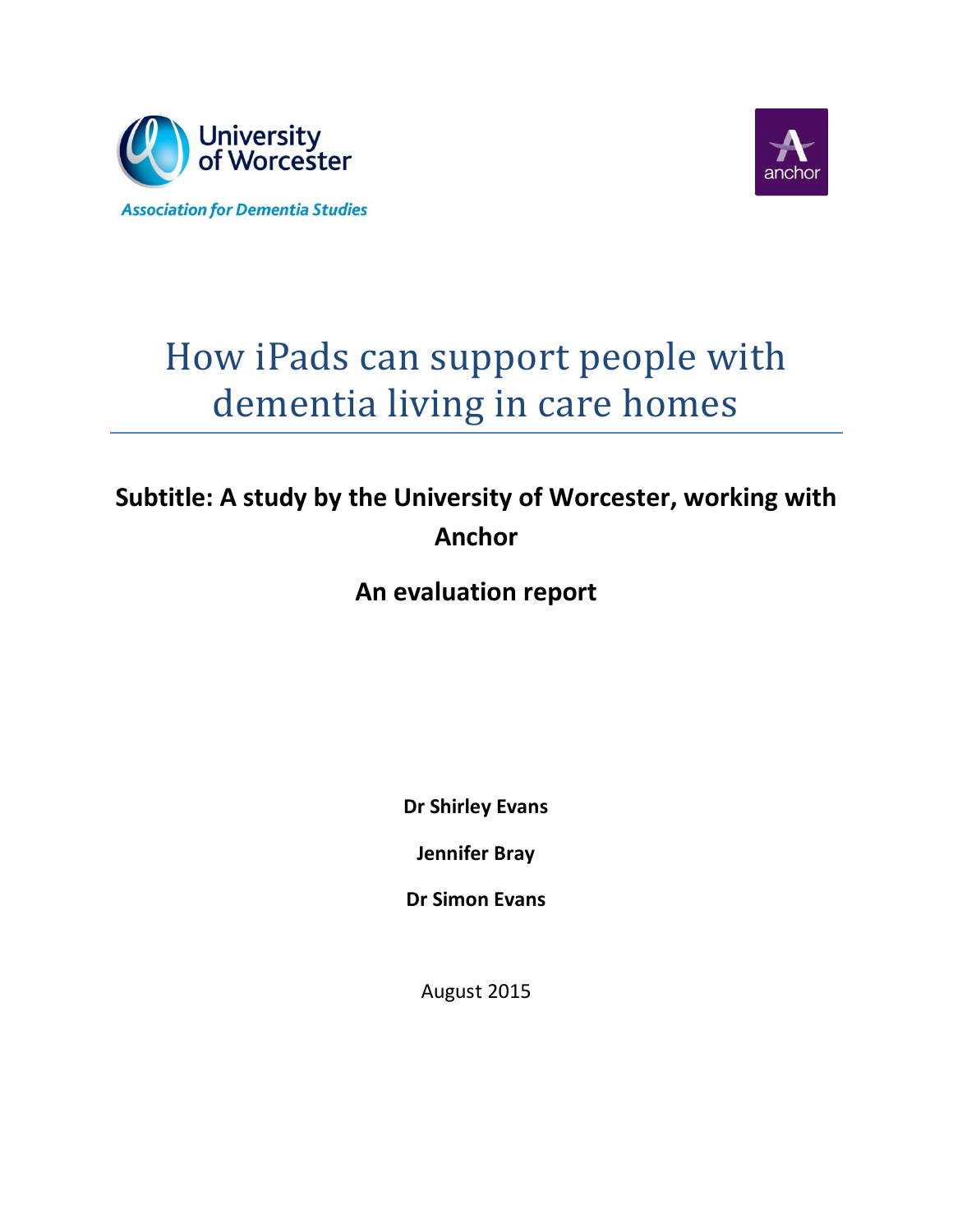### **Acknowledgements**

The evaluation team from the Association for Dementia Studies would like to thank everyone who took part in the evaluation activities. We would also like to acknowledge the efforts of the Anchor staff in improving the response rate for the initial survey.

### **Address for correspondence**

Association for Dementia Studies University of Worcester Henwick Grove Worcester WR2 6AJ

Tel: +44 (0) 1905 542531

Email: [dementia@worc.ac.uk](mailto:dementia@worc.ac.uk)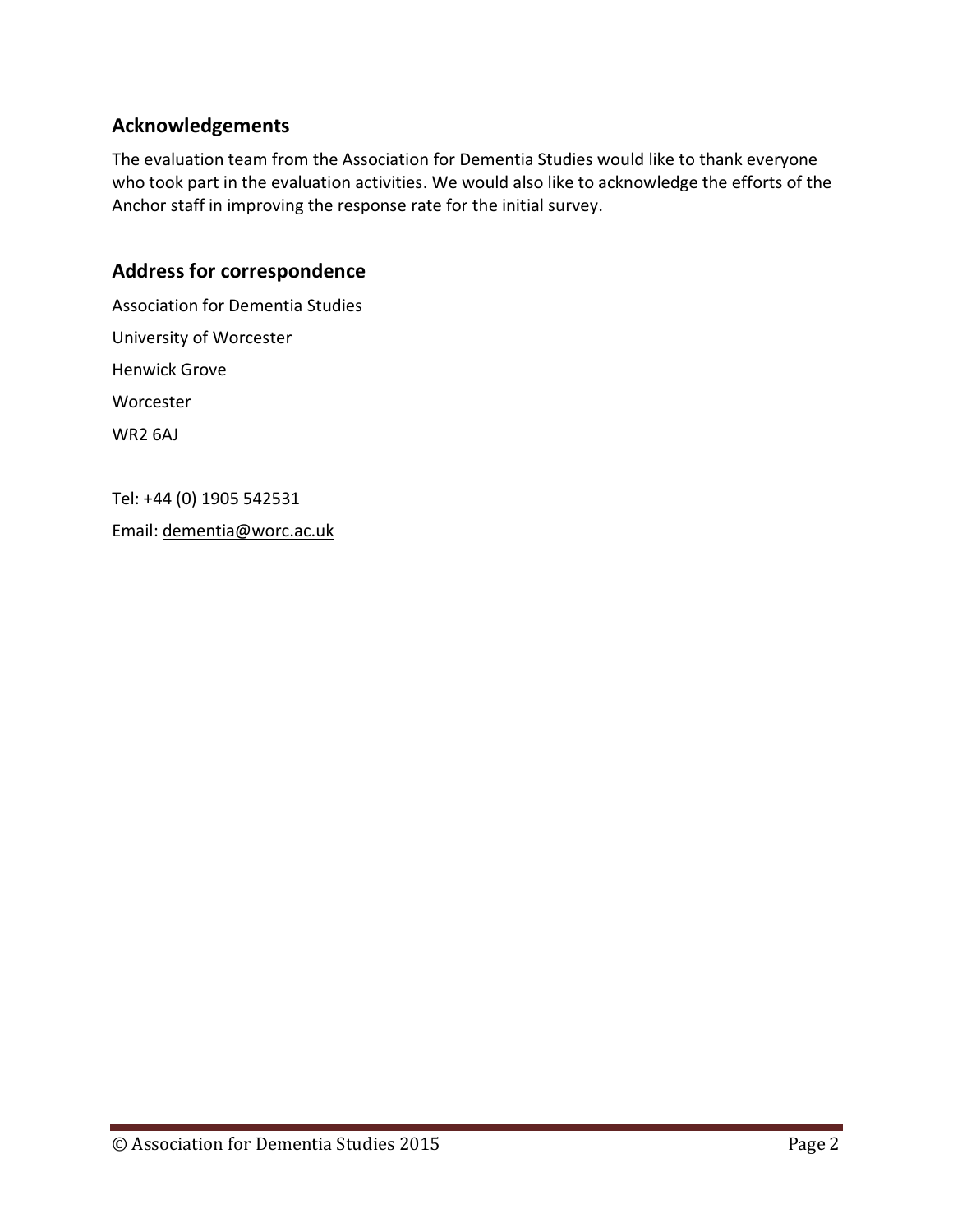# **Table of Contents**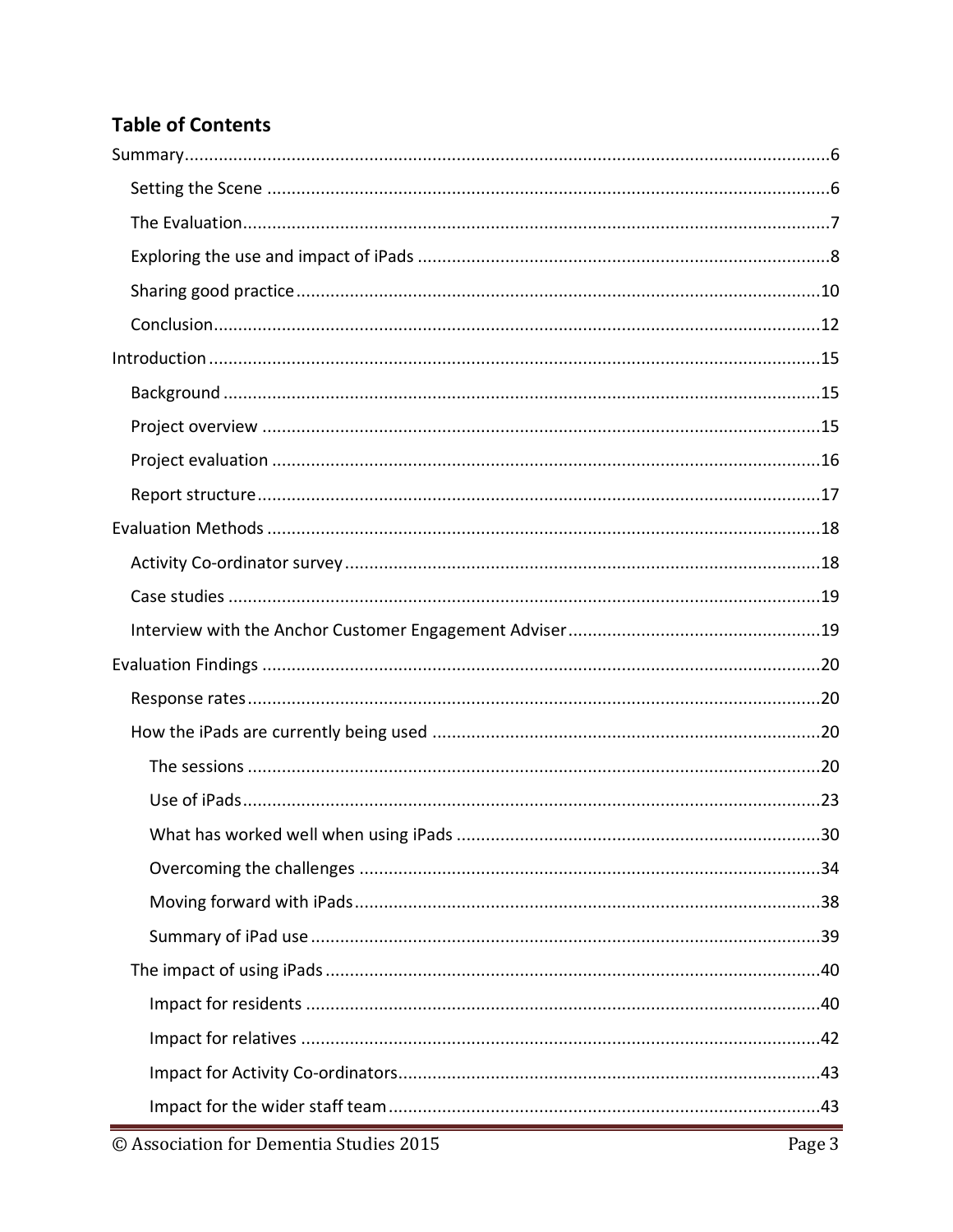| .53 |
|-----|
|     |
|     |
|     |
|     |
|     |
|     |
|     |
|     |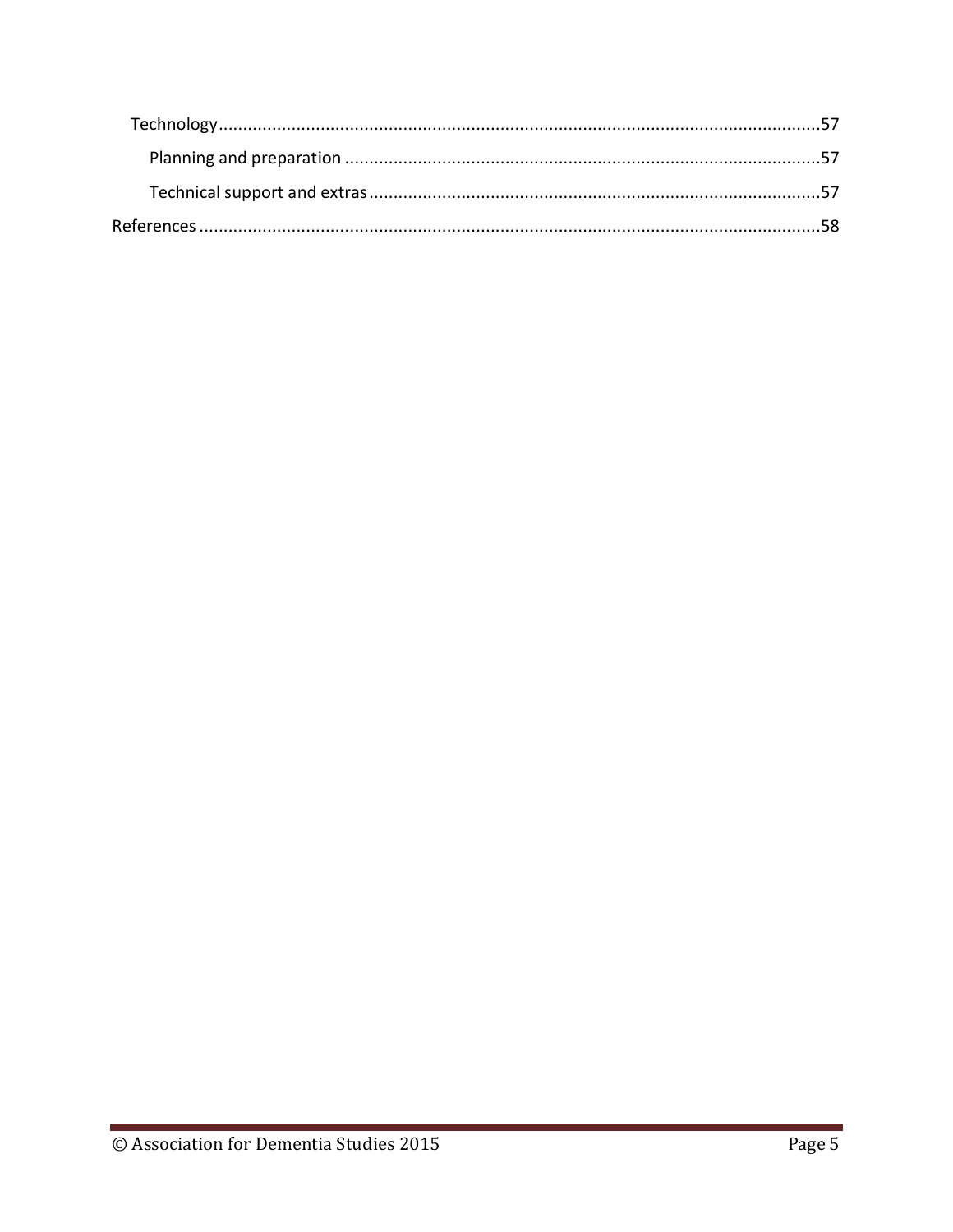# <span id="page-5-0"></span>Summary

*"The biggest change I've noticed is in the residents with dementia at our care home. The pure joy on their faces from the sensory apps, that one smile or laugh just speaks volumes!"*

*"The iPad has opened up a whole new world for our customers and myself."*

# <span id="page-5-1"></span>**Setting the Scene**

There is growing interest in the use of touchscreen technology in care settings in general and particularly for residents who are living with dementia. Tablets are being employed in support of a range of activities including reminiscence, communication, cognitive stimulation and social interaction. One common approach is to encourage digital interaction with creative activities such as visual arts, listening to music and solving puzzles. The majority of these initiatives have the broad aim of increasing wellbeing and quality of life for residents and staff, and there is a considerable body of anecdotal evidence to suggest that they are often effective.

However, there has been a dearth of systematic approaches to introducing and using touchscreen technology in care settings, as well as a lack of evidence-based analysis of the benefits. It is in this context that Anchor, the largest not-for-profit care home provider in England, embarked on an innovative project to introduce iPads into all of its care homes, supported by a training package for the Activity Co-ordinators who lead on this work.

#### **About Activity Co-ordinators**

Activity Co-ordinators play a vital role to enhance the health, happiness and wellbeing of residents at each Anchor care home. Activity Co-ordinators arrange a variety of events and activities to enjoy in the care home and in the local community. These range from day trips to leisure facilities and places of interest, to arts, crafts, games and social events.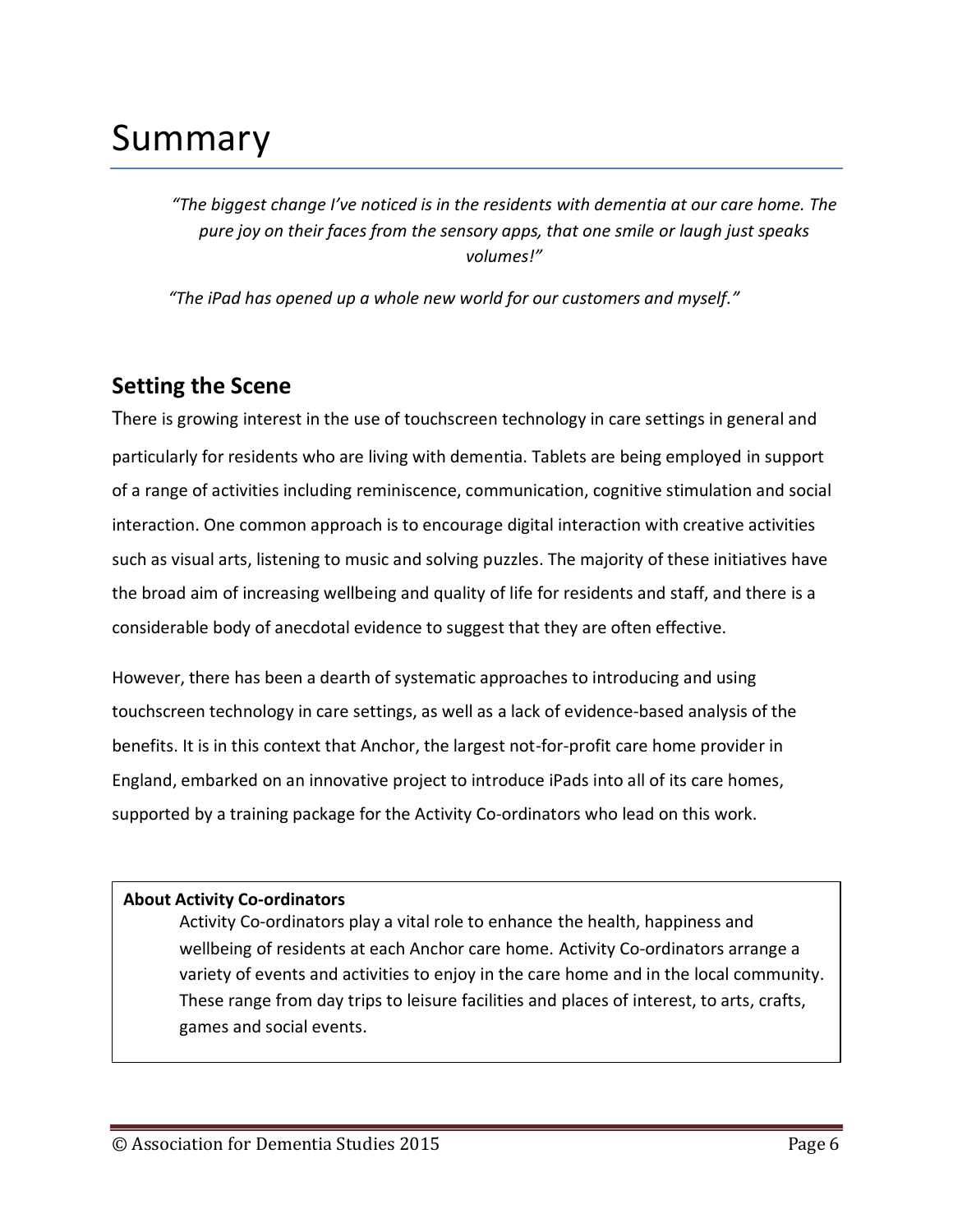# <span id="page-6-0"></span>**The Evaluation**

The Association for Dementia Studies, a centre of excellence in research and education at the University of Worcester, was commissioned to conduct an independent evaluation of Anchor's iPad project. This is the largest study of its kind to focus on the use of touchscreen technology for people living with dementia in care homes. The evaluation methodology included a survey of Activity Co-ordinators working in all Anchor care homes and a series of case studies based on observations of iPad sessions and interviews with staff and relatives.

The evaluation findings highlight the considerable potential of iPads as a tool to enhance the quality of life of older people living in care homes, and particularly those living with dementia.

The iPads are an accessible and flexible resource that can be used in both group work and oneto-one interactions. Well trained and supported Activity Co-ordinators are central to the success of this approach, using their extensive knowledge, skills and experience to provide person-centred care for residents with a range of abilities and preferences.

#### **Case Study: Enhancing quality of life for residents**

Music was known to be beneficial for one resident in terms of improving their mood, *"especially if she's a bit down"*. Engagement through music can be enhanced by the iPad as it makes it easier for the Activity Co-ordinator to personalise the music choices or respond rapidly to requests from the resident.

When one resident became agitated and wanted to return to their previous home, the Activity Co-ordinator was able to use the iPad to look up where the resident had lived and show them pictures of their house and surrounding area. This helped to settle the resident and triggered conversations and positive memories.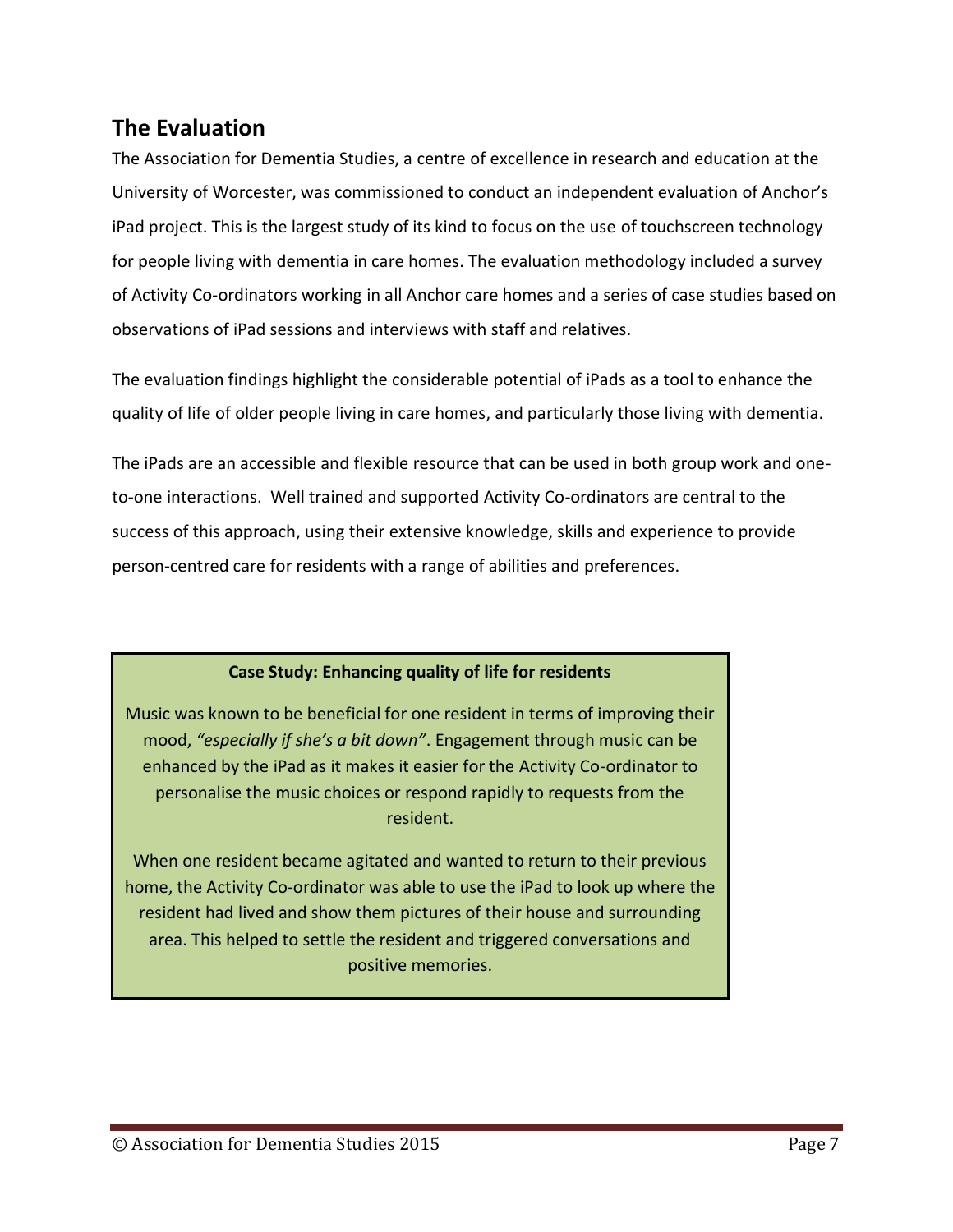# <span id="page-7-0"></span>**Exploring the use and impact of iPads**

The evaluation provides strong evidence for the benefits of using iPads in care homes. Overall, they complement and enhance existing activities for people living with dementia, as well as supporting the introduction of new activities based on the growing range of apps that are available. Positive outcomes include increased interaction, greater inclusion and improved communication with relatives. A range of benefits were also seen for the care home and care staff including the delivery of enhanced activities, further opportunities for a person-centred approach and increased skills and confidence.

The evaluation provides a clear picture of how iPads are used in care homes:

- In 98% of cases, iPad-related activities were additional sessions or incorporated into existing activity sessions, rather than replacing 'traditional' activities. This suggests that the iPads are helping to enhance activities and further enrich residents' lives rather than simply digitising what homes were already providing.
- Planned and impromptu use: 71% of Activity Co-ordinators used the iPads as part of planned activity sessions, while 52% used them in a more impromptu fashion.
- Engaging with residents: 56% of Activity Co-ordinators were able to involve a total of more than ten residents in iPad activities.
- Range of activities: The iPads were used for a wide range of activities, with playing music or songs being the most common. Games were also quite popular, including bingo, jigsaws, crosswords and quizzes.
- Engaging families: 46% of Activity Co-ordinators involved family members in the use of iPads.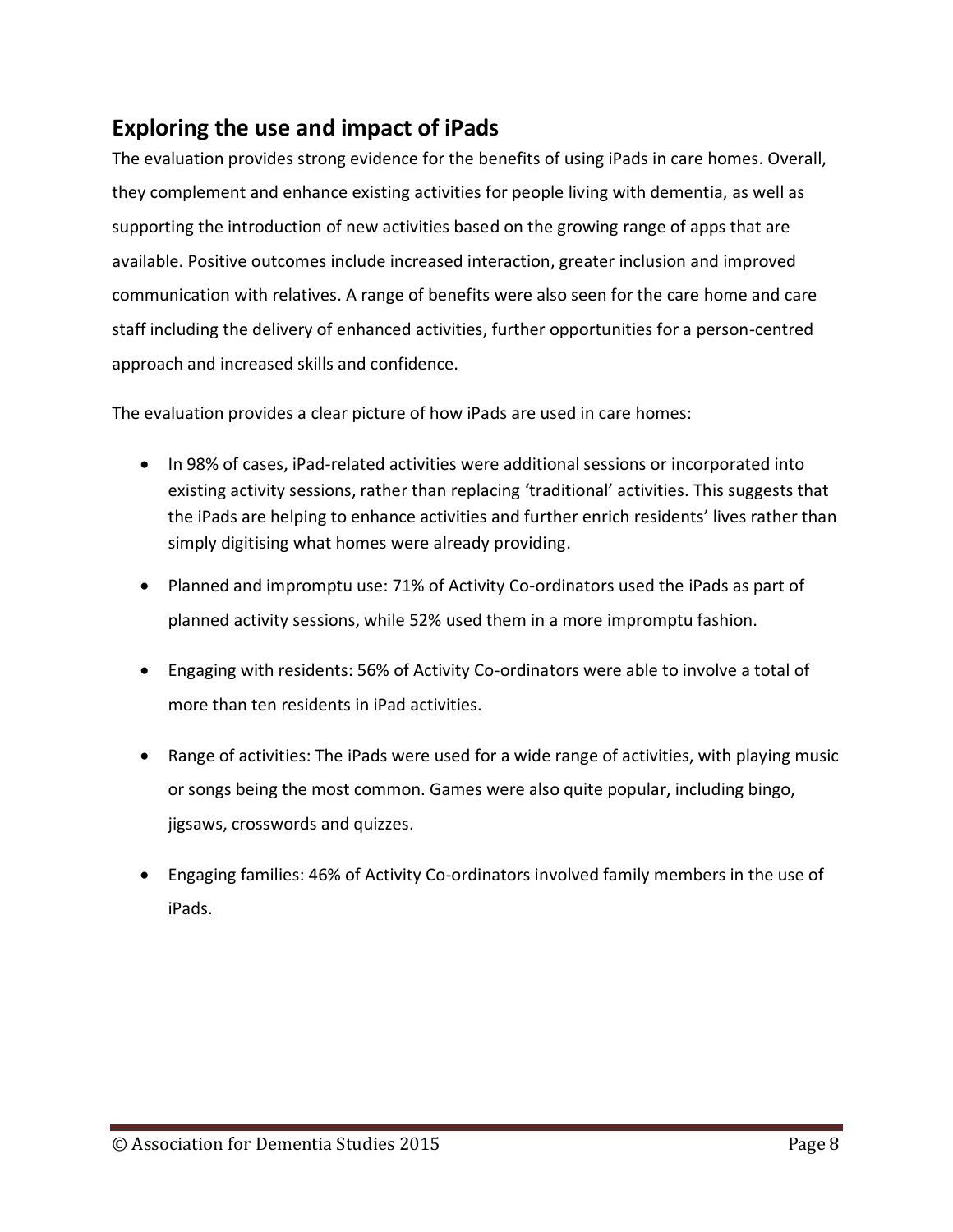#### **Case Study: Triggering positive memories**

An Activity Co-ordinator was talking to a resident and their relative when they mentioned where they used to go on holiday in years gone by. The Activity Co-ordinator was able to use the iPad to quickly find images of the holiday destination from the relevant period, which triggered more memories for both the resident and their relative.

The iPad project impacted on residents, relatives and staff in multiple ways, including:

- The use of iPads increased fivefold in the care homes that took part.
- Activity Co-ordinators reported that the project changed their attitudes towards using technology and enabled them to offer residents more personalised activities.
- iPad based activities can promote interaction between residents with a range of abilities and preferences.
- iPads facilitated discussions and triggered residents' memories, particularly through the capacity to rapidly search the internet for images and songs as conversations develop.
- The video calling software (Skype / Facetime) offered by the iPad enabled residents to stay in touch with relatives, including those who lived abroad.

#### **Case Study: Engaging with families**

The Activity Co-ordinator in one home was able to fulfil the final wish of one resident by setting up a video call on the iPad. The resident *"got to see his daughter and grandchild"* two days before he passed away.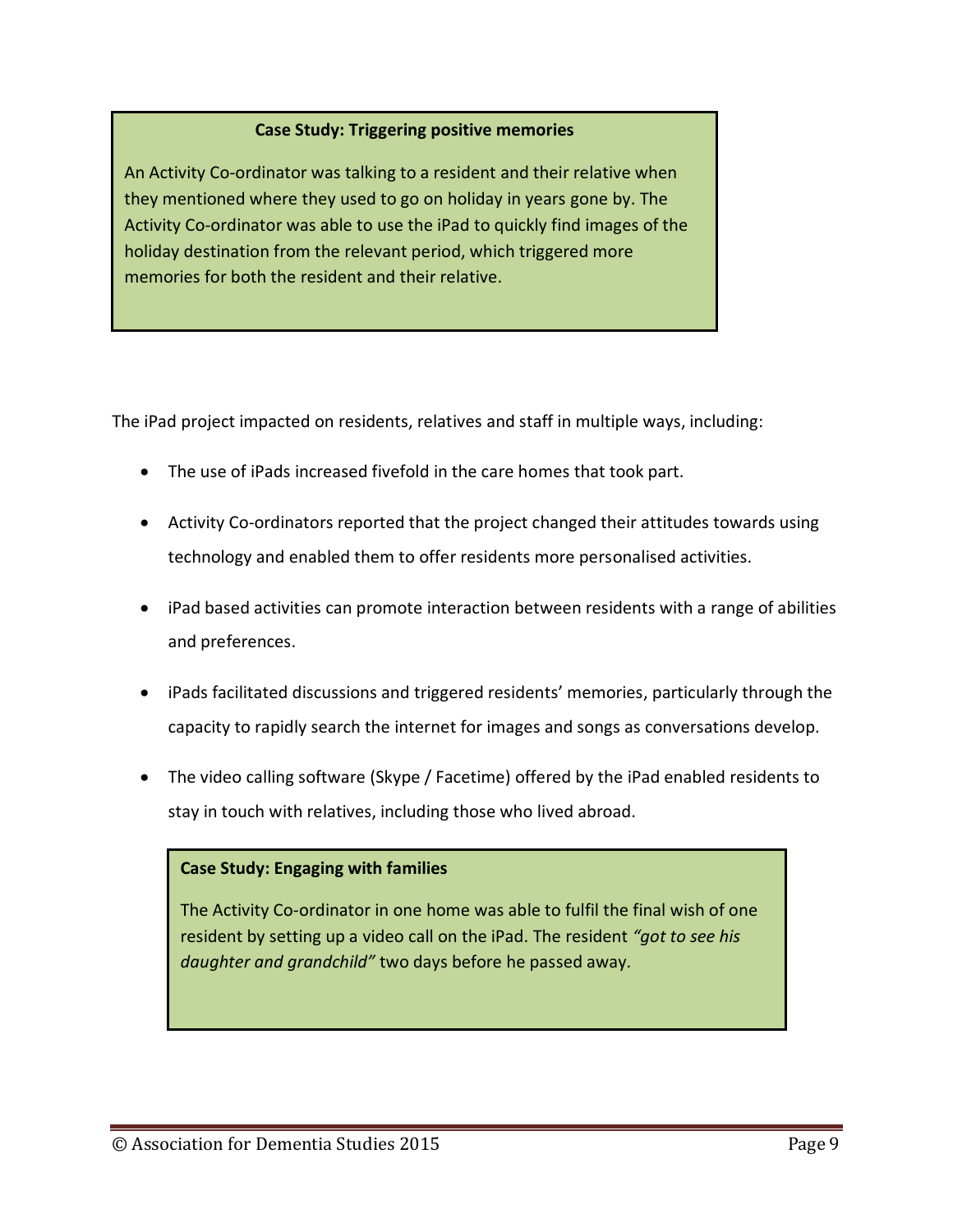# <span id="page-9-0"></span>**Sharing good practice**

Drawing on the lessons learnt through this project, the following guidelines are offered to support the implementation of similar initiatives for people living with dementia in care homes and other settings.

#### **Adopt a person-centred approach, taking account of individual abilities and preferences.**

- People require varying levels of support in using an iPad, depending on their abilities and previous experience with technology.
- Like most of us, some people with dementia are more active and alert at particular times of day.
- Take into account individual preferences for one to one work and group sessions.

#### **Take advantage of the iPad's flexibility when planning activities.**

- iPads can be used to enhance existing activities such as reminiscence sessions as well as introducing entirely new ones.
- Some activities benefit from access to online information (for example, visual images to encourage reminiscence) while others are based on apps installed on the iPad. Using a combination of both in any one session can help maintain interest and engagement.
- iPads can be used as part of activity sessions as well as during more impromptu interactions.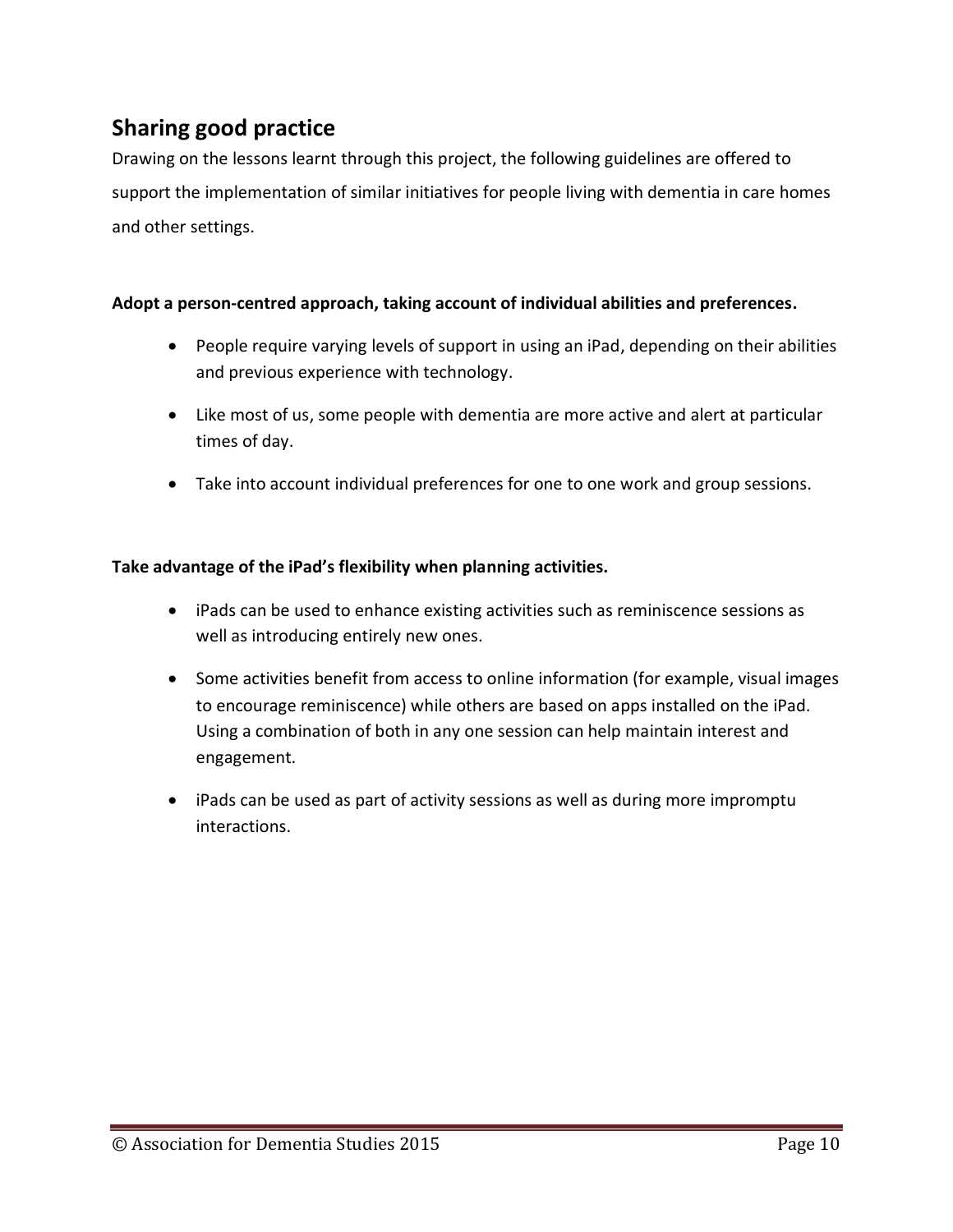#### **Case Study: using iPads to enhance activities**

*Paper version –* An Activity Co-ordinator ran a Pictionary session with a group of residents using a flip chart and pens. Although it worked to some extent the session was difficult to facilitate for various reasons. Mobility issues meant that the flip chart had to be moved between residents for them draw on. Most residents did small drawings in a corner of the page which were difficult to see. The drawing then had to be passed around for everyone to look at, making it tricky to get people joining in and keep them engaged.

*iPad version* – In a session that was observed as part of the evaluation, an Activity Co-ordinator connected the iPad to a television using a long cable. This meant that it was possible to pass the iPad between residents without the need for anyone to move, and everyone was able to see the pictures on a large screen as they were being drawn. This resulted in a much more engaging session with greater involvement from all residents.

#### **Think about involving relatives in the use of iPads.**

- iPads can support communication between residents and relatives. For example, they can be used to look at photographs together and discuss people and places. They also help residents to keep in touch with relatives and friends through the use of video calling apps such as FaceTime and Skype.
- Relatives can be a useful source of information about preferences and previous experience with technology.
- Relatives can be supported to use their own iPads as part of their regular contact with residents.

#### **Train and support staff to ensure confident and successful use of iPads in care homes.**

 Develop a consistent training approach across all care homes to maximise successful implementation of iPads and allow the creation of standard resources for widespread use.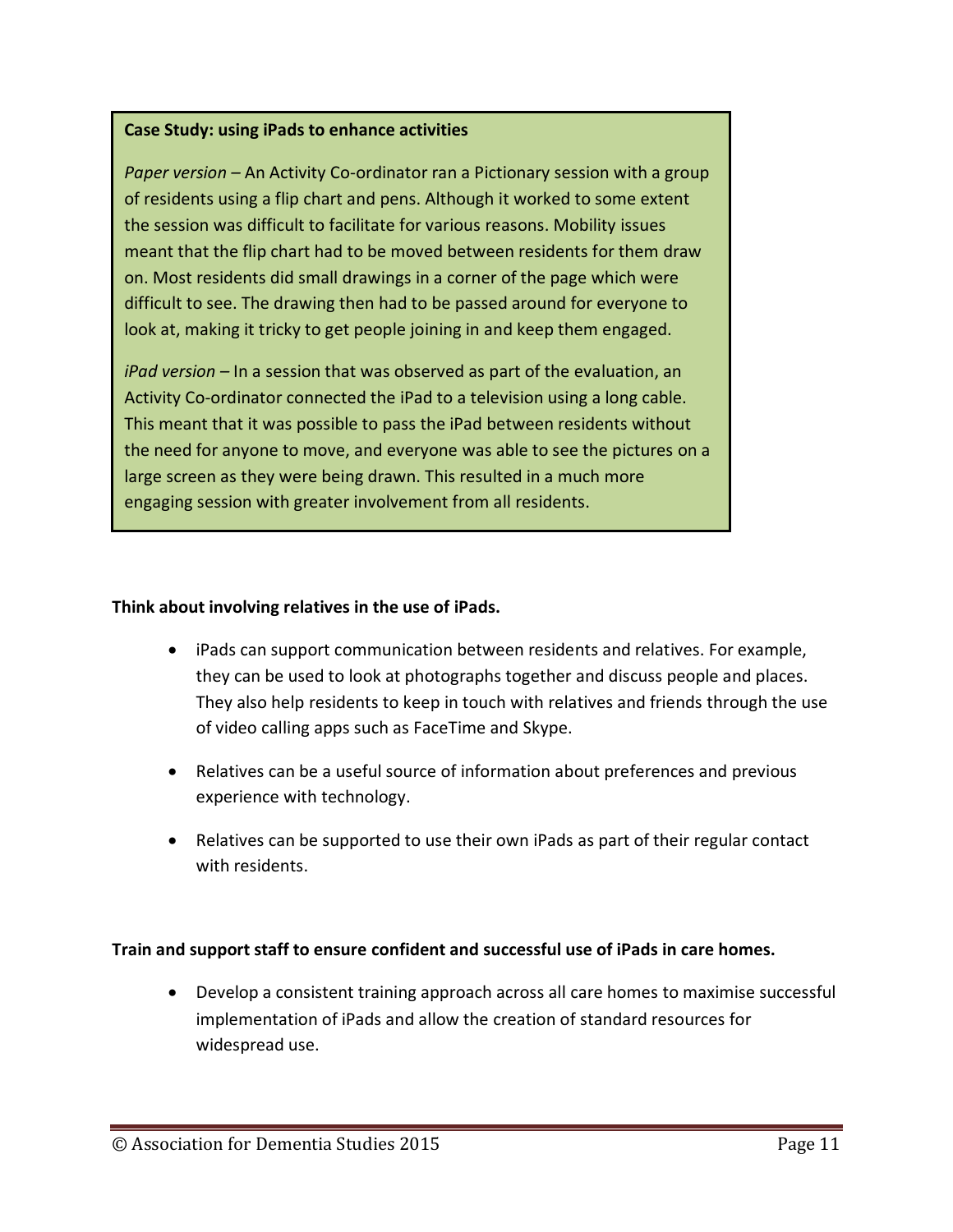- Don't forget to include practical information as part of effective training, such as how to update the iPad operating system, finding and installing new apps and adjusting iPad settings to maximise their usability for people living with dementia. This might mean changing the font size or increasing the contrast of the display.
- Encourage the wider staff team to become familiar with iPads and engage with planned sessions to increase the opportunities for all staff to deliver impromptu activities. A peer support network for staff using iPads can be an effective way of promoting continued good practice and encourage the sharing of best practice.

#### **Get the infrastructure in place before the iPads arrive to support a smooth roll-out.**

- Think about how many tablets will be required in a home in order to allow widespread use.
- A stable Wi-Fi/broadband network is required for iPads to be used to their maximum effect.
- Additional equipment can enhance the use of iPads, such as the capacity to connect to a television in order to enlarge images.

# <span id="page-11-0"></span>**Conclusion**

With an ageing population and a rapid increase in the number of people living with dementia, there is a growing recognition of the potential for technology to be embedded across all aspects of care, including care homes. The Anchor iPad project has made significant progress by introducing iPads into 63 care homes so far. This represents an excellent foundation for the future. The project has been well planned and executed and the phased approach adopted by Anchor has enabled learning to be integrated into the project in a continuous and sustainable way. The evaluation of the project indicates that the iPad can provide an effective and innovative way of engaging with individual residents and groups of residents with a mix of abilities and preferences.

This study has allowed the University of Worcester, working with Anchor, to evaluate the impact and benefits of adopting a systematic approach to using iPads in a care homes, backed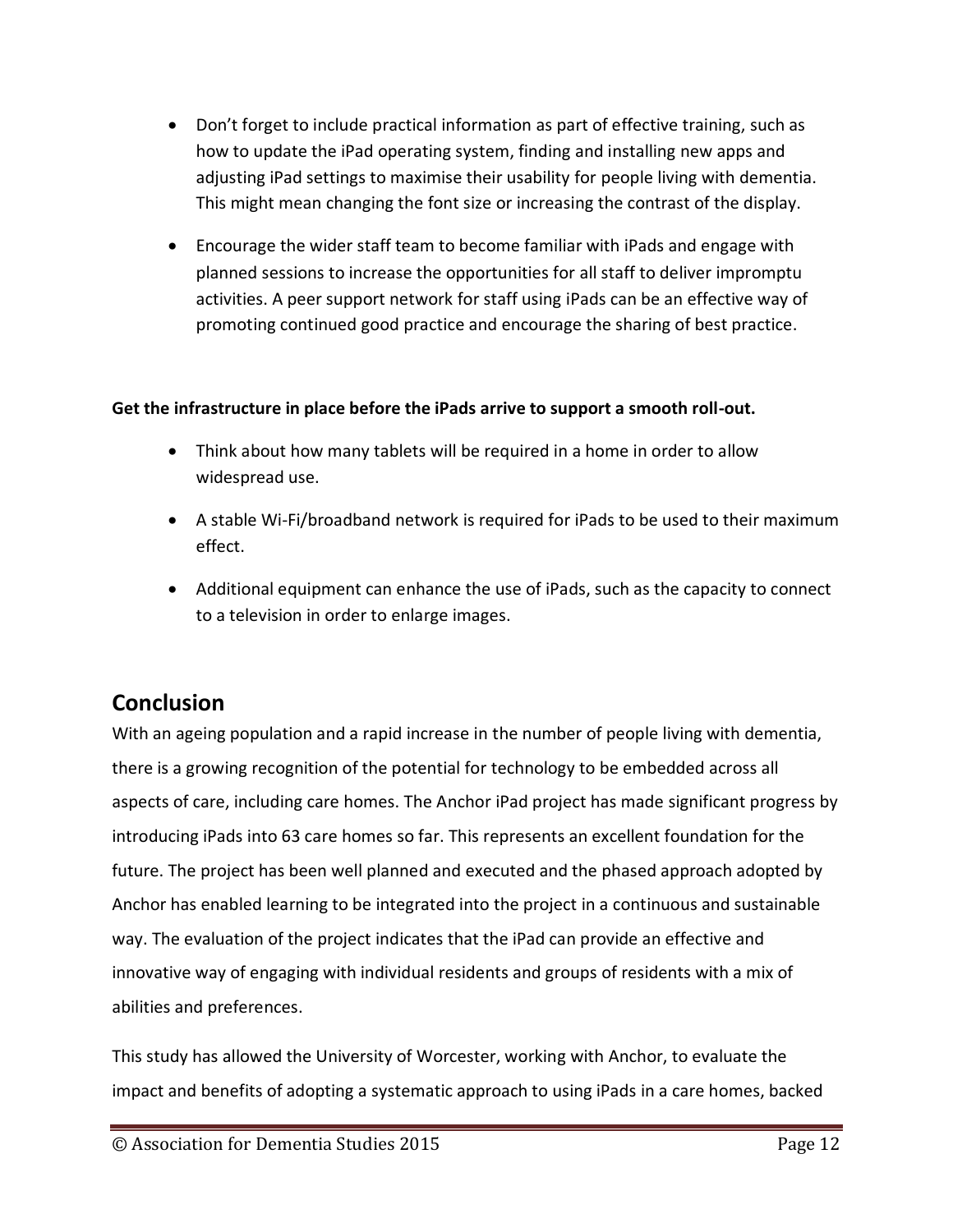by comprehensive training and support for staff. Building on anecdotal evidence, the findings clearly demonstrate that, with the right approach, iPads can enhance quality of life for people living with dementia.

iPads provide a flexible and adaptable means of engaging with residents and their relatives, in both one to one and group sessions. The iPads bring the potential to increase levels of social interaction and engagement, as well as helping to reduce agitation and increase enjoyment for people living with dementia. The evaluation indicates that this type of touchscreen technology can enhance and complement the provision of activities in care homes while also enabling a more person-centred approach to supporting residents.

The learning that has emerged from this project provides valuable insight into how this kind of technology can be used in care settings with positive results. This project provides an excellent example of how the care sector can explore innovative ways to improve the quality of life of people living with dementia.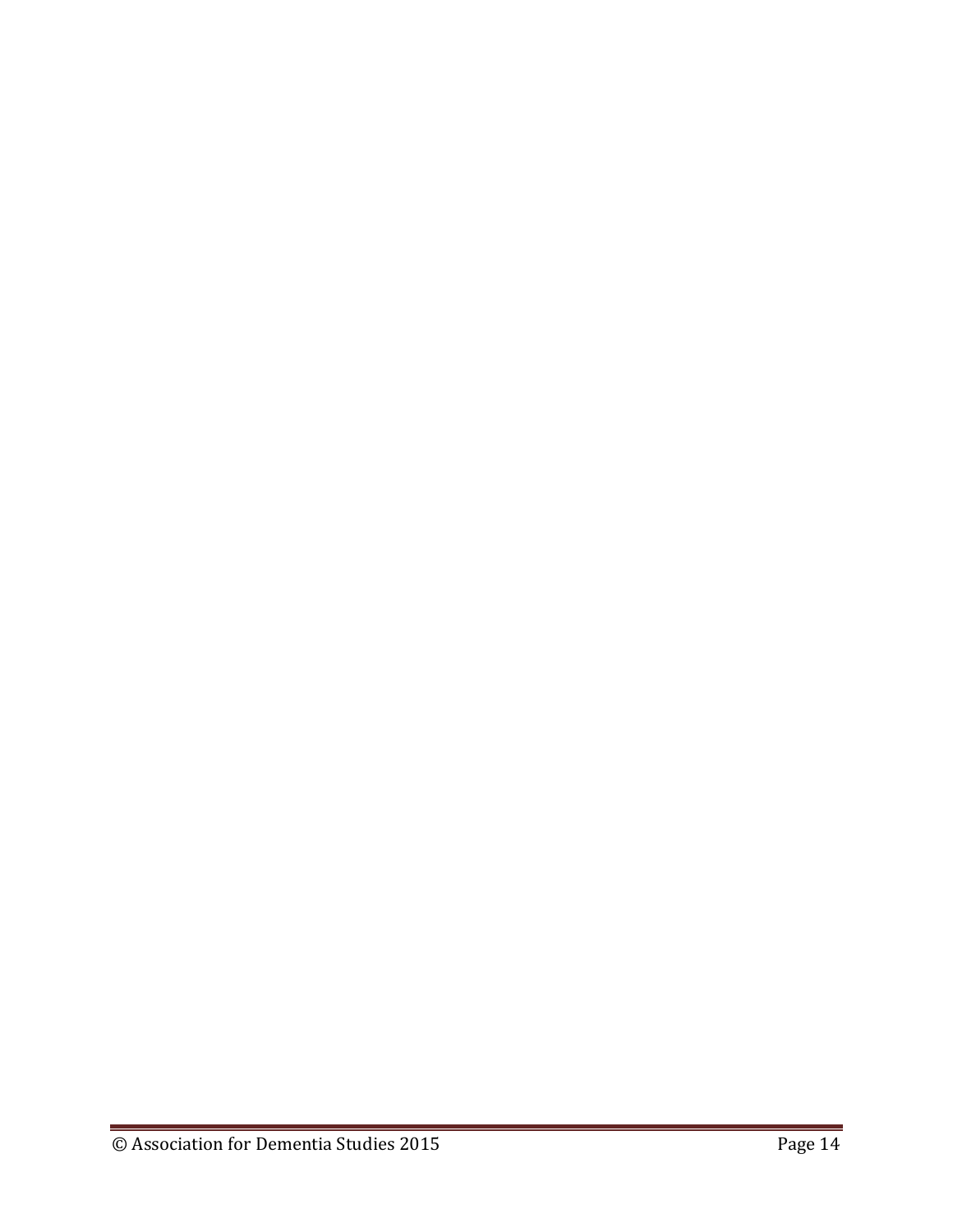# <span id="page-14-0"></span>Introduction

# <span id="page-14-1"></span>**Background**

Providing activities in care homes can have many benefits including helping to increase positive emotions and enabling people with dementia to remain occupied and involved [1, 2]. The increasing availability and ease of use of touchscreen tablets raises a variety of possibilities regarding activities for people with dementia, but their use in care settings has been limited [3].

Previous research into touchscreen technology has highlighted the use of Apple iPads for group activities [2] and found that it *"can make a substantial contribution to helping people to 'Live well with dementia'"* [3]. For example, using touchscreen technology to support reminiscence sessions can help to increase interactions between people with dementia, care home staff and relatives. Recommendations for the introduction of this type of technology have stressed the need for training in order to improve staff confidence [3].

## <span id="page-14-2"></span>**Project overview**

In 2011 Anchor set out to find a way in which they could use technology to enhance their existing activity provision within their care homes, primarily for residents living with dementia. Following initial work by the Anchor Customer Engagement Adviser it was decided that touchscreen tablets – and more specifically Apple iPads – were the best option.

This led to the development of an innovative programme to introduce iPads across all of Anchor's care homes, supported by a comprehensive training programme. The introduction of the iPads is an ongoing, phased process as illustrated in [Figure 1.](#page-15-1) The work to date has resulted in over 75% of Anchor's care homes having an iPad. Anchor is well-placed to implement the iPad project through their existing network of dedicated Activity Co-ordinators who work in each home to provide emotional and cognitive stimulation for residents through regular activity and engagement sessions.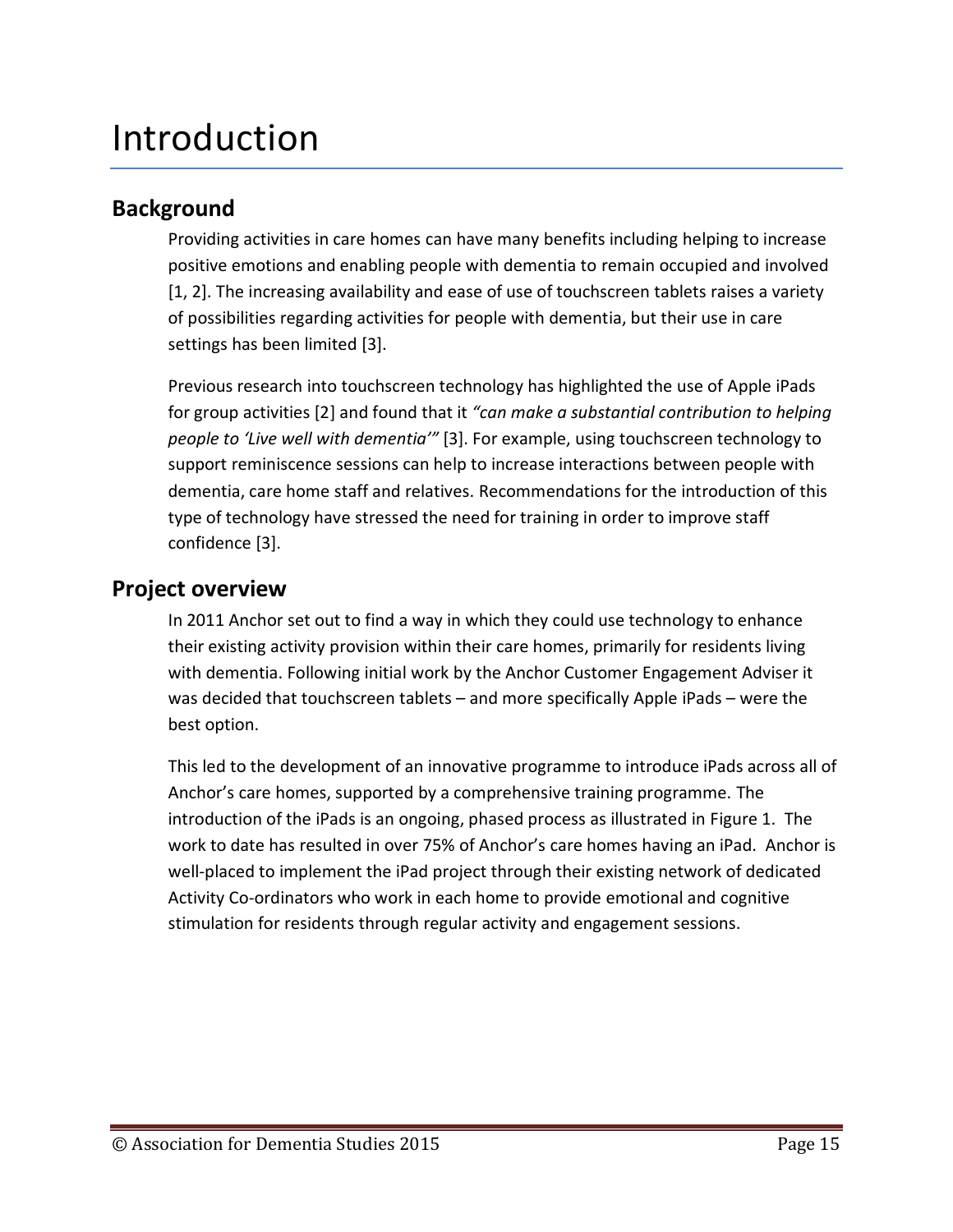|                                   | <b>Phase</b><br><b>Activity</b> |                |                                                                                                            |                                                       |
|-----------------------------------|---------------------------------|----------------|------------------------------------------------------------------------------------------------------------|-------------------------------------------------------|
| Late                              |                                 | $\mathbf{1}$   | Initial trial of one iPad with Anchor residents with dementia                                              |                                                       |
| 2011                              |                                 | $\overline{2}$ | Development of iPad training                                                                               |                                                       |
|                                   |                                 | $\overline{3}$ | Introduction of iPads into 20 Anchor care homes - including<br>training delivery                           |                                                       |
|                                   |                                 | 4              | Updating training based on feedback                                                                        |                                                       |
|                                   | Previous work                   | 5              | Introduction of iPads into a further 43 Anchor care homes -<br>including training delivery                 | Ongoing support provided<br>to Activity Co-ordinators |
|                                   |                                 | 6              | Internal evaluation of iPad usage via feedback survey                                                      |                                                       |
| Early<br>2014                     |                                 | $\overline{7}$ | Consolidation phase to allow Activity Co-ordinators to use<br>iPads in practice                            |                                                       |
| Late<br>$2014 -$<br>Early<br>2015 | Current<br>work                 | 8              | Independent external evaluation of iPad project                                                            |                                                       |
|                                   |                                 | 9              | Introduction of iPads into remaining Anchor care homes<br>(approximately 20) – including training delivery | tuollo:                                               |
|                                   | Future plans                    | 10             | Potential development of Anchor-specific activity/care<br>management app                                   | Wi-Fi                                                 |

<span id="page-15-1"></span>*Figure 1: Anchor process for the phased introduction of iPads*

Phase 8 covering the independent external evaluation of the iPad project is the focus of this report.

# <span id="page-15-0"></span>**Project evaluation**

Anchor commissioned the Association for Dementia Studies (ADS) at the University of Worcester to conduct an independent evaluation of the iPad project to date. The evaluation aimed to identify the benefits of using the iPads and help Anchor to formalise its processes in order to maximise the benefits for people living with dementia in Anchor care homes.

The evaluation had two main objectives:

- 1. To identify the experiences and benefits of iPad use in Anchor care homes:
	- a. For residents.
	- b. For their family/friends.
	- c. For the staff involved in using the iPads.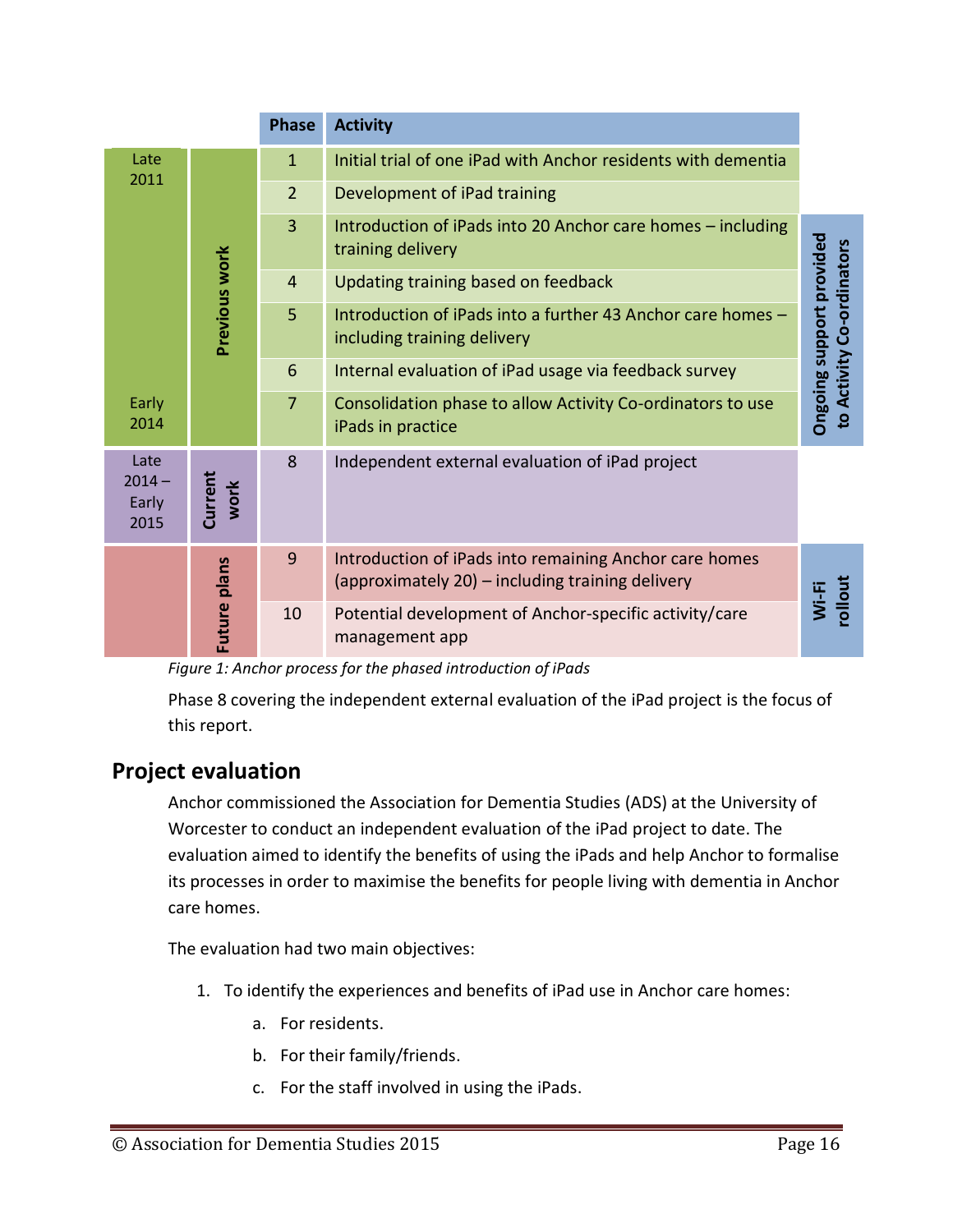- d. For the wider staff teams within the care homes.
- 2. To maximise the benefits of the iPads for people with dementia by identifying:
	- a. What needs to be in place to support the introduction of iPads.
	- b. Different ways in which the iPads can be used.
	- c. Recommendations for good practice.

In order to address the above objectives the ADS evaluation team adopted a mixed methods approach. This drew on quantitative and qualitative data gained from a variety of relevant parties through interviews, case studies and surveys which took place between October 2014 and March 2015. A full description of the evaluation activities is provided in the next section.

# <span id="page-16-0"></span>**Report structure**

This evaluation report consists of four main sections:

- Evaluation activities this section describes the key activities carried out during the ADS evaluation;
- Evaluation findings these focus on:
	- o How the iPads are currently being used.
	- o The impact of using the iPads.
	- o The iPad training sessions.
- Conclusions this section summarises the key themes from the findings and draws together all strands of the evaluation;
- Recommendations this section builds on the findings to propose a set of good practice recommendations for introducing touchscreen technology such as the iPad into care homes in order to support wellbeing for residents living with dementia.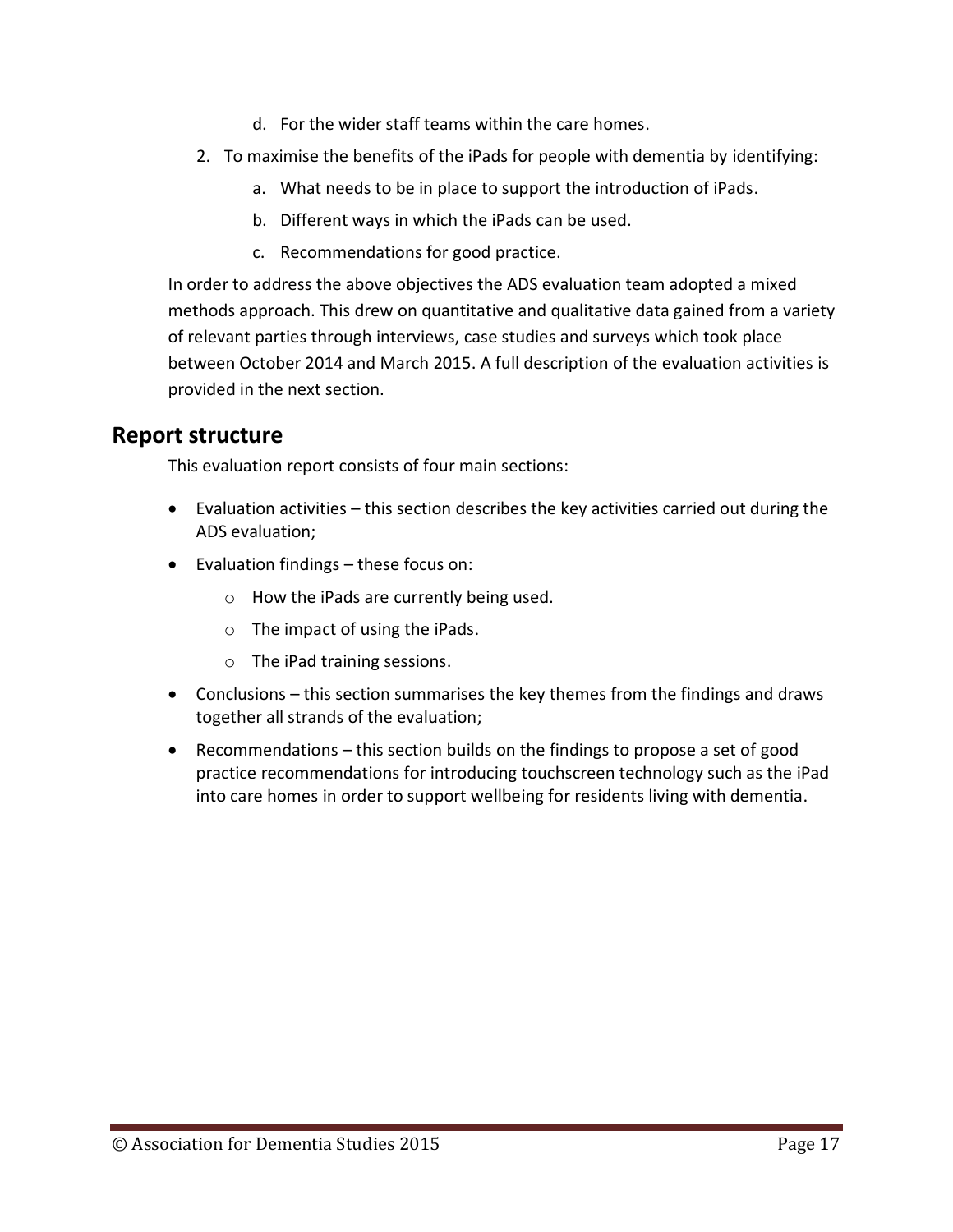# <span id="page-17-0"></span>Evaluation Methods

The evaluation carried out by ADS consisted of three key activities:

## <span id="page-17-1"></span>**Activity Co-ordinator survey**

An online survey was developed by the ADS evaluation team to elicit the experiences and opinions of the Activity Co-ordinators working across the 63 Anchor care homes where iPads have been introduced to date. The survey was created on Survey Monkey with pdf and Word versions also being generated to make completion easier for some staff. It was distributed to the Activity Co-ordinators by Anchor through their existing email network between October and December 2014.

The survey focused on the following topics:

- Previous IT skills and experience of using iPads.
- How iPads are used within the care homes.
- The impact of using iPads.
- Barriers or issues encountered.
- Planned use of iPads in the future.

Quantitative responses were analysed using Excel, and qualitative responses were manually analysed to identify common themes.

#### **Activity Co-ordinators**

Anchor's dedicated Activity Co-ordinators play a vital role to enhance the health, happiness and wellbeing of care home residents. Activity Co-ordinators arrange a variety of events and activities to enjoy in the care home and in the local community. These range from day trips to leisure facilities and places of interest, to arts, crafts, games and social events.

Activity Co-ordinators play a vital role to enhance health, happiness and wellbeing of residents. Although not offered by all care providers, Anchor is committed to providing an Activity Co-ordinator for every home.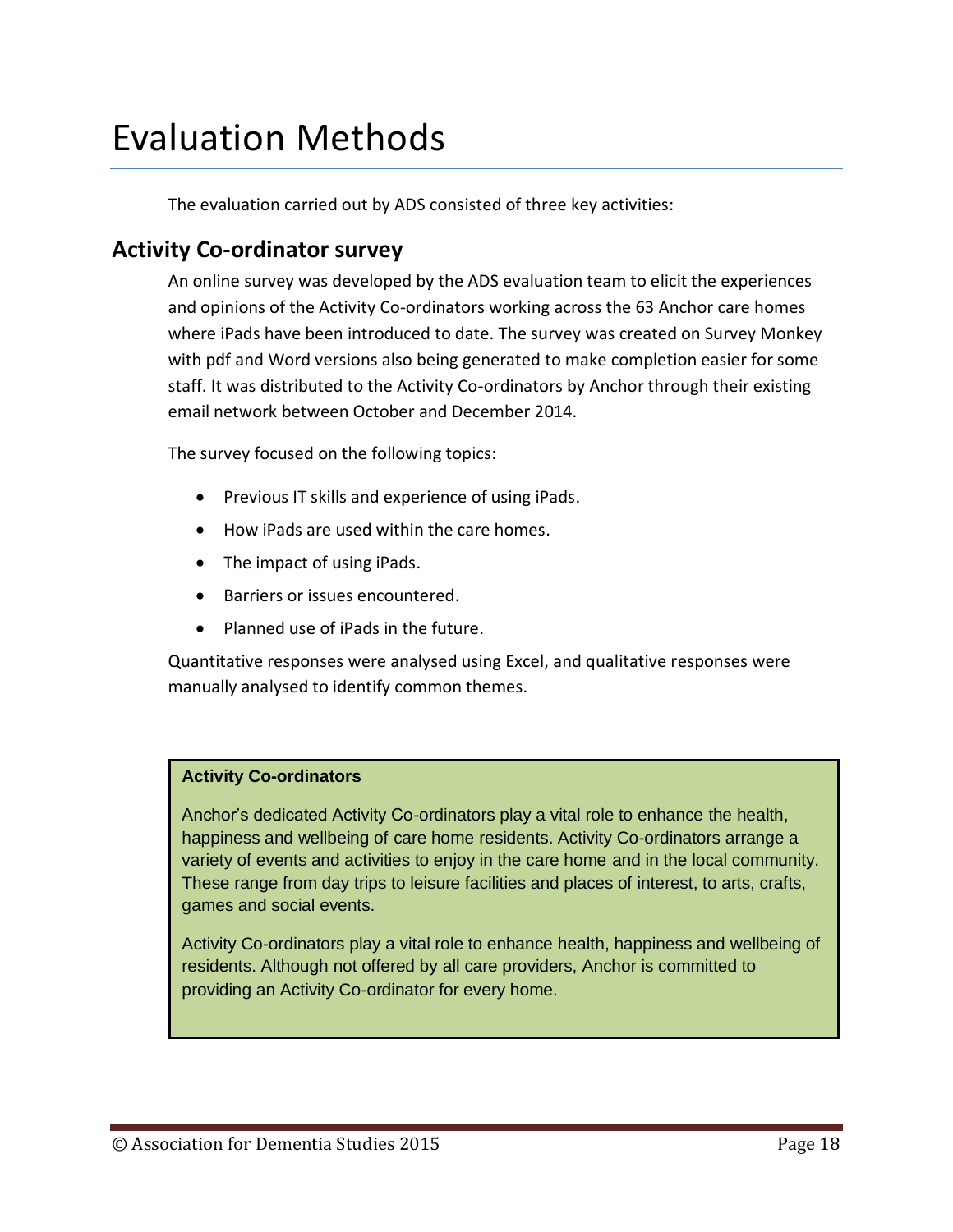# <span id="page-18-0"></span>**Case studies**

Four Anchor care homes were chosen as case study sites for the evaluation. Three homes were specified by Anchor and the fourth was chosen by ADS from a shortlist of three also generated by Anchor.

Each care home case study site was visited by two members of the ADS evaluation team during early 2015. Prior to the visits project information sheets and consent forms were sent to each home to ensure that people in the home were aware in advance of what was expected from them.

During each visit it was intended to collect data using a variety of evaluation activities:

- Interviews with the Activity Co-ordinators (one per home);
- Interviews with staff members from the wider team (up to four per home);
- Interviews with relatives (up to two per home);
- Observation of an activity session using a tool developed during a previous research project around iPads [4]. This would be followed by a discussion group with the residents.

Due to the types of sessions observed, session timings and concerns regarding capacity to consent, the use of a formal tool and discussion groups was deemed inappropriate and impractical by the evaluation team. Instead, verbal consent to sit in a session was gained by the evaluation team, and informal observations were made to capture the types of activities and interactions taking place and how residents were responding.

All interviews carried out during the case studies were audio-recorded when consent was given, or notes were taken when recording was not possible or appropriate. The findings were analysed by the evaluation team to identify common themes across case studies.

# <span id="page-18-1"></span>**Interview with the Anchor Customer Engagement Adviser**

An evaluation interview was carried out with the Anchor Customer Engagement Adviser who was leading on the iPad work. This interview explored the phased introduction of the iPads, the provision of training and support, and plans for the project moving forward. As with the case study interviews, this interview was audio-recorded and analysed for thematic content.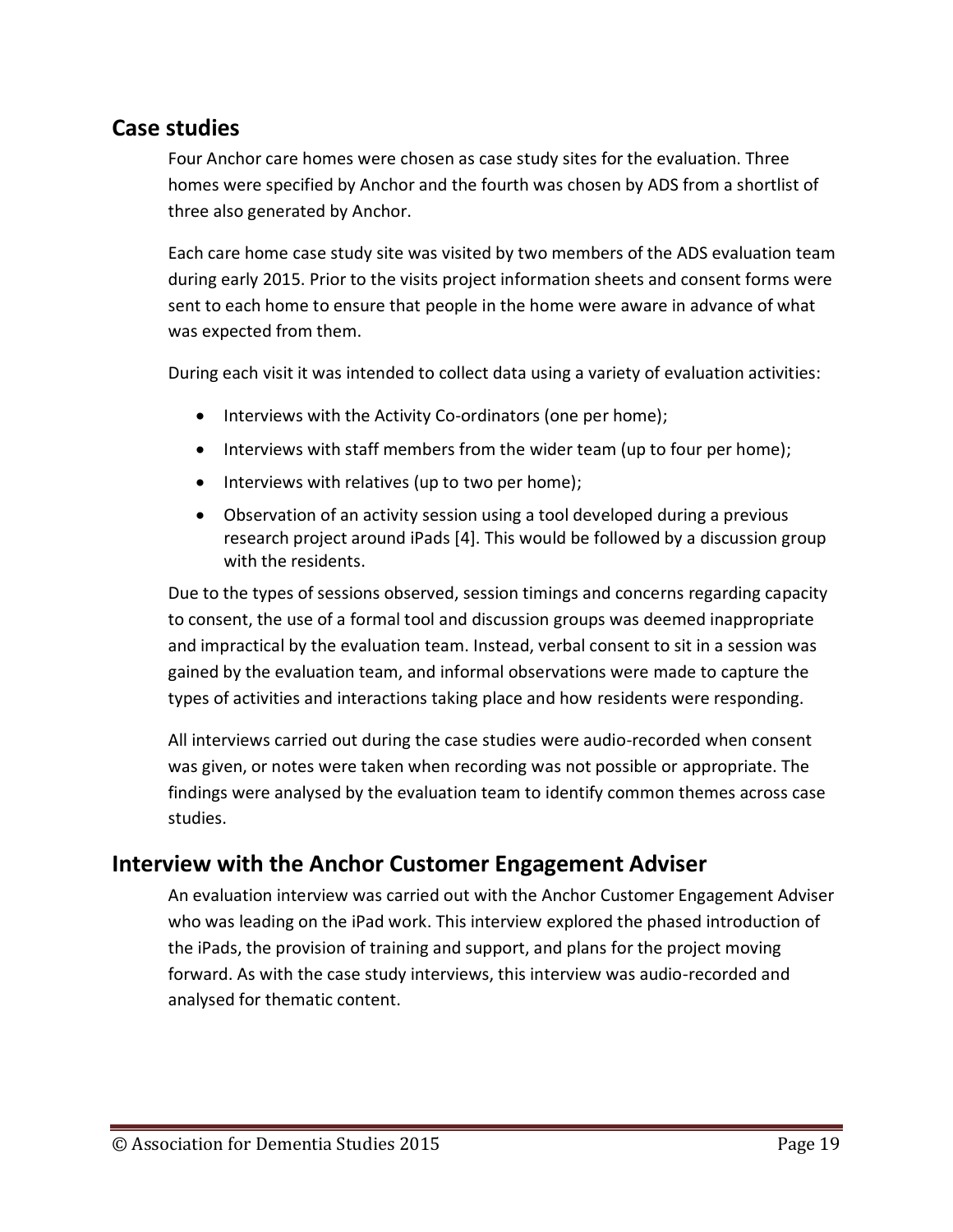# <span id="page-19-0"></span>Evaluation Findings

The findings presented in this section are based on the Activity Co-ordinator survey responses, the information gathered during the visits to the four case study care homes, and the interview with the iPad Customer Engagement Adviser.

## <span id="page-19-1"></span>**Response rates**

Overall, 48 Activity Co-ordinators responded to the survey, representing a response rate of 76%. All survey statistics reported are based on the 48 responses unless otherwise specified. For example, if four Activity Co-ordinators did not answer a particular question the result will be followed by (n=44) to indicate this.

## <span id="page-19-2"></span>**How the iPads are currently being used**

As can be seen from [Table 1,](#page-19-4) the initiative to introduce iPads has resulted in a five-fold increase in their use in activity sessions. The iPads have also become well-established in the majority of care homes with 80% (n=44) of Activity Co-ordinators saying that they have been using iPads in their care homes for at least six months.

|                      | iPad use by Activity<br>Co-ordinators |
|----------------------|---------------------------------------|
| Prior to the project | 15%                                   |
| After the project    | 79%                                   |

<span id="page-19-4"></span>*Table 1: Activity Co-ordinators using iPads in activity sessions* 

## <span id="page-19-3"></span>**The sessions**

The content and structure of activity sessions varied between care homes. For example, some homes had set schedules of activities while others took place on a more ad-hoc basis. Group sessions were generally more formalised than one-to-one activities due to the organisation involved in getting multiple residents together at the same time.

In 98% (n=41) of cases, iPad-related activities were additional sessions or incorporated into existing activity sessions, rather than replacing 'traditional' activities. This suggests that the iPads are helping to enhance activities and further enrich residents' lives rather than simply digitising what homes were already doing or providing.

#### *Planning*

Activity Co-ordinators in Anchor care homes work for an average of approximately 20 hours per week. Some reported that they would deliver more activities if time allowed.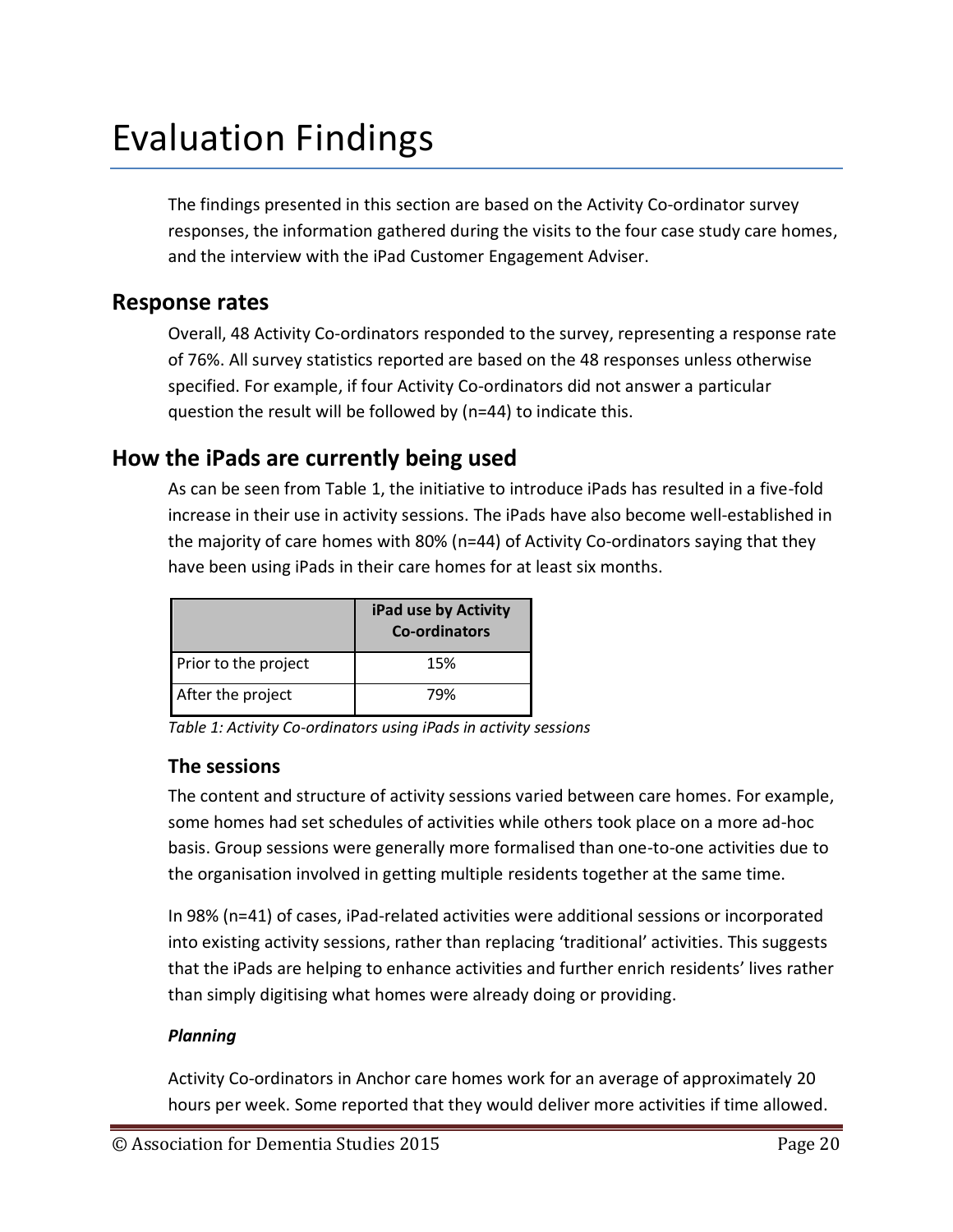Using a monthly schedule and planning chart of all activities helps some Activity Coordinators to feel more in control and also helps to keep residents and other staff informed about what activities are taking place.

Activity Co-ordinators have to be adaptable and responsive. They may plan to run a session in a particular way, but if the residents do not respond positively at the time they will adapt and do something else instead. As one Activity Co-ordinator said, *"I can plan it but when I get there it is a different story"*, and activities may start out as one thing and end up as something different. Even within a session there is a need to be flexible as *"when you get there the conversation can go onto a different subject"* and the session can go off on a tangent. The iPad can help to support this by providing the Activity Co-ordinators with multiple different activities and options at their fingertips. Equally, a session may have been planned around the iPad but its use will actually depend on the residents and what they want to do at the time, and the iPad may not fit with this.

Planning activity sessions in general, and in particular seeing where the iPads could potentially be used, ultimately depends on an Activity Co-ordinator knowing their residents and being able to respond to their needs and preferences.

#### *Frequency of sessions*

Use of iPads with residents varied across the Activity Co-ordinators in terms of frequency, as can be seen in [Table 2.](#page-20-0)

| <b>Frequency of iPad use</b> | <b>Activity Co-ordinators (n=45)</b> |
|------------------------------|--------------------------------------|
| Less than a few times a week | 42%                                  |
| A few times a week           | 44%                                  |
| More than a few times a week | 13%                                  |

<span id="page-20-0"></span>*Table 2: Frequency of iPad use by Activity Co-ordinators*

The timing of sessions also varied. Some Activity Co-ordinators focused on afternoons, evenings and/or weekends, while others try to use the iPads everyday throughout the day.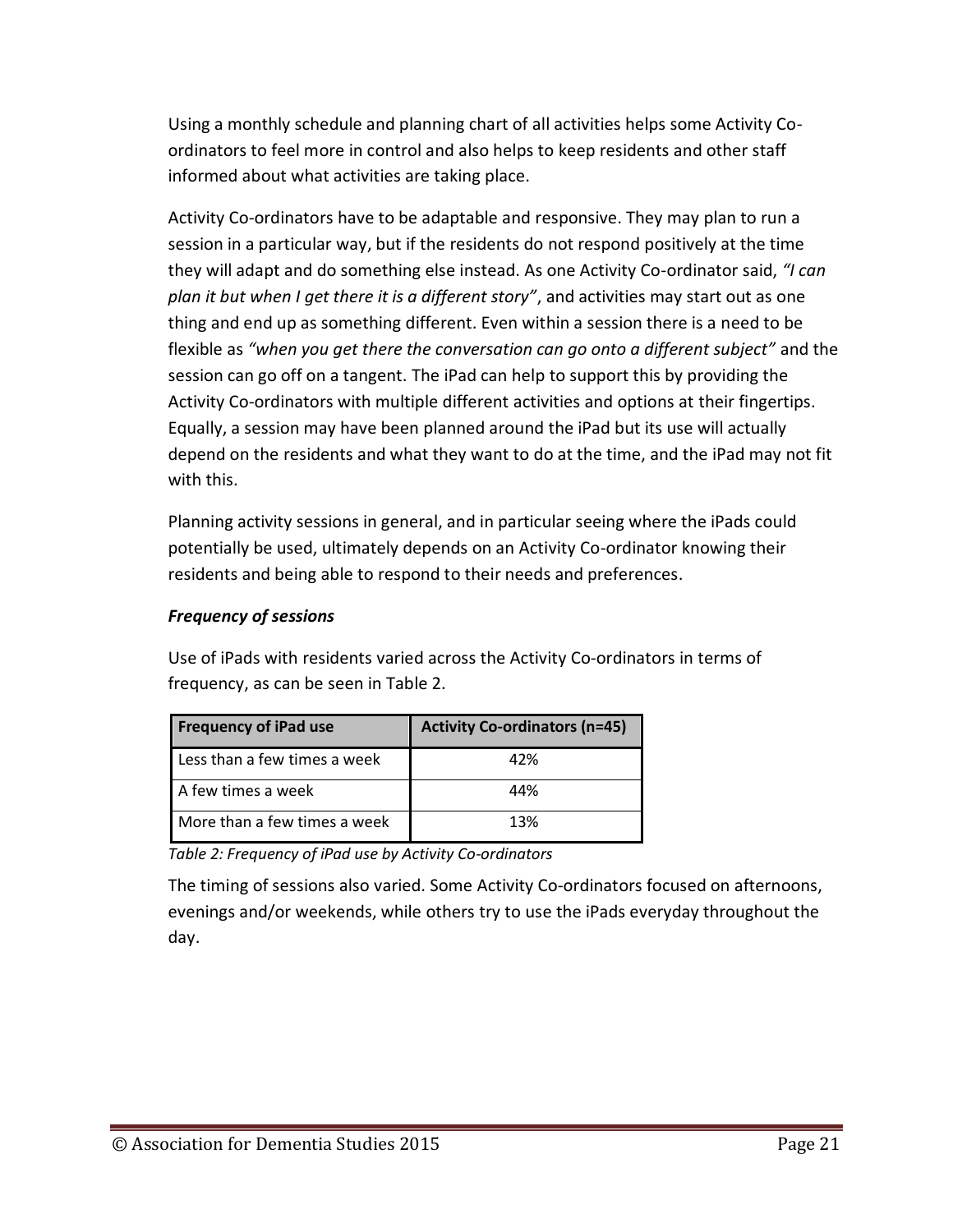#### **Two contrasting approaches to using the iPads**

Home A has ten planned group activity sessions during the week, one in the morning and one in the afternoon, Monday-Friday. In an average week the iPad is used in three or four of these sessions. In addition, the iPad is used on an ad-hoc basis for one-to-one activities. The home is restricted to some extent by the availability of the Activity Co-ordinator who is the member of staff trained to use the iPad.

In Home B the iPad is incorporated in some way into practically every activity that takes place. This is enhanced by an Activity Co-ordinator being available seven days a week, and multiple members of staff knowing how to use the iPad.

#### *Session participation*

Although dependent to some extent on the size of the care home and the willingness of the residents to participate, 56% of Activity Co-ordinators have involved a total of more than ten residents in their various iPad-related activities. Some residents do not engage with activity sessions in general, while others are not interested in the iPads or are not comfortable with them as *"it's scary for some people"*. For some Activity Co-ordinators, who takes part in an iPad session will depend on who happens to be in the lounge at the time, while others referred to their 'regulars' who are more willing to use the iPad than other residents.

Those residents who took part had a variety of care needs, such as dementia, learning disabilities or mobility issues, indicating that the iPad activities are suitable and accessible for many different residents and can help to bring them together. Unifying activities were felt to be especially positive when a home has different units for residents with different requirements, as bringing people together can help to increase contact and understanding between groups.

Involving people other than residents also takes place in iPad sessions, with other staff members being most likely to join in (see [Figure 2\)](#page-22-1). The involvement of other staff varied between care homes with some staff being keen to participate and seeing activities as part of their job, and others feeling that 'care' and 'activities' are separate roles. Where the Activities Co-ordinators do run sessions alone it may be because they do not require additional support, while for some larger group activities it may be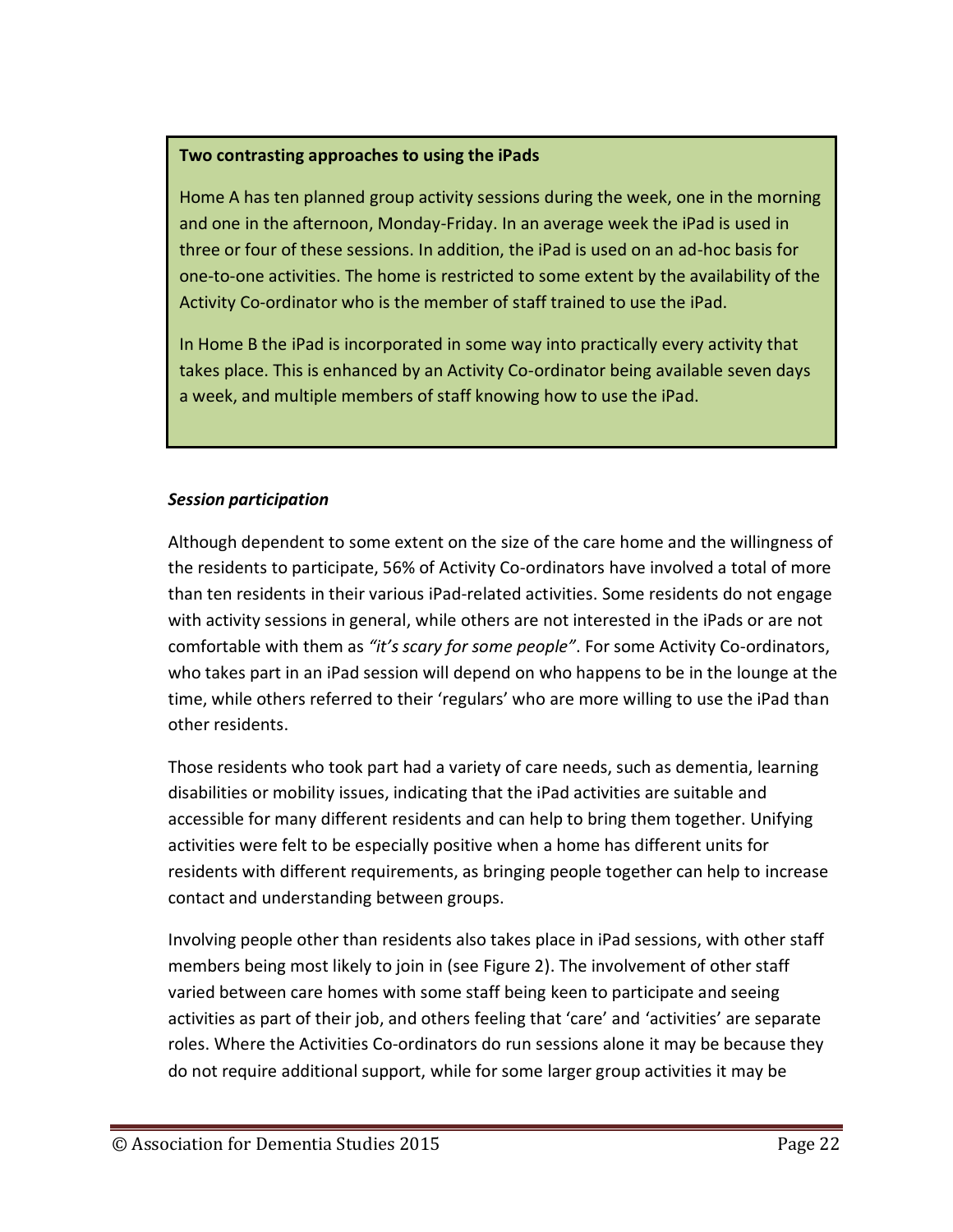beneficial for other staff to be present from both an engagement and a practical perspective.



Taking part in activities can provide an ideal opportunity for staff to get to know residents better in an informal setting.

<span id="page-22-1"></span>*Figure 2: Non-resident involvement with iPads*

Forty six percent of Activity Co-ordinators have involved family members in their sessions. As well as making them feel included in their loved ones' lives, they can provide important information about the residents and an insight into their past which helps with reminiscence activities.

## <span id="page-22-0"></span>**Use of iPads**

There are advantages to having more than one staff member trained to use the iPad in a care home. This can relieve some of the pressure on the Activity Co-ordinator and increase opportunities for residents to use an iPad. As can be seen in [Table 3,](#page-22-2) iPads are used in a variety of different scenarios by the Activity Co-ordinators.

| Type of session                          | <b>Activity Co-ordinators using</b><br>iPads in this way |
|------------------------------------------|----------------------------------------------------------|
| One-to-one                               | 85%                                                      |
| Small groups (maximum<br>five residents) | 75%                                                      |
| Large groups                             | 52%                                                      |

<span id="page-22-2"></span>*Table 3: Type of sessions where Activity Co-ordinators use iPads*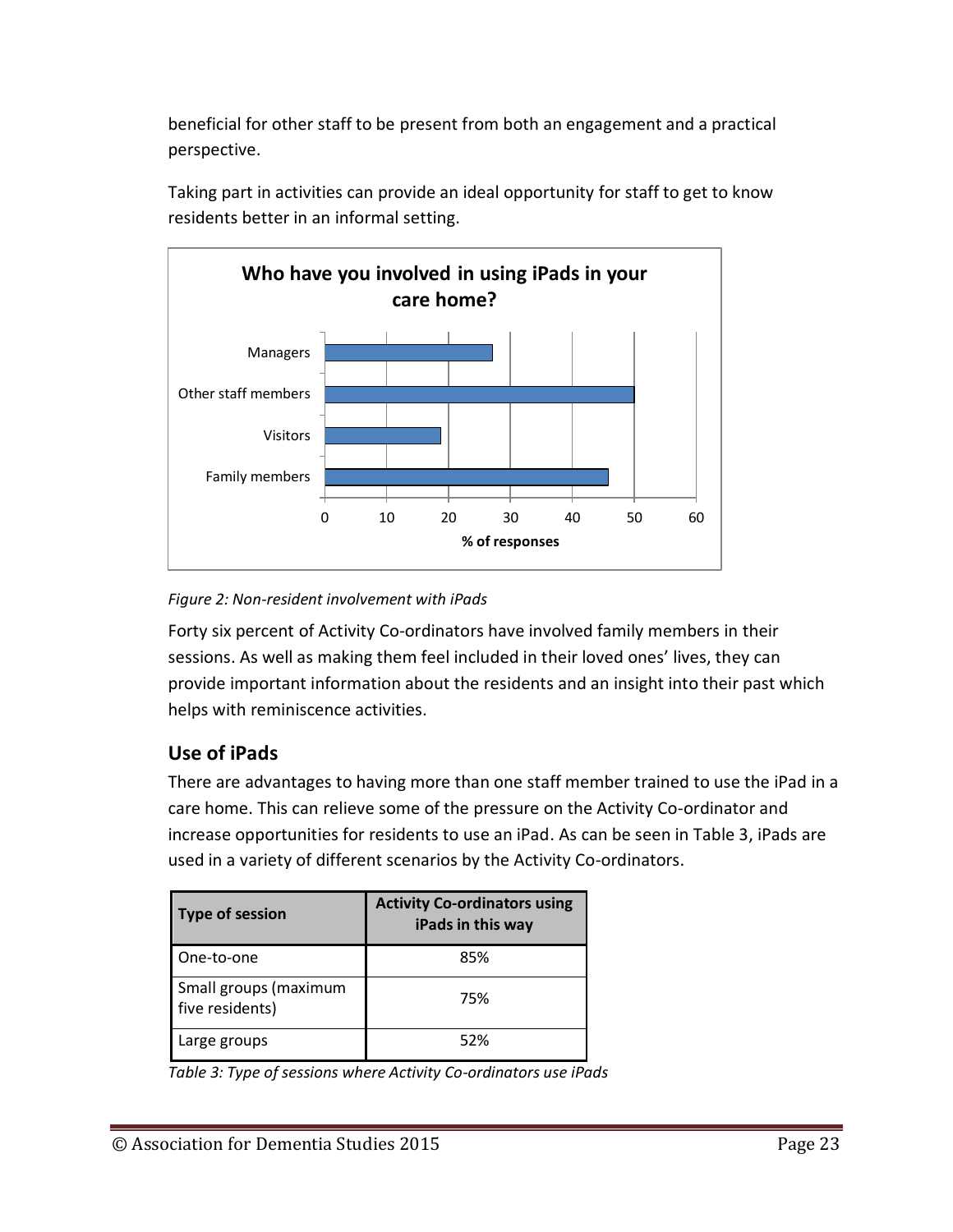There was also variability in terms of who controls the iPad, with residents being able to use the iPads in many cases (see [Table 4\)](#page-23-0).

| How the iPad is controlled                                  | <b>Activity Co-ordinators</b><br>using iPads in this way |
|-------------------------------------------------------------|----------------------------------------------------------|
| By the Activity Co-ordinator                                | 38%                                                      |
| By the resident, supervised by<br>the Activity Co-ordinator | 58%                                                      |
| By the resident, unsupervised                               | 10%                                                      |
| By another member of staff                                  | 27%                                                      |

<span id="page-23-0"></span>*Table 4: Controlling the iPad*

It was felt by one Activity Co-ordinator that to enable direct interaction with an iPad they tended to focus on one-to-one activities. However, by connecting the iPad to a bigger television screen they could enable multiple residents to engage with a single iPad at the same time.

During one session it was observed that running a group session whilst doing what was essentially a one-to-one activity was possible and very successful, but depended greatly on the skill of the individual Activity Co-ordinator to engage the wider group. When one resident was using the iPad the Activity Co-ordinator was able to promote conversation and group discussions by asking questions about what the individual was doing and using their knowledge of the other residents to relate it to relevant aspects of their own lives. For example, if one resident was drawing a picture of a dog the Activity Coordinator would encourage the wider group to talk about pets they used to own and if they looked like the picture being drawn.

#### **Resident use of iPads**

A resident was able to control the iPad independently in order to use an app where she could 'look after' her cats. Although still supervised by a member of staff, the resident made their own decisions about how to use the app and move between screens.

Seventy one percent of Activity Co-ordinators have used the iPads as part of planned activity sessions, while 52% have used them in a more impromptu or opportunistic fashion, indicating the flexibility of the iPad. The ability to look up information in real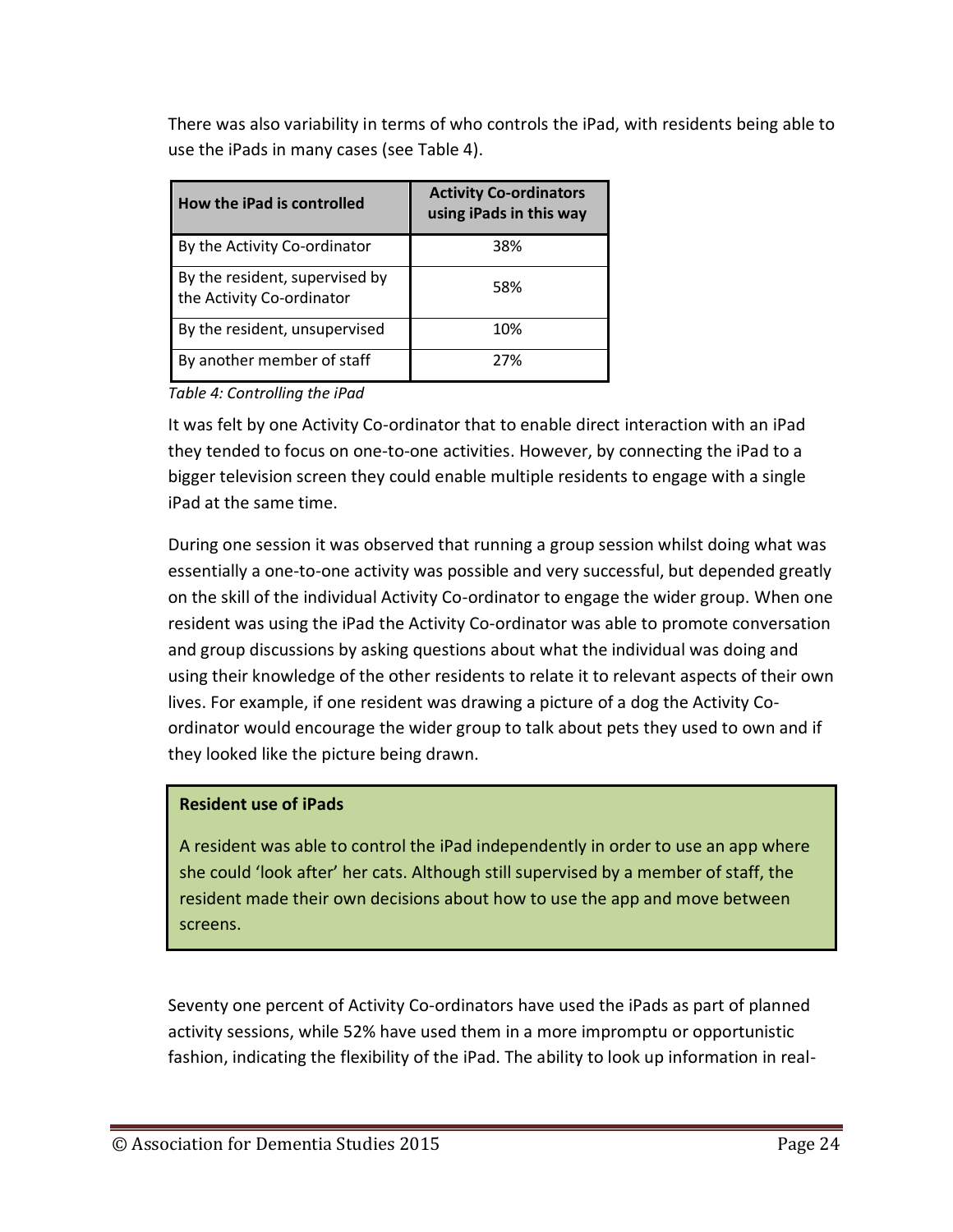time during a conversation and get answers to questions straight away was valued by the Activity Co-ordinators:

*"It happened at one of our tea parties the other week. This resident was singing a song, an old time song out of nowhere. We quickly searched for it and we were all joining in now we know the words"*

This type of use helps to keep conversations going and improves engagement with individuals as it also enables the Activity Co-ordinator to personalise interactions.

### *Types of activity*

In general, Anchor care homes provide a variety of different activity sessions which may or may not involve an iPad in some way. These generally fall into three main categories:

- 1. **Practical activities** such as baking, knitting, massage or exercise sessions. The iPad cannot replace this type of activity, but may be used as a tool to support or enhance the activity. For example it is used to play music in the background, *"even when we have events we put a selection of music on in the background"*;
- 2. **'Converted' activities** such as jigsaws, drawing/painting or quizzes, where the activity has been converted into a format that can be run on the iPad. The iPad provides a better way of running the activity that requires less space, fewer resources, and allows more people to get involved at one time;
- 3. **iPad-specific activities** such as the 'fishpond' app and other sensory apps. The iPad is necessary for this type of activity as there is no 'real' equivalent.

There is currently a good balance within the homes in terms of providing activities of all three types, which helps to address the needs and preferences of different residents.

The Activity Co-ordinators are using the iPads to carry out a range of different activities, with playing music or songs being the most common across nearly all Activity Coordinators (94%). Games were also quite popular, with bingo, jigsaws, crosswords and quizzes being mentioned in particular.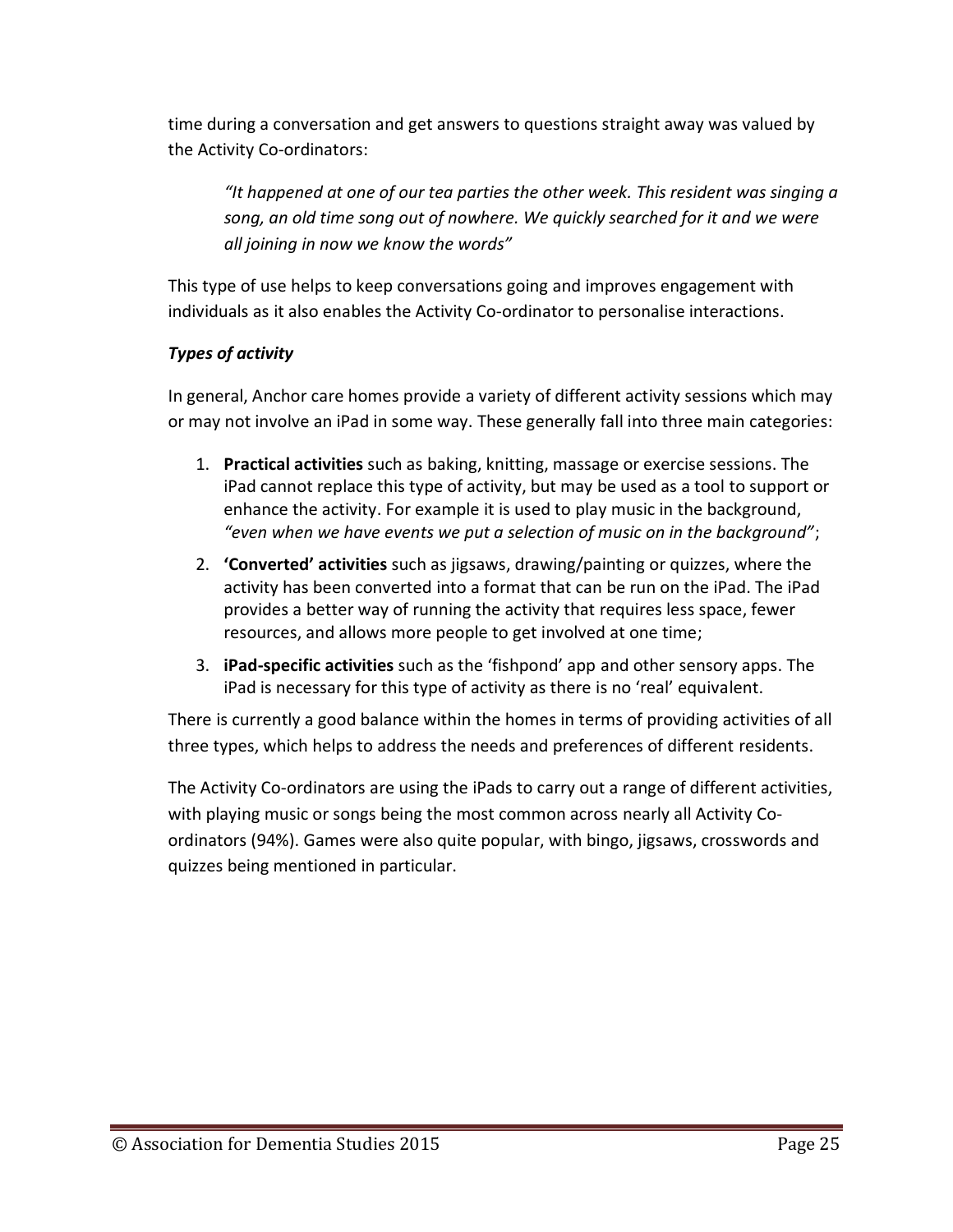

*Figure 3: Activities using the iPads*

Additional activities included:

- Sensory apps such as fishing, water sensation and sounds (including animal noises);
- Reminiscence activities, in particular using Google maps to find images of where residents used to live;
- YouTube, although it was not specified which types of clips are used;
- As a camera to take photographs and videos of various events which can be shared with relatives or used on notice boards within the home;
- Translation tool to help communicate with residents who may have reverted to their mother tongue, which is a symptom of dementia for some people;
- Online shopping, sometimes for actual shopping and sometimes as the basis for a more general conversation about different items.

In addition to activities with residents, the iPads have been used by the Activity Coordinators and other staff as a means of accessing the internet to find out information. For example, when Activity Co-ordinators are planning activities such as quizzes and when staff need to do their own research in response to any queries that may arise from their work.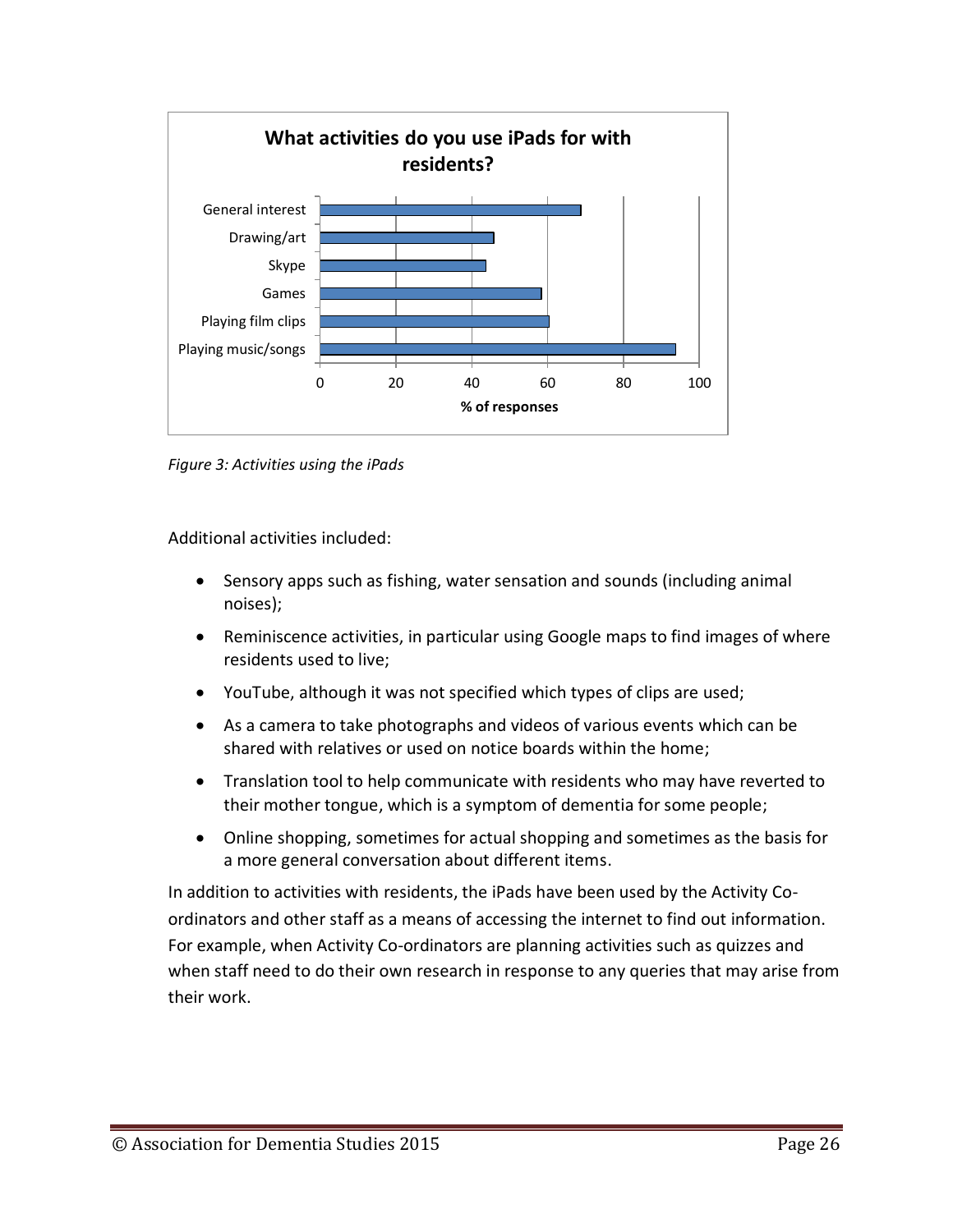#### *Types of interaction and engagement*

During the session observations a variety of interactions were noted between the individuals involved.

#### **Group activity, some resident interaction**

In two sessions a group activity was taking place where the main interaction was between the Activity Co-ordinator and individual residents in a structured 'callresponse' manner, where the Activity Co-ordinator would initiate an interaction with a question, action or instruction, and the residents would respond directly to it rather than engaging in a more spontaneous manner. There was limited direct interaction between residents in the form of conversations or chatting. Interactions were generally limited to individual residents singing songs and others joining in, with residents reacting to what another was doing rather than two-way engagement. The Activity Coordinator was in charge of the iPad and there was no direct resident engagement with the iPad. In this case, the iPad was a **tool** rather than the focus of the activity.

These interactions are illustrated by the arrows in

[Figure](#page-26-0) 4, where dotted arrows indicate limited interaction taking place. AC= Activity Coordinator. To note, only three residents (C1, C2 and C3) are included as an indication.



<span id="page-26-0"></span>*Figure 4: Interactions during group activity – minimal interaction between residents*

#### **Group activity, full resident interaction**

In two sessions a more interactive group activity was taking place. The Activity Coordinator used the iPad to play music and videos, but was asking questions, prompting conversations and encouraging reminiscence about the songs and related memories. This resulted in more discussions, singing and even dancing amongst the residents,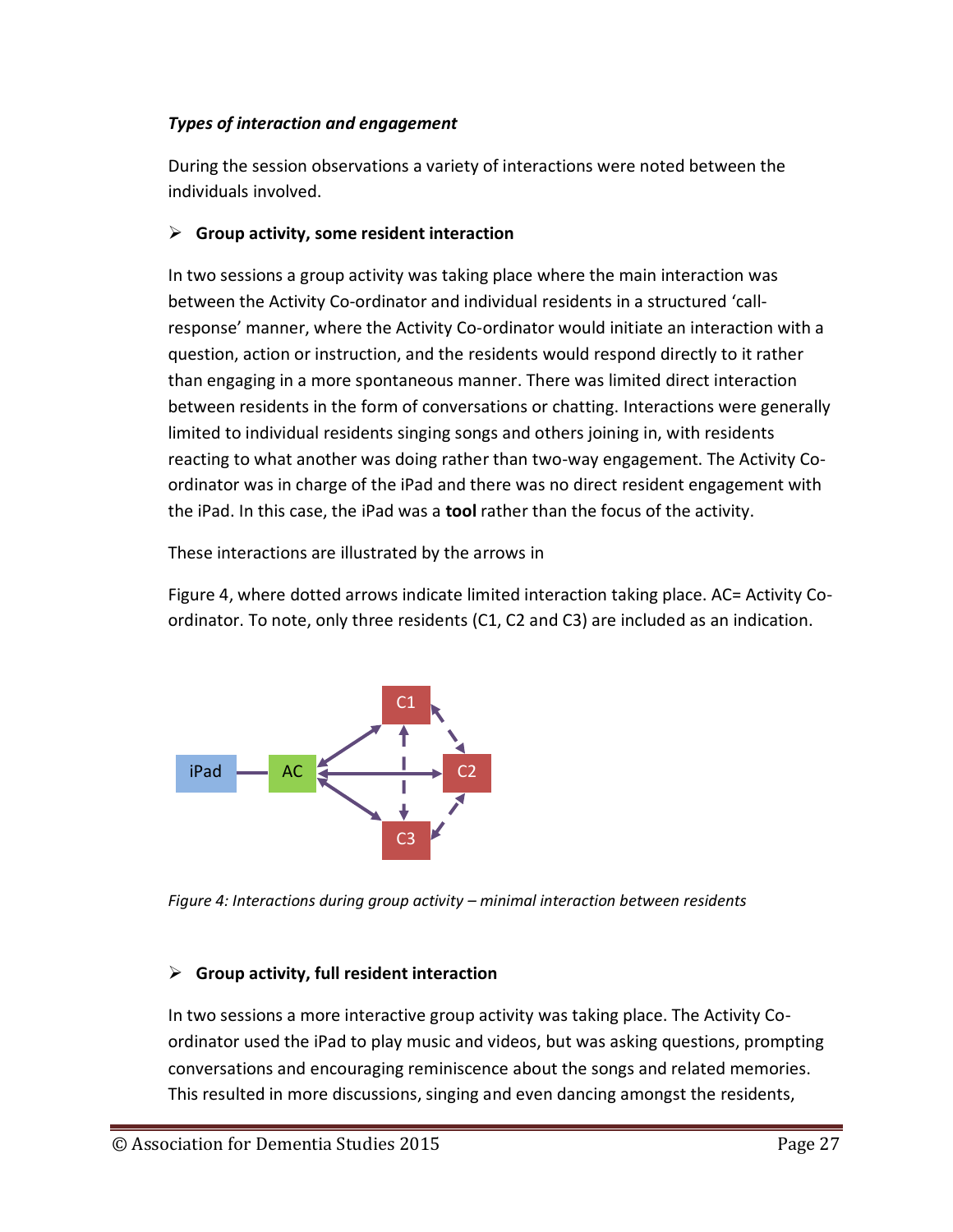sometimes spontaneously without needing the Activity Co-ordinator to prompt them. The Activity Co-ordinator was in charge of the iPad and there was no engagement between the residents and the iPad. The iPad was a **resource** with a more central role than in the previous example.



*Figure 5: Interactions during group activity – full interaction between residents*

#### **Group activity, full resident and iPad interaction**

In two sessions group activities took place where the Activity Co-ordinator supported residents, some of whom had dementia, to use the iPad directly in a turn-based fashion. In order to make this work as a group activity and keep the residents involved and engaged even when they were not the one using the iPad, the Activity Co-ordinator asked questions and prompted discussions by encouraging the others to share their thoughts on what the resident using the iPad was doing. The residents took it in turns to have direct interaction with the iPad, and the iPad was the **focus** of the activities.



*Figure 6: Interactions during group activity – full interaction between residents and with the iPad*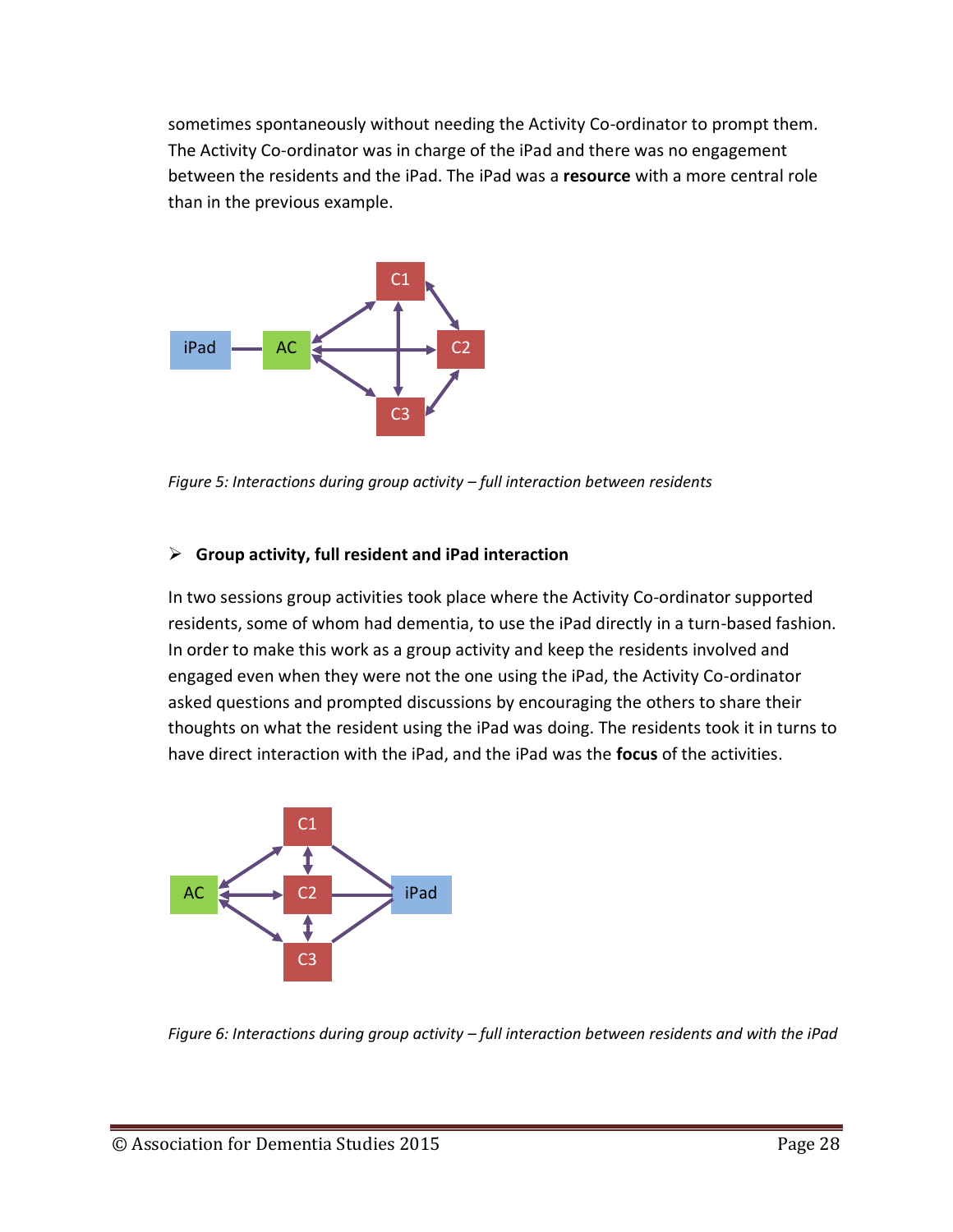#### **One-to-one activity, no iPad interaction**

In one session an Activity Co-ordinator worked with an individual resident and used the iPad to play music in the background. The resident had no interaction with the iPad, which was being used as a tool in this instance.



*Figure 7: Interactions during one-to-one activity – full resident interaction with the iPad*

#### **One-to-one activity, full iPad interaction**

In some cases the Activity Co-ordinator supported an individual resident to use the iPad independently. Although the Activity Co-ordinator was available to offer advice, the resident was in charge of and directly engaged with the iPad. Here, the iPad was the focus of the sessions.



*Figure 8: Interactions during one-to-one activity – full resident interaction with the iPad*

These examples indicate that the evaluation team observed the iPads being used in a wide variety of situations, with different levels of interaction and engagement for residents. Whether the iPad was acting as a tool or resource, or was the focus of the activity, the residents were happy and enjoyed the sessions. However, it should be noted that in some cases this appeared to be due to the type of activity and the effort made by the Activity Co-ordinator and/or other staff members, rather than anything specifically to do with the iPad.

#### *Residents with their own iPads*

As well at the iPad belonging to their care home the Activity Co-ordinators are increasingly engaging with residents who have their own individual iPads. This is likely to become more prevalent in the future as residents begin to come into care homes with this technology and relatives start encouraging their use. Examples from the case study sites include: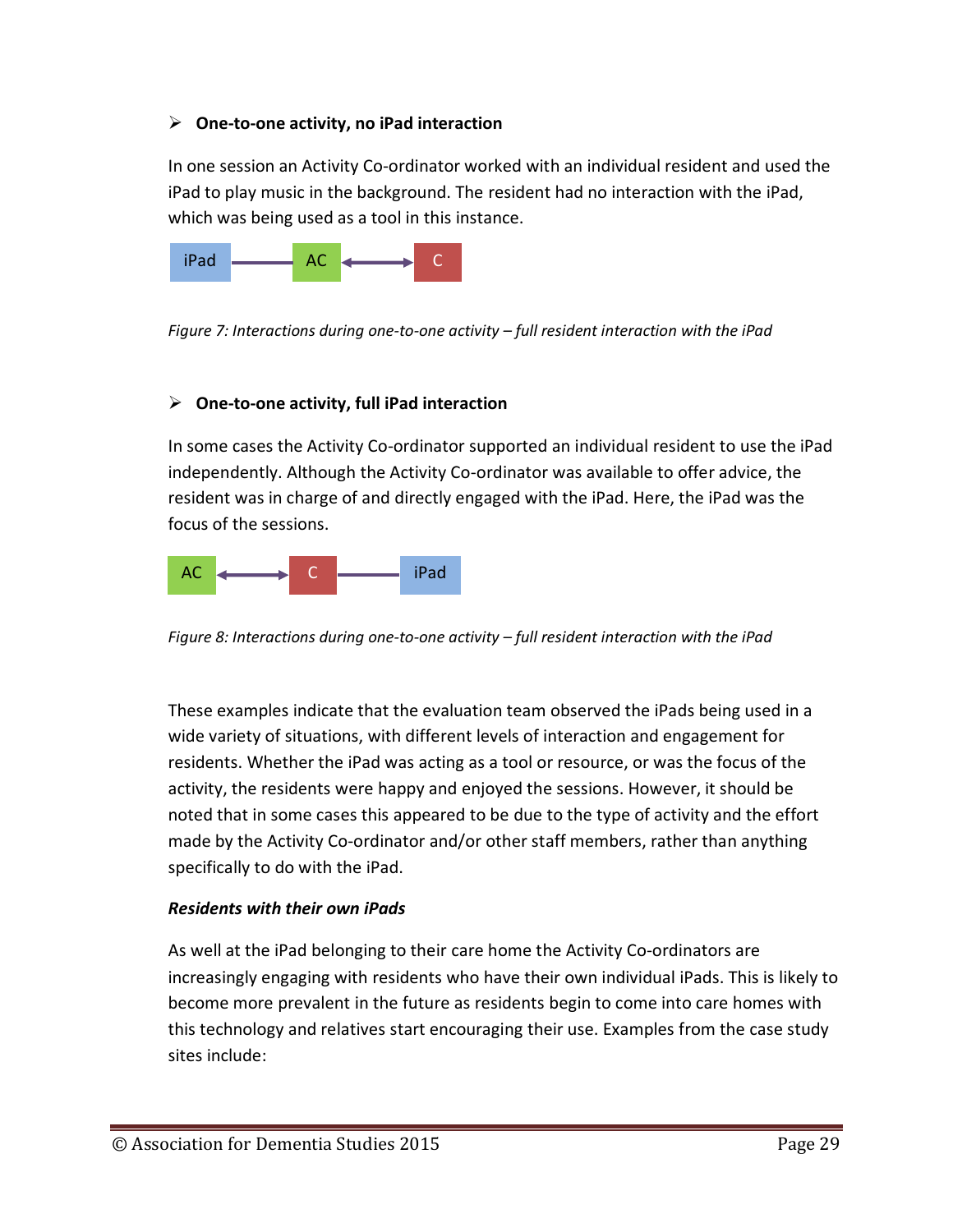- One resident who was deaf and also had very limited vision used their own iPad to communicate with others as they are able to read text on the screen when it is in a large font. The iPad is useful as the backgrounds and contrast can also be adjusted to make the text clearer. The Activity Co-ordinator used a Bluetooth keyboard to let the resident know what was being said in conversations around them, which helped them to feel more engaged and independent;
- One resident had an iPad which they used to keep in touch with their family via email. A member of the wider staff team was working to support the resident as they learnt about emailing;
- One resident used their iPad to write down their 'memoirs' which they shared with the Activity Co-ordinator who printed copies to put on the home's notice board. This gave the resident something to focus on and an opportunity to share their thoughts with others on their own terms, as they didn't take part in group activity sessions in the lounge. They had the text enlarged on the screen to make it easier to see and use, but would like to learn how to use the iPad more efficiently as *"there must be a quicker way, but I haven't found it"* and *"there's so many things I'd like, I'm just on the cusp of grasping these things"*;
- One resident sometimes brought their own iPad when other sessions were taking place and used it independently in the background. A member of staff might go and support them and engage with them while they were doing this.

Although these activities do not always involve the Activity Co-ordinator, they present different challenges as they may require a different skill set or more detailed knowledge of the iPad.

## <span id="page-29-0"></span>**What has worked well when using iPads**

As with any form of activity, there is no set formula for what works well or not when using iPads as it is highly-dependent on the individuals involved:

- **The residents –** how they feel during a session and whether they want to engage with the iPad at that particular time or at all. This may change over time as residents become more familiar with the iPad and technology in general;
- **•** The Activity Co-ordinator knowledge of how the residents will respond to iPads to get a feel for what activities to try. How comfortable and confident they are using the iPad. This will improve the more they use the iPads and learn about what it can do;
- **The wider staff team –** how supportive they are and how much they get involved in the sessions. Some staff see activities as part of their caring role, others purely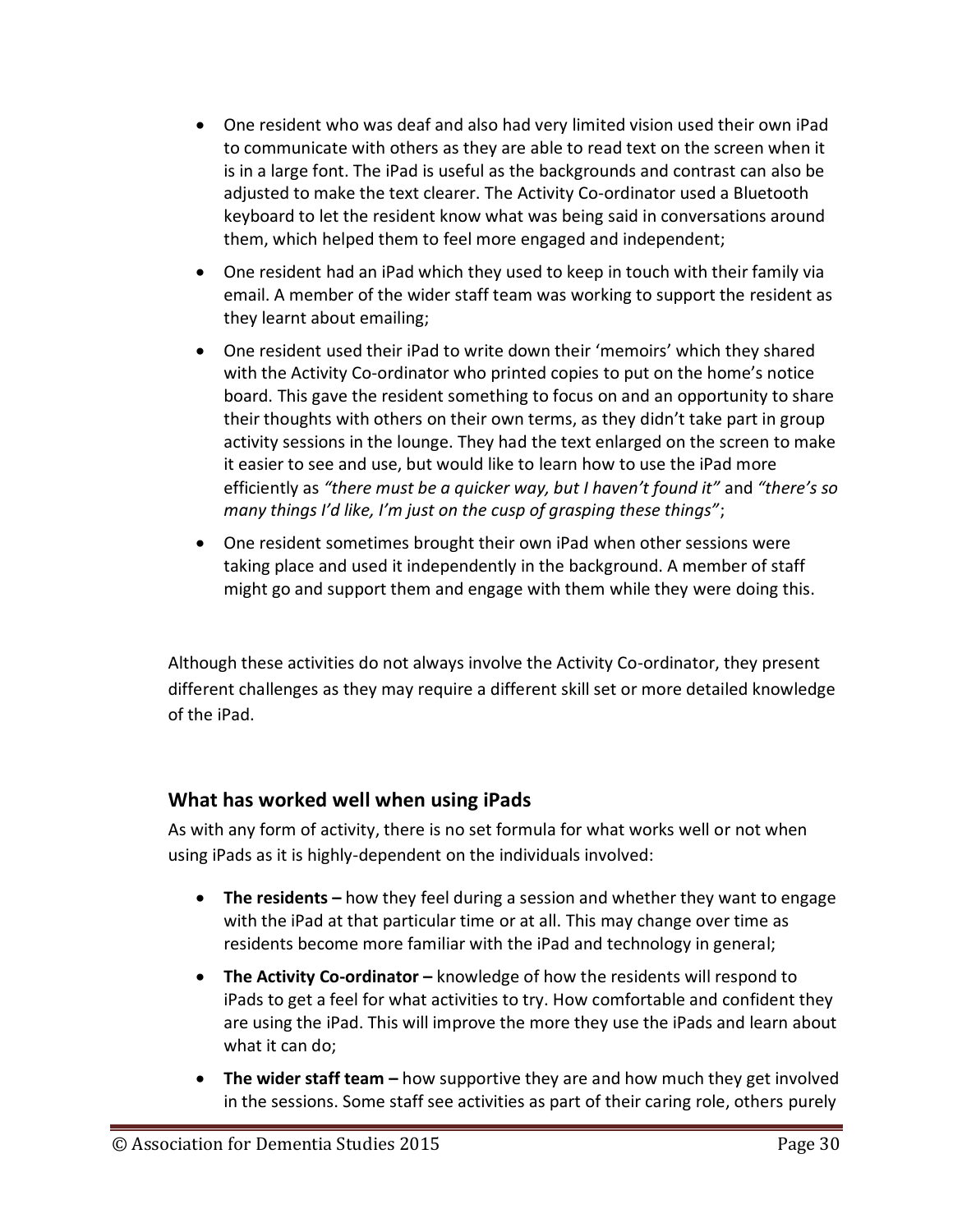focus on front-line care, and some are not confident using the iPads. This would need appropriate training around the iPad and activities to be implemented;

**•** The care home manager – how supportive and encouraging they are of the Activity Co-ordinators, and the example they set for the staff team.

Although the Activity Co-ordinators have used the iPads for a wide range of activities, a few recurring examples have emerged of ways in which the iPads were felt to work particularly well.

#### **Tailored and personalised reminiscence sessions**

The Activity Co-ordinators have found that using the iPads helps to prompt discussions and triggers memories when they are talking to residents, especially those with dementia. Additionally, being able to search for relevant images, songs etc. quickly as the conversation develops or in response to what a resident says was considered to be very useful as it provides immediate feedback and validation for them.

*"very good for reminiscence which is great when working with dementia"*

#### **Reminiscence**

An Activity Co-ordinator was talking to a resident and their relative when they mentioned where they used to go on holiday in years gone by. The Activity Coordinator was able to use the iPad to quickly find images of the holiday destination from the relevant period, which triggered more memories for both the resident and their relative.

## **Video calling**

*"We have a couple of residents whose family like to Skype them which is great to see their face when they actually see the family members"*

Skype was seen as being an important use of the iPads as it enables residents to stay in touch with relatives who are in different countries, too far away to visit that often, or unable to visit for whatever reason. Not all Activity Co-ordinators have used Skype yet, but many are hoping to in the future as they can see the potential benefits that it offers for residents and their relatives.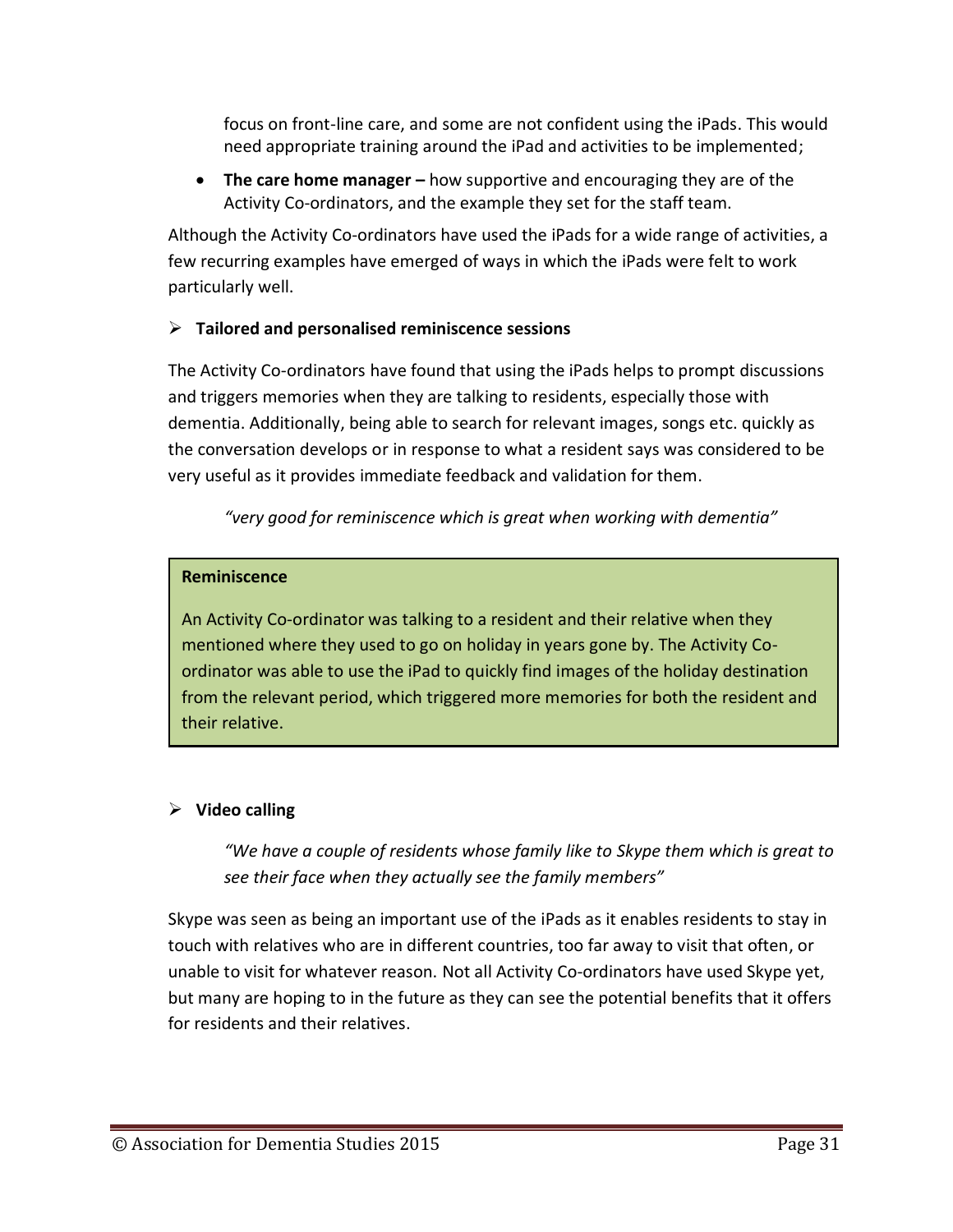#### **Skype**

A resident's daughter was hoping to use Skype to enable the resident to keep in touch with a relative they used to see quite often, but has limited contact with now. They had not realised that it was something the Activity Co-ordinator could help with, but was very encouraged to discover that it would be possible.

#### **Music and singing**

One of the most popular activities mentioned across the board was the use of iPads to support music and singing sessions. Although many residents generally enjoy singing along to music anyway, the iPad enables an Activity Co-ordinator to enhance the sessions in various ways such as:

- Connecting the iPad to the television and showing the lyrics or video clips of the singer;
- Using a music app to find songs from a particular year corresponding with difference stages in residents' lives;
- Being able to quickly find and play songs in response to requests or conversations that take place;
- Setting up a play list that can play in the background and free-up the Activity Coordinator to spend more time engaging with individuals or the group as a whole, for example asking questions, dancing etc.

#### **One-to-one interactions**

The iPads were also felt to work well for supporting one-to-one interactions, whether that is making an activity specific to a particular resident, or freeing up the Activity Coordinator to work with and support individuals. For example, one Activity Co-ordinator said that they used a bingo app which automatically generated the numbers, enabling them to support residents more closely rather than having to be stood next to a bingo machine and manually pressing a button for the next ball or number.

#### *The main benefits of iPads*

*"the iPads are a good idea and some things on there make a really fun and interesting activity"*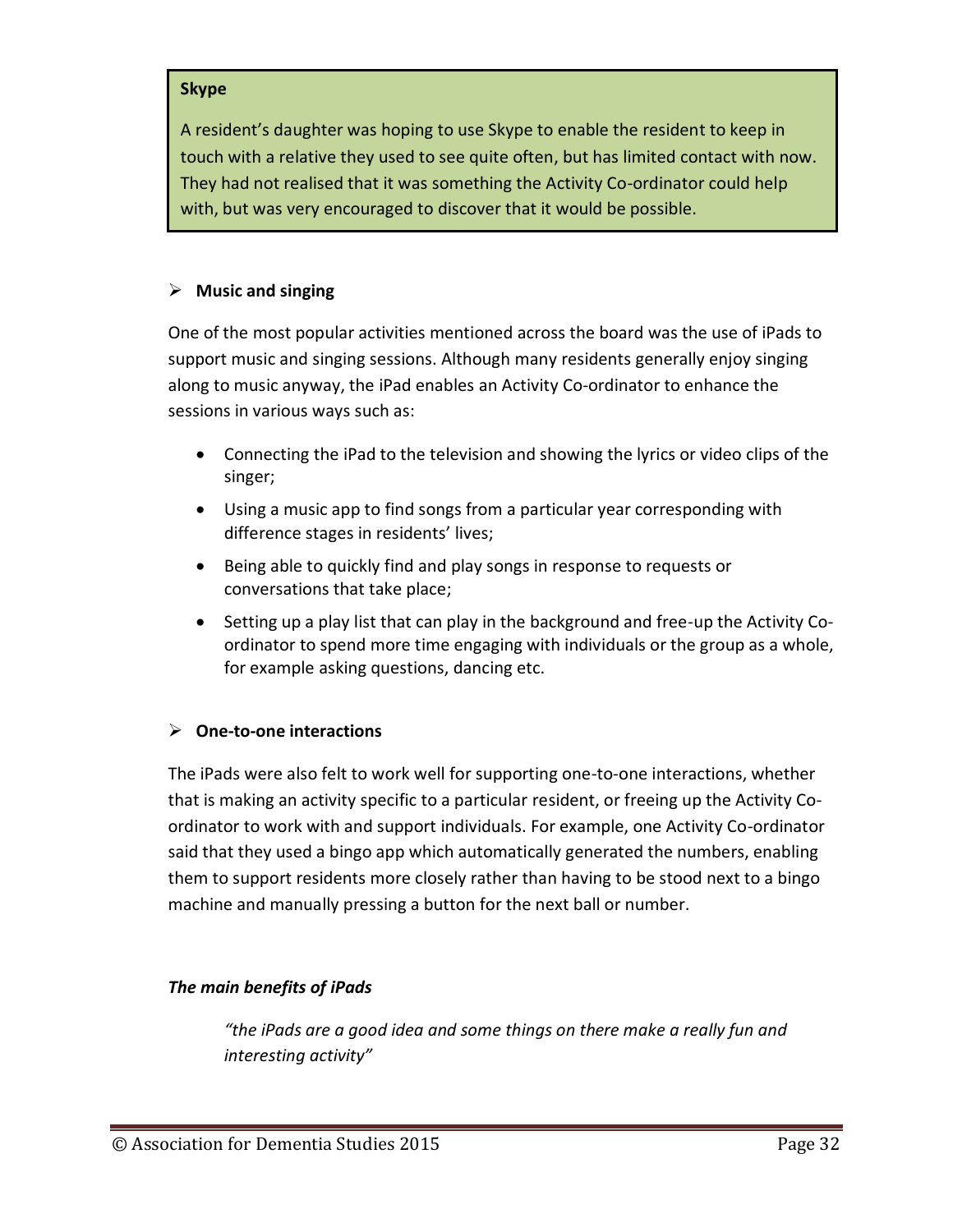As seen previously, the iPads can be used as a useful tool and resource for Activity Coordinators, but more specifically the main benefits were seen to be:

- **Portability –** An iPad is easy to carry around with you, so you always have it available. This enables the Activity Co-ordinator to take the activity to the residents, especially those who are bed-bound or less mobile, or those who may be more reserved and less willing to join in group activities. It can also be passed around between residents in a group so that everyone gets a go;
- **Everything is in one place –** The iPad is a convenient way of bringing everything together as you do not have to have a stack of papers or lots of different resources, for example CDs, board games, craft equipment and DVDs. You can do everything from it rather than needing lots of technology such as a CD player, DVD player, computer etc. There are optional extras such as speakers, but these are quite small and not always necessary. The main extra would be a cable to connect the iPad to a television, which enables everyone to see the iPad screen at the same time;
- **Flexibility, adaptability and responsiveness –** On the iPad it is easy to swap between different apps and activities. The Activity Co-ordinator can respond to ad-hoc needs or preferences as they arise, and *"you don't have to go and search"* for different resources when sessions change as they go along;
- **Good source of ideas –** The iPad provides lots of options and ideas in one place, such as a wide variety of apps that are available of people want them. This can be especially useful for members of the wider staff team who may be less experienced at leading activities;
- **Ease of use** The touchscreen element is relatively simple to learn, and needs less dexterity or grip than holding a pen or paintbrush, so residents are still able to take part in activities using just their finger. Additional extras such as a stylus, paintbrush or keyboard are available, so different options are available for different residents rather than trying to be a 'one size fits all' approach. The most appropriate option can be used for each resident based on their preferences and abilities, including adjusting font size, colours and contrast;
- **Control and choice –** As it is relatively easy for most residents to use the iPad, the iPads help them to maintain control and give them the ability to make their own choices;
- **Cost effectiveness –** Barring the initial investment, an iPad provides a relatively cheap way of trying new activity ideas, especially when many apps are free and you do not have to invest in a physical DVD, game or other form of resource. However, it should be noted that other tablet devices are available which are cheaper and have similar functionality, and therefore could be even more cost effective than the iPads;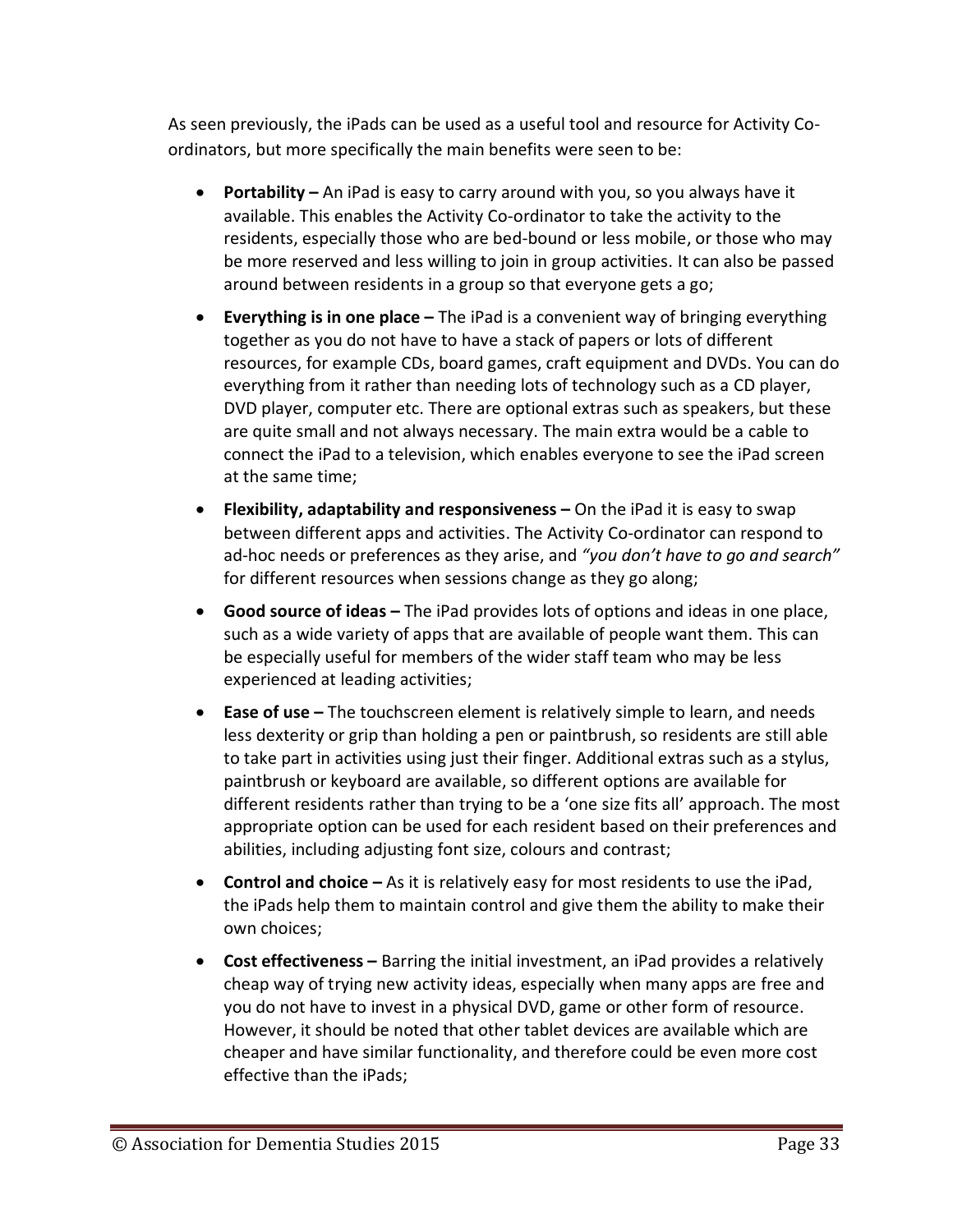- **Useful tool –** As highlighted previously, the iPad can be used as a tool to aid the facilitation of a variety of activity sessions and does not have to be the main focus of the activity itself;
- **Novelty value –** iPads will be new to most residents, and it may retain the novelty value for some, particularly as it can be used in many different ways. Their intrigue and interest could encourage some residents, and potentially others in turn as they see it being used, to engage with the iPad.

#### **Pictionary comparison**

*Paper version –* An Activity Co-ordinator ran a Pictionary session with a group of residents using a flip chart and pens. Although it worked to some extent the session was difficult to facilitate for various reasons. Mobility issues meant that the flip chart had to be moved between residents for them draw on. Most residents did small drawings in a corner of the page which were difficult to see. The drawing then had to be passed around for everyone to see, making it tricky to get people joining in and keeping them engaged.

*iPad version –* In an observed session an Activity Co-ordinator connected the iPad to a television using a long cable. This meant that it was possible to pass the iPad between residents without the need to move, and everyone was able to see the pictures on a large screen as they were being drawn.

## <span id="page-33-0"></span>**Overcoming the challenges**

The majority of Activity Co-ordinators reported successful implementation and ongoing use of iPads but there are some considerations and challenges to their use that must be taken into account.

#### *Embedding a person-centred approach*

#### *"It is for some people, but not for everyone"*

Some residents prefer specific apps or games, while others display little or no interest in using the iPad. While one Activity Co-ordinator commented that the 'fishpond' app *"quite frightened"* residents because of the noise made when you touch the fish, the same app was seen to work very well with several residents in another home.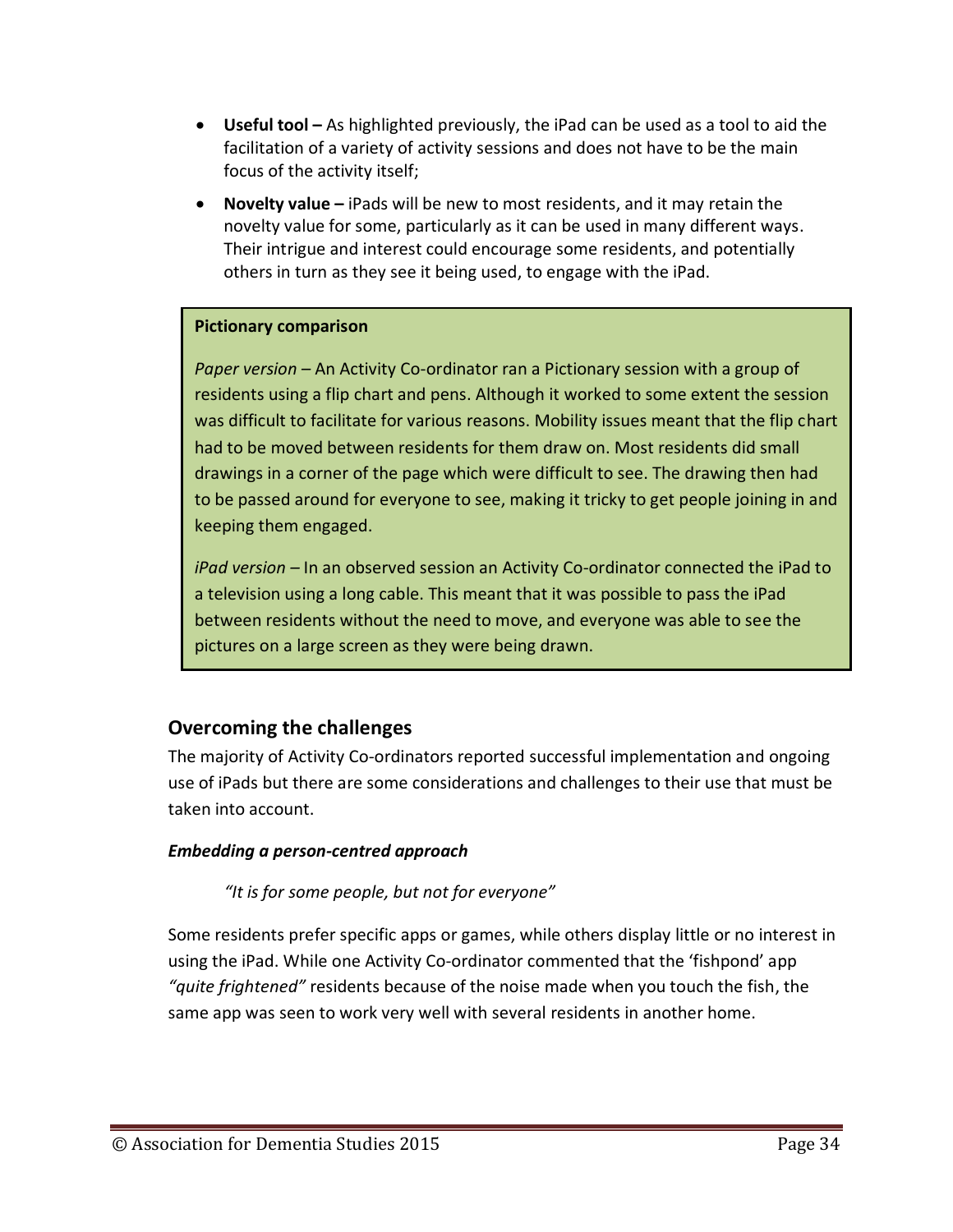#### **Individual preferences**

Many residents prefer 'hands-on' or 'real' activities. For example one resident enjoys playing the organ but does not like using a piano app on the iPad as they prefer the feeling of the real keys.

The touchscreen aspect of the iPad is new to many residents and can take some getting used to:

*"They (residents) don't understand the touch screen. They either press to[o] hard or to[o] softly and it gets frustrating sometimes for them"*

Residents may also touch the screen accidentally and click on something that they did not mean to. Some residents are aware that the iPad is an expensive piece of equipment and so are wary of touching it as *"they still think they might break it"*.

*"Some customers with advanced dementia can be scared of the iPad so have to use it with caution with them not to upset them"*

This suggests the need for careful consideration when using iPads with different groups of people and people with varying needs, and highlights the importance of the Activity Co-ordinators knowing their residents.

#### *Practical and technical considerations*

The ability to use all of the features that an iPad offers is dependent on a comprehensive technical infrastructure that includes good quality wifi. This is crucial in order to maximise the activities that an iPad can facilitate, allow the downloading of specific apps and providing the ability to update the operating system.

Activity Co-ordinators highlighted the importance of identifying an individual with primary responsibility for the iPad in their care home. This includes ensuring that it is safely stored and signed out each time it is used, while at the same time remaining accessible.

#### *iPad coverage*

There was a widespread view among Activity Co-ordinators that in the future having a greater number of iPads in a care home would provide more residents with access to the benefits it can bring.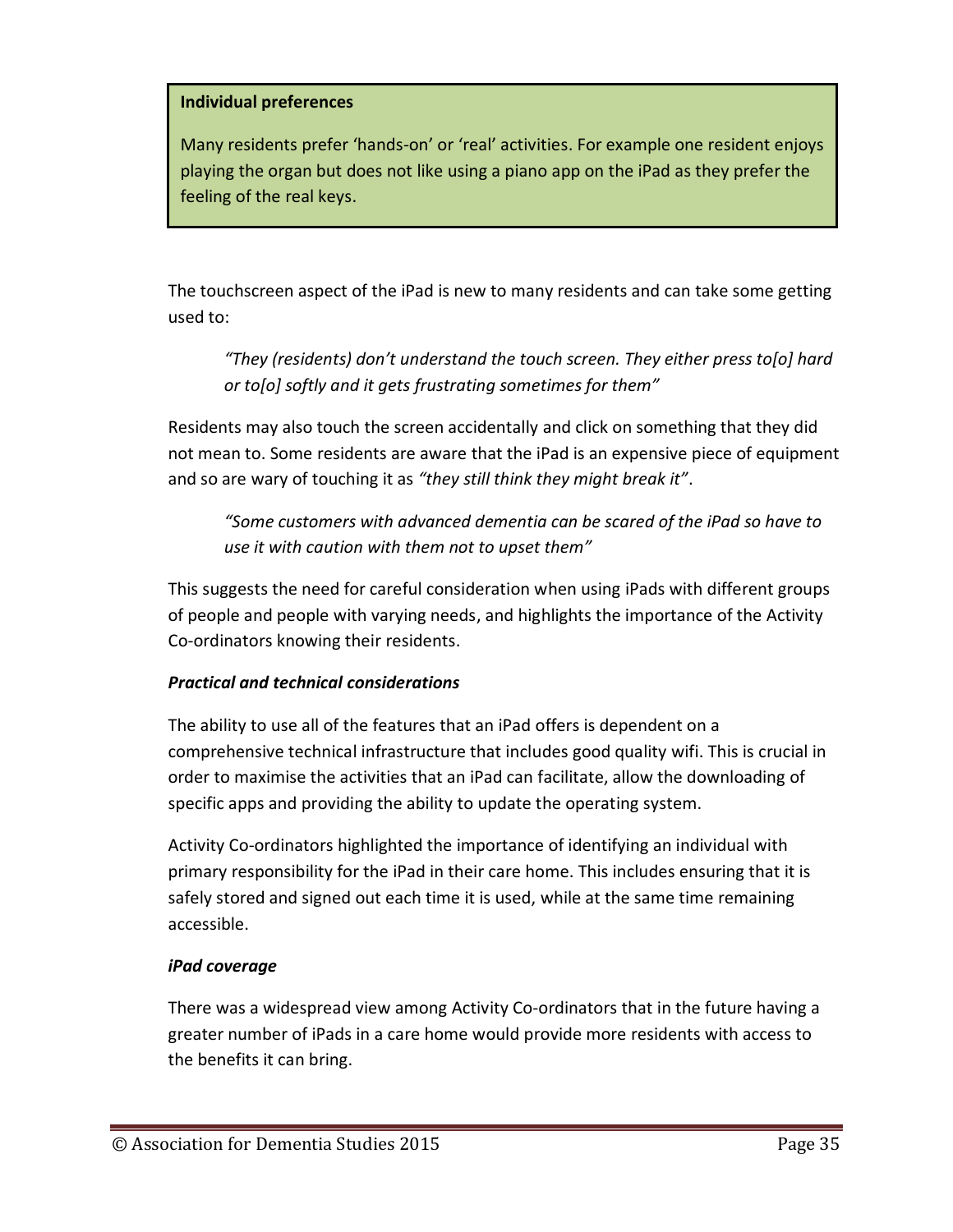One potential drawback of the portability of the iPad is the size of its screen and speakers, which can limit accessibility for some residents. Many Activity Co-ordinators addressed this by connecting the iPad to the television or using a small set of speakers, which requires the use of a suitable cable.

#### *Assistance and problem solving*

While some Activity Co-ordinators are able to resolve or work around any issues they encounter when using the iPads, others require assistance. This need has been recognised and addressed by Anchor through the appointment three people in support roles covering two regions each, making them responsible for approximately 25-30 Activity Co-ordinators. It is also intended that BT Engage will provide technical support and pick up support calls in the future.

#### *The iPad forum*

The iPad forum was established by Anchor to provide a means for Activity Co-ordinators to share ideas and to help with problem solving and trouble shooting. The Customer Engagement Adviser feels that *"the uptake is really great and we have seen some great ideas come through that".* However, the evaluation findings suggest that many Activity Co-ordinators were more likely to try and resolve their problems by using the internet than the iPad forum. Combined with the responses shown in [Table 5,](#page-35-0) there is a suggestion that more promotion is needed around the iPad forum and how it can be used by the Activity Co-ordinators.

|                                                   | <b>Activity Co-ordinators (n=43)</b> |
|---------------------------------------------------|--------------------------------------|
| The iPad forum is 'helpful' or 'very helpful'     | 56%                                  |
| The iPad forum is 'unhelpful' or 'very unhelpful' | 0%                                   |
| Do not use the iPad forum                         | 26%                                  |
| Not aware of the iPad forum                       | 14%                                  |

<span id="page-35-0"></span>*Table 5: Activity Co-ordinator understanding of the iPad forum*

Although knowing that the iPad forum is there if they need it is enough for some Activity Co-ordinators, others realised that they could use it more than they do currently, *"I should do, but I don't"*.

#### *Technological Considerations*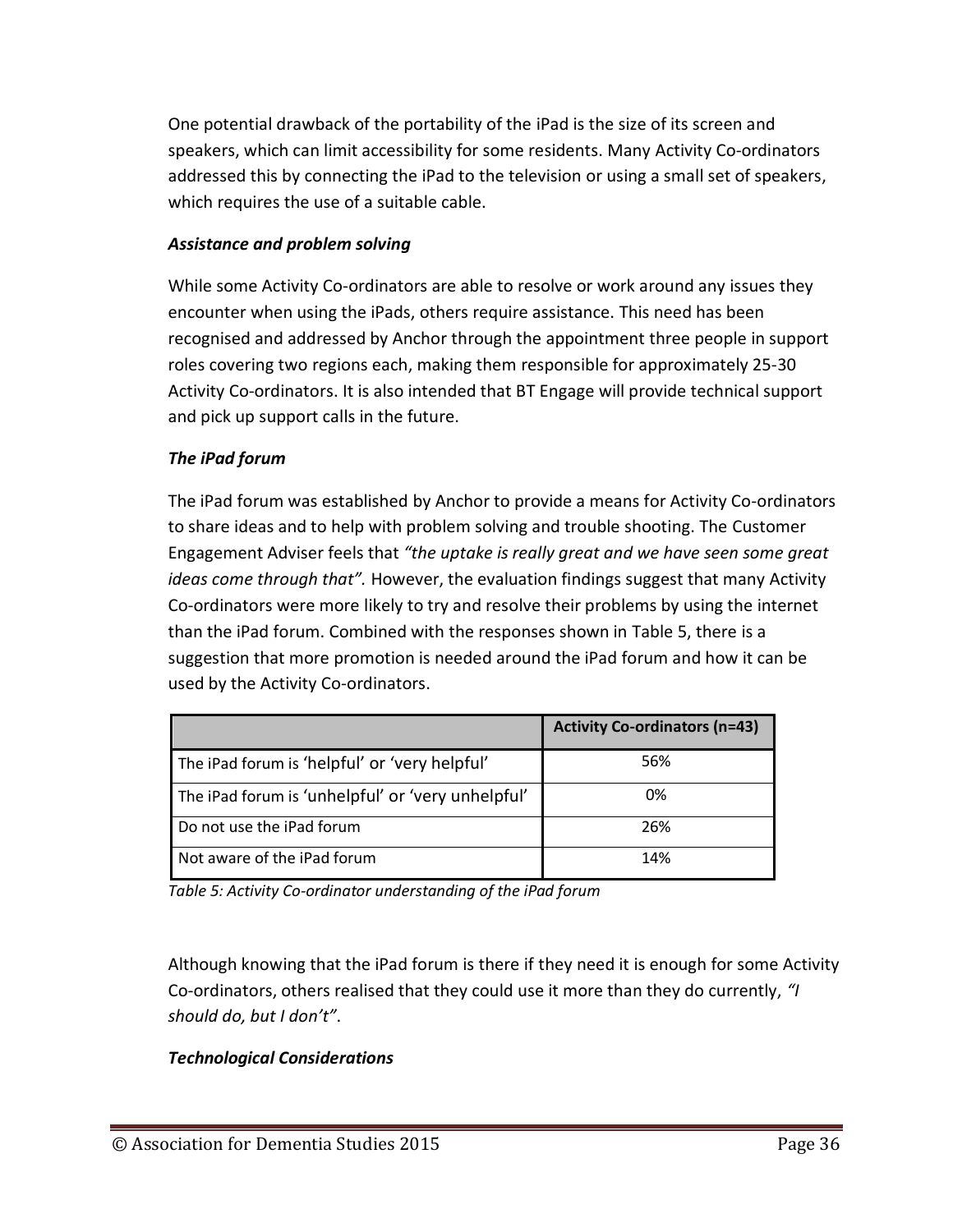Although the Activity Co-ordinators would not want to be without the iPads after having had the chance to use them, it was recognised that there were some potential disadvantages to introducing technology into their activity sessions.

- **Touchscreen sensitivity –** It was observed in some sessions that the sensitivity of the touchscreen on the iPad was causing problems at times, as some residents put their thumbs on the front for support when they were holding the iPad. This meant that the thumb held the focus of the touchscreen, so anything done with another finger would not always register. Additionally, the iPad would also pick up if another finger or knuckle rested on or tapped the screen by accident, for example if a resident was not fully able to support their hand without resting it on something. This can be frustrating and confusing for some residents, especially if they accidentally tapped a button that changed the screen;
- **Opinions about technology –** While most people can appreciate the benefits of technology and learn to adapt to it, it can be a negative factor for others. At one care home an Activity Co-ordinator a volunteer was not confident with technology in general and the iPad *"just frightened her too much"*.
- **Cost** the iPad is quite expensive compared to other tablets with similar functionality and features, and some participants in the evaluation felt that you could have more of a different type for the same price which would help with availability issues identified previously. The cost of songs on iTunes can also be an issue, as one Activity Co-ordinator felt that they could download songs from somewhere else for free or buy a whole CD cheaper. A free music track app would be useful to have on the iPad;
- **Weight –** The iPad itself is not particularly light, and the toughened case while providing protection – makes it heavier and bulkier. This could potentially be an issue for frailer residents, although it should be noted that it was still able to be used by a variety of residents in the sessions observed by the evaluation team;
- **Apps –** Some apps are specific to the iPad or Apple devices, but they may not always the best ones to use. One Activity Co-ordinator commented that with the iPad music app they used you have to have the video playing, not just the song, and because of this you cannot use another app or do something else at the same time. Based on their experiences with other tablets and devices, the Activity Co-ordinator felt that some apps and tools were better on a non-Apple platform, such as a music app on Android where you can play songs anywhere and you don't always need the video with it. Some apps can affect battery usage, for example if the screen needs to be on or open all the time because of the videos. Although a docking station could recharge the iPad as it is being used, the Activity Co-ordinator would need to be aware that it is an option and be allowed to buy it before it could be used in practice. This highlights that while there are solutions to most problems, if the right people do now know about them the problems will persist.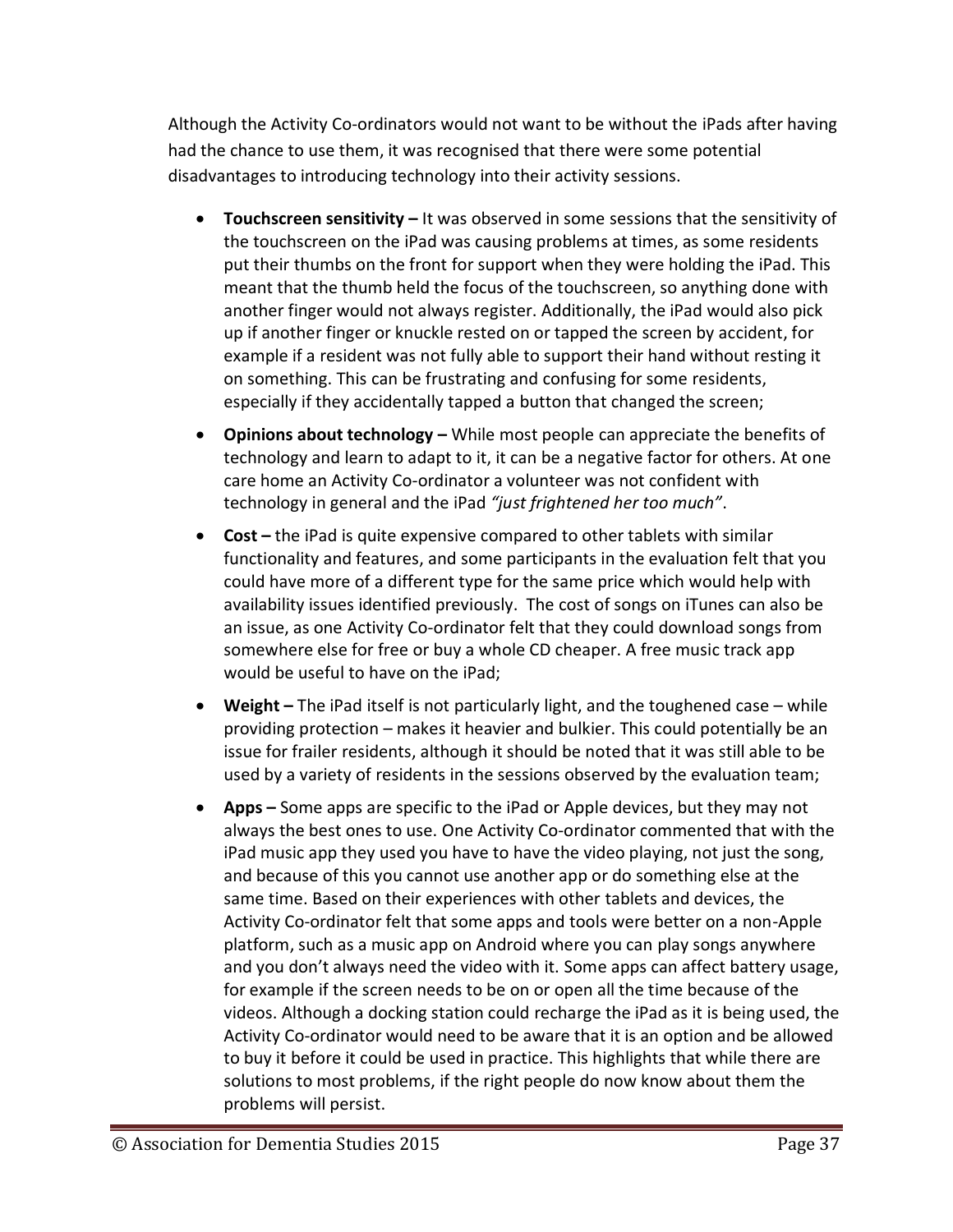## <span id="page-37-0"></span>**Moving forward with iPads**

Activity Co-ordinators were generally happy with how they are currently using the iPads and had no specific plans to change this in the future. However, several offered suggestions for how their use could be enhanced. The most frequently mentioned idea was to increase the range of apps, games and activities, which would enable the iPad to become more widely used across activity sessions and events within the care homes.

The portability of the iPad makes it suitable for use in all areas of a care home, including the garden. Therefore, when rolling out iPads it is important to consider the practicalities of IT infrastructure and wifi connectivity in advance.

Also reiterating a previous point were comments indicating that Activity Co-ordinators would like other staff to be able to use the iPads. In order to facilitate this, the iPad training could be opened up to the wider staff team, or the Activity Co-ordinators could share their knowledge with others.

An interesting use for the iPads suggested by one Activity Co-ordinator involved residents who were not currently in the care home, as they could offer the opportunity *"to communicate and stay in touch with respite residents between"* stays. This could enhance respite care if residents and families are able to maintain remote relationships with key staff and even other residents. This idea indicates that the Activity Coordinators are embracing the iPads and appreciating some of the possibilities that they offer, as suggested by the following quotes:

*"I think it is a great piece of equipment that has many uses and I hope to use it much more during activities"*

*"I think the iPad has been a great idea and every home should have one"*

Overall the Activity Co-ordinators recognised that they were privileged to have an iPad as part of such an innovative project and felt that every care home would benefit even further by having more than one iPad.

In addition to activities designed to engage residents, it was suggested that the iPads could be used for office-related tasks. This could be particularly beneficial due to the mobility and flexibility offered by the iPads, as it would allow staff to do their paperwork on the move and still be with the residents rather than being tied to an office space.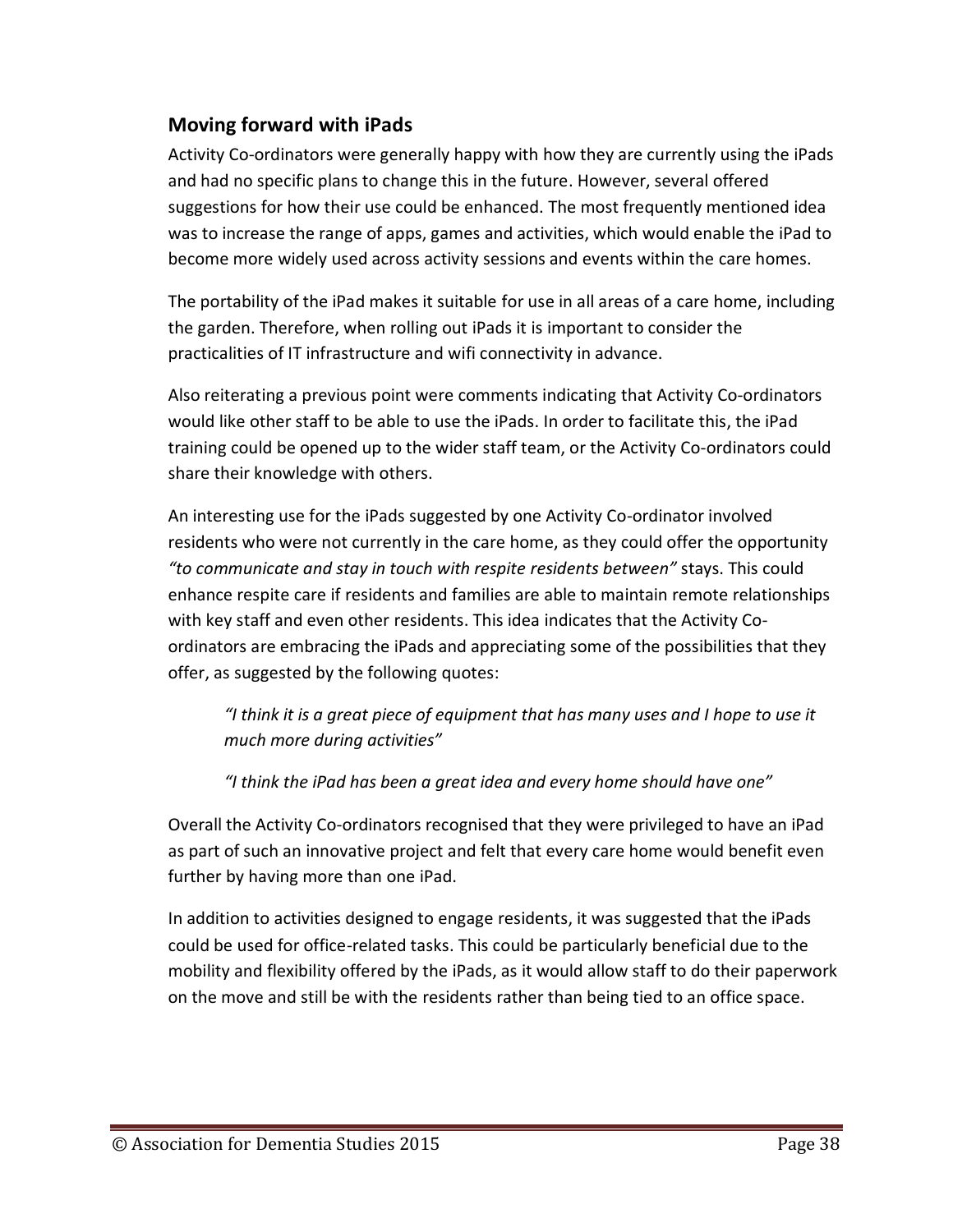#### *Key learning points for successful implementation*

Three main areas were identified as central to embedding the successful use of iPads across a care home:

- 1. Comprehensive IT infrastructure including wifi/broadband connectivity. This is particularly key for some uses of the iPad, such as video calling;
- 2. iPad training and support for other members of the staff team as well as Activity Co-ordinators;
- 3. Matching the number of iPads available in each care home to the likely level of use.

#### **New ideas**

In one care home an Activity Co-ordinator had not considered using their iPad to take photographs of events. However, within five minutes of it being mentioned they had come up with a number of ideas for how they could do this and use the camera aspect more widely, and had decided to go ahead with it.

## <span id="page-38-0"></span>**Summary of iPad use**

The iPad is a flexible and innovative tool for engaging with individual residents and groups of residents with differing abilities and preferences. Conducting a successful activity session that incorporates iPads is a very skilled process and depends on having appropriately trained and support Activity Co-ordinators.

The evaluation suggests that in some activities the iPads are not always used to their full potential or even 'as an iPad', becoming a supporting tool or resource instead. This should not be taken as a negative because in these cases the iPads help to enhance activity sessions rather than being the main focus of them.

The common underlying theme across the findings is that successful use of the iPad as part of activity sessions requires staff with appropriate training and support. You will not necessarily have a successful session merely *because* of the iPad.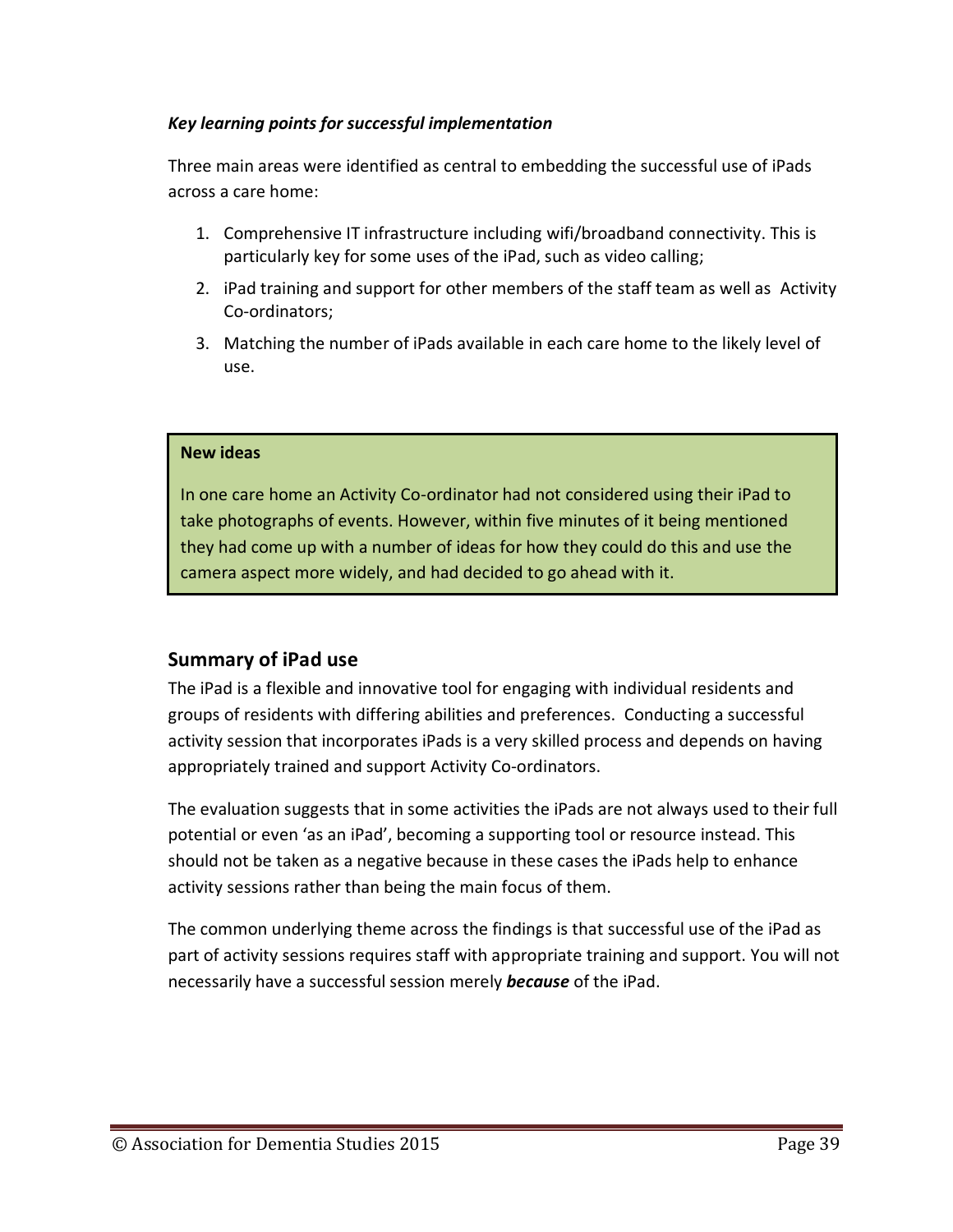# <span id="page-39-0"></span>**The impact of using iPads**

*"the iPad has opened up a whole new world for our residents and myself"*

The informal session observations and interviews with a variety of individuals involved with the iPads have shown that their introduction into Anchor care homes has been very useful and entertaining for both residents and staff. iPads have also enabled a range of interactions that may otherwise not have happened, helping to enrich the experience for those involved.

#### <span id="page-39-1"></span>**Impact for residents**

The findings of this evaluation indicate that group activities using the iPad are a good opportunity for bringing together residents across a home, regardless of their care needs, abilities and preferences. The flexibility and simplicity of the iPads facilitate the inclusion of residents with dementia in group activities, thereby reducing isolation and promoting social interaction.

Overall the Activity Co-ordinators reported positive attitudes and reactions to the iPads from most residents, including those with dementia.

*"I think the biggest change I've noticed is in the dementia residents we have residing at our care home. The pure joy on their faces from the sensory apps, that one smile... or laugh just speaks volumes!"*

#### **Video calling**

The Activity Co-ordinator in one home was able to fulfil the final wish of one resident by setting up a video call on the iPad. The resident *"got to see his daughter and grandchild"* two days before he passed away.

Residents enjoy interactive activity sessions where they could see old films or songs on the screen and were able to sing along with the words. This enabled the residents to engage more fully with the activity and could result in more general reminiscence and conversation.

*"They seem happier and more confident with joining in with sing along time as I can connect the iPad to the telly for the words"*

Over 60% of Activity Co-ordinators said that they have seen a change in resident behaviour or mood.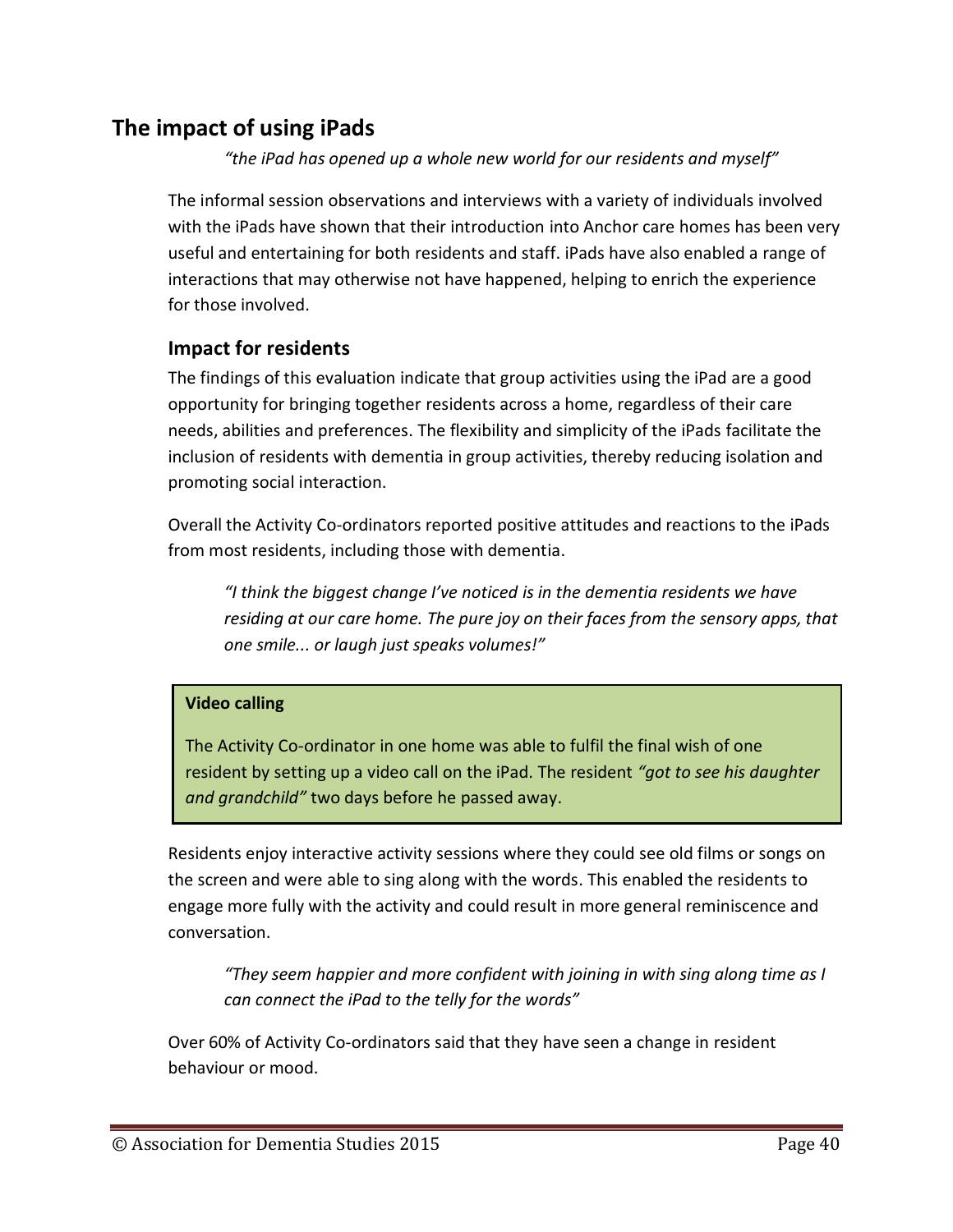## *"The residents love to engage and it encourages the residents to communicate with others"*

While some residents with dementia can initially be confused about what the iPad is and ask questions like *"why they are not using the bigger TV"*, most will actually try using the iPad when it is in front of them. Residents have also got more used to the iPad over time as *"it's like everything else, it grows"*.

It was observed that when residents directly used the iPad they seemed to get the hang of it quite quickly and were happy to use it. Some residents can also get quite engrossed and involved in what they are doing, especially when they can see the immediate effect of their action, by for example creating a painting or 'petting' an animal.

#### **Impact on behaviour and mood**

*Example 1 –* An Activity Co-ordinator was able to calm and distract an 'agitated' resident with dementia by using the fishpond app on the iPad. The resident became intrigued when they saw how the fish responded to the Activity Co-ordinator touching the screen and became so absorbed with it that their behaviour changed.

*Example 2 –* Music was known to be beneficial for one resident in terms of improving their mood, *"especially if she's a bit down"*. Engagement through music can be enhanced by the iPad as it makes it easier for the Activity Co-ordinator to personalise the music choices or respond to requests from the resident.

*Example 3 –* One resident became agitated and wanted to leave their care home to return to their own house. The Activity Co-ordinator was able to use the iPad to look up where the resident had lived previously and show them their house and surrounding area using Google Maps. This helped to settle the resident and trigger positive memories and conversations.

It also works well when Activity Co-ordinators promote control, independence and choice by giving residents the choice of what they want to do. The Activity Co-ordinators let the residents know what the options are, then *"it's up to them what they want to choose"*.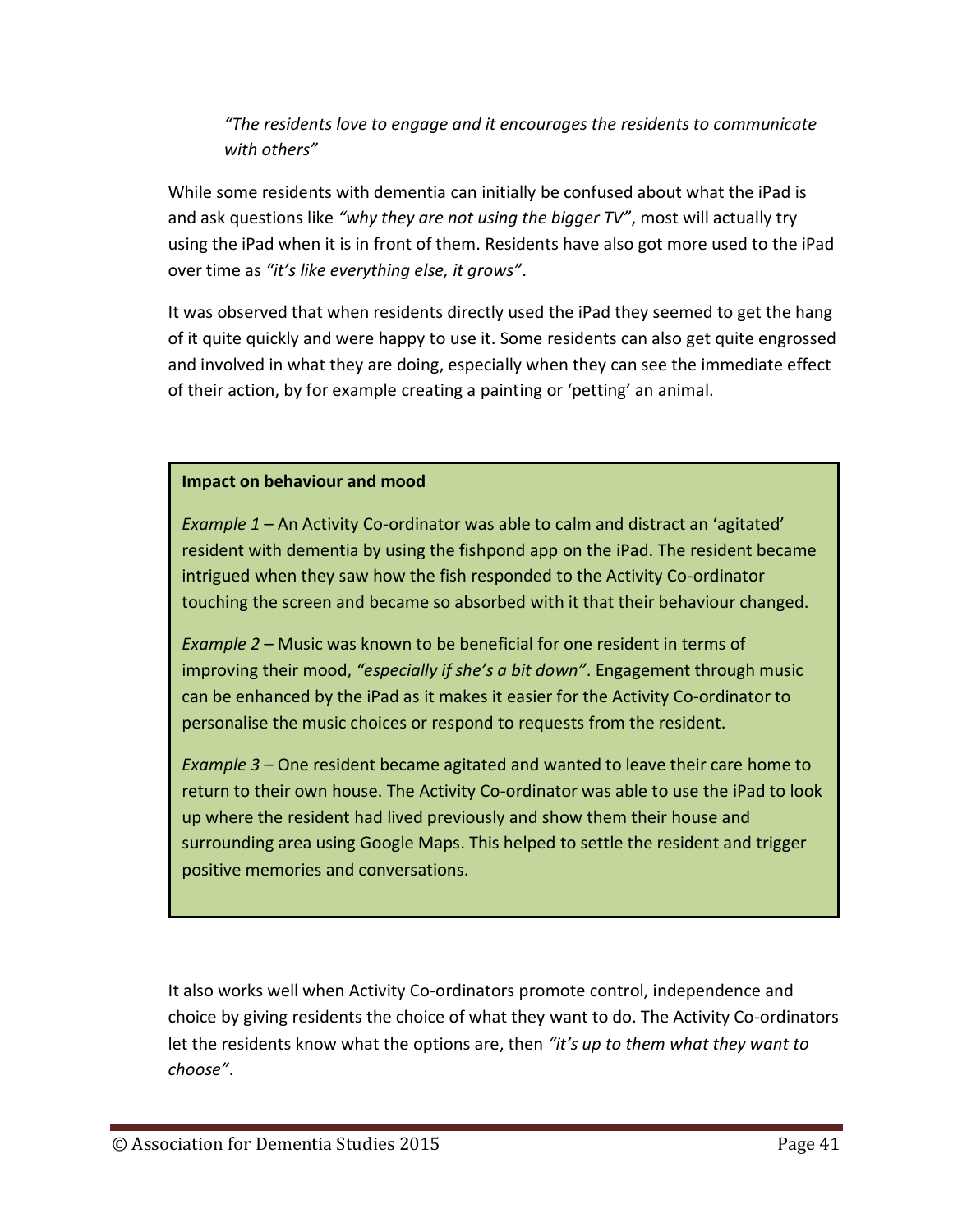It was also felt that the iPad is *"very useful, especially for the clients with sensory needs, the ones who are bed bound"* as the iPad can be taken to them and they can be in control of relaxing, calming activities that have a sensory focus.

## <span id="page-41-0"></span>**Impact for relatives**

Although not specific to the use of iPads, being able to see a resident taking part in activities can be beneficial for the relative. This is partly because it enables relatives to see their loved one doing different things that they may not have appreciated they were still capable of. As one relative commented, they had *"been surprised to see another side"* of their loved one.

Another benefit for the relatives is that it can help to create new, good memories for them, for example seeing their loved one *"singing out loud and enjoying herself"*. These impacts are reflected in the Activity Co-ordinator responses shown in [Table 6.](#page-41-1)

| Impact                                                                                     |     |
|--------------------------------------------------------------------------------------------|-----|
| The iPad sessions have changed the attitudes of<br>relatives and visitors                  | 42% |
| I have seen a change in the way relatives and<br>visitors engage with residents and others | 33% |

<span id="page-41-1"></span>*Table 6: Impact of the iPad sessions – relatives and visitors*

It can be advantageous to inform relatives about the use of iPads in the care home. Staff reported that relatives were positive about their potential and felt that their loved one would be able to benefit from them.

As well as providing useful information about a resident's preferences and interests, a relative may have suggestions about how the iPad could be used, especially if they have one of their own.

The iPads can also be used to help reassure relatives and engage those who are unable to visit as often as they would like. There are two main ways in which this could be done:

- 1. Sharing photographs If an Activity Co-ordinator (with appropriate consent) takes photographs of events or a resident taking part in activities, these could be shared with the relatives to show them what takes place;
- 2. Skype Skype can help people to stay in touch more regularly as well as reconnecting people who haven't seen each other for a long time.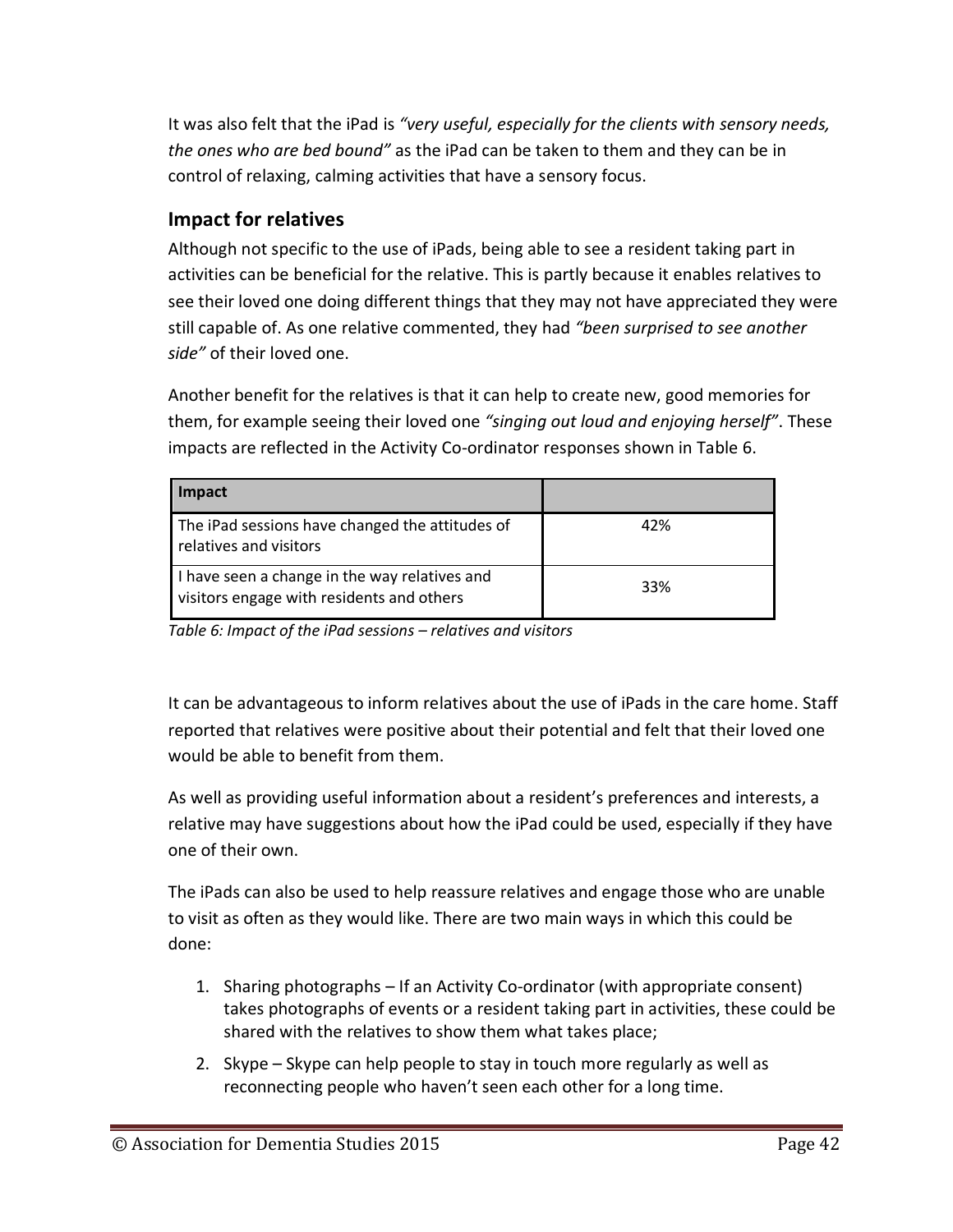#### **Reconnecting with relatives**

At one care home it was mentioned that a relative did not even know that their loved one was still alive as they had previously lost contact. They were thrilled when the Activity Co-ordinator managed to get in touch with them.

As well as being good for the relatives, closer engagement can be beneficial for the care homes as it can help to build stronger and more positive relationships between staff and relatives, reinforcing the positive work that is being done which the relatives may otherwise not be aware of.

### <span id="page-42-0"></span>**Impact for Activity Co-ordinators**

Although the introduction of the iPads has been a challenge for some Activity Coordinators and meant a steep learning curve for others, they have been positively received overall. Activity Co-ordinators feel that they are learning every day and becoming more confident with the iPads the more they use them.

As seen in [Table 7,](#page-42-2) the iPad sessions have had an impact on the Activity Co-ordinators' attitudes towards technology and how they engage with residents as they are able to focus more on individual residents and personalise activities for them, especially those with dementia.

| Impact                                                 |     |
|--------------------------------------------------------|-----|
| The iPad sessions have changed my attitude             | 54% |
| The way I engage with residents and others has changed | 65% |

<span id="page-42-2"></span>*Table 7: Impact of the iPad sessions – Activity Co-ordinators*

The Activity Co-ordinators enjoyed using the iPads and seeing how the residents respond, and felt that the iPad *"has enhanced the activities"* that they deliver. The iPads have also helped to make it easier for the Activity Co-ordinators to carry out activities as *"you just go in and click anywhere and everything is there"*. It has given some Activity Co-ordinators different ideas of activities to try, and also helped to find ways to engage with residents who may not have participated in 'traditional' activities sessions.

#### <span id="page-42-1"></span>**Impact for the wider staff team**

As noted previously, the involvement and engagement of care staff in iPad sessions – and indeed activities in general – varies between care homes. Some staff are fully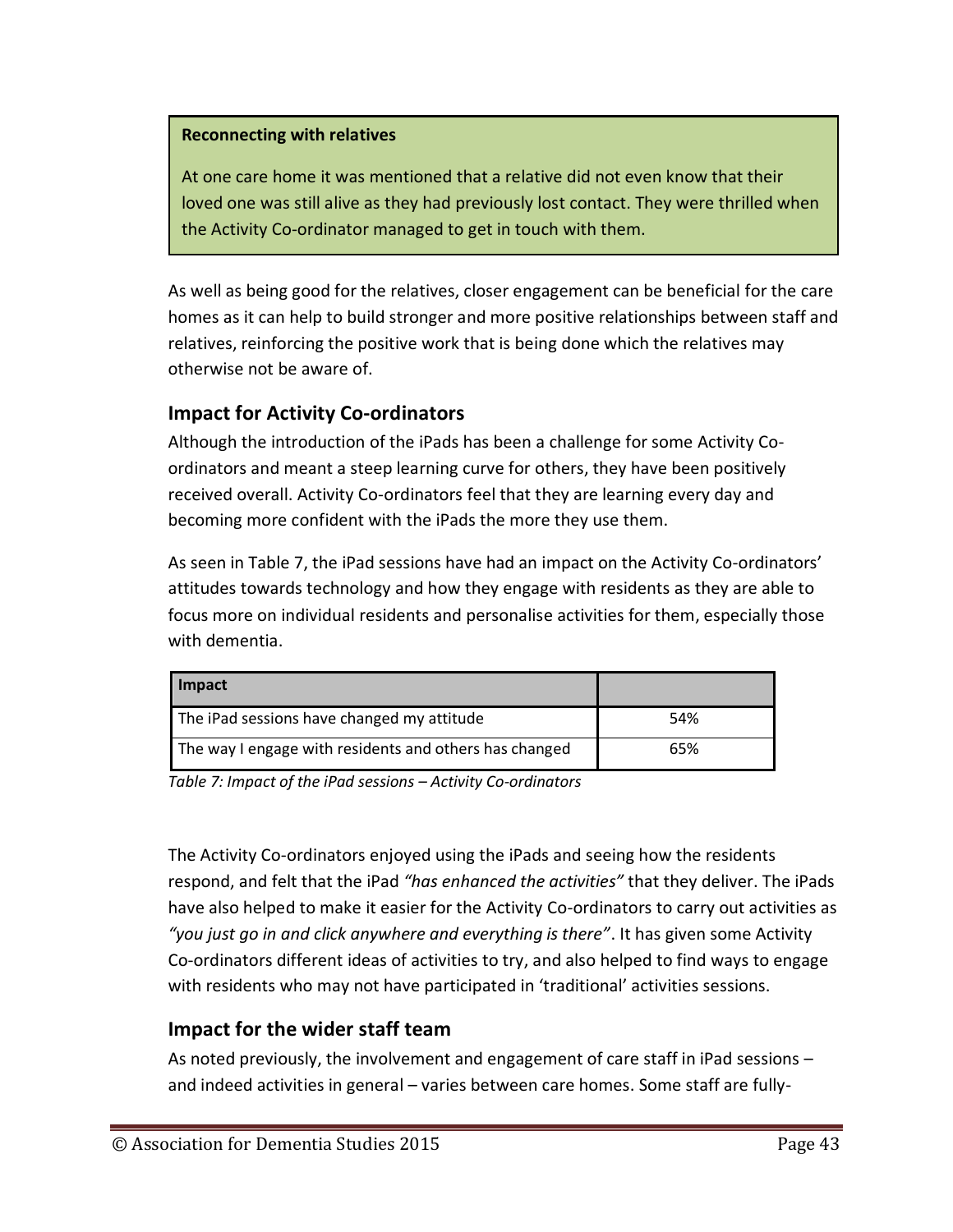involved and support residents to engage with activities, and may directly control the iPad to assist the Activity Co-ordinator. Other staff may only choose to join in when they are interested and do not necessarily consider organised activities to be part of their role.

The survey responses shown in [Table 8](#page-43-0) indicate that the introduction of the iPads may be helping to promote a change amongst the wider staff team.

| Impact                                                                    |     |
|---------------------------------------------------------------------------|-----|
| The iPad sessions have changed staff attitudes<br>towards technology      | 42% |
| I have seen a change in the way staff engage with<br>residents and others | 52% |

<span id="page-43-0"></span>*Table 8: Impact of the iPad sessions – wider staff team*

While some care staff may already know how to use the iPads, they do not necessarily know where to start in terms of activities or how to use the iPad in this context. As one Activity Co-ordinator acknowledged, *"it's hard for a carer to be an Activity Coordinator"*, and it was generally felt that the iPad helps care staff by making activities easier for them. It gives them lots of ideas of what they can try with residents as *"it's there for them. The apps, everything's there. They don't have to think about 'oh gosh, what am I going to do?'"* This is especially useful when Activity Co-ordinators are not on shift or available to ask for advice, as it gives staff more choice, options and scope and enables them to adjust activities based on resident preferences at the time. For example, if a resident decides that they want to do a jigsaw rather than a drawing, the staff member can easily switch between apps.

Additionally, iPads can provide care staff with quick and/or impromptu one-to-one activities as ways to engage residents in 'challenging' situations without requiring lots of additional resources. Many apps or games are also short activities or can be saved and returned to later on, which is more cumbersome with 'real' activities such as painting or jigsaws.

Staff who did get involved with iPad activities were very positive about their use and could see additional benefits:

*"I find it very informative as well. With our tea parties we use the reminiscence cards – we all learn something new. It's not just for the enjoyment of the*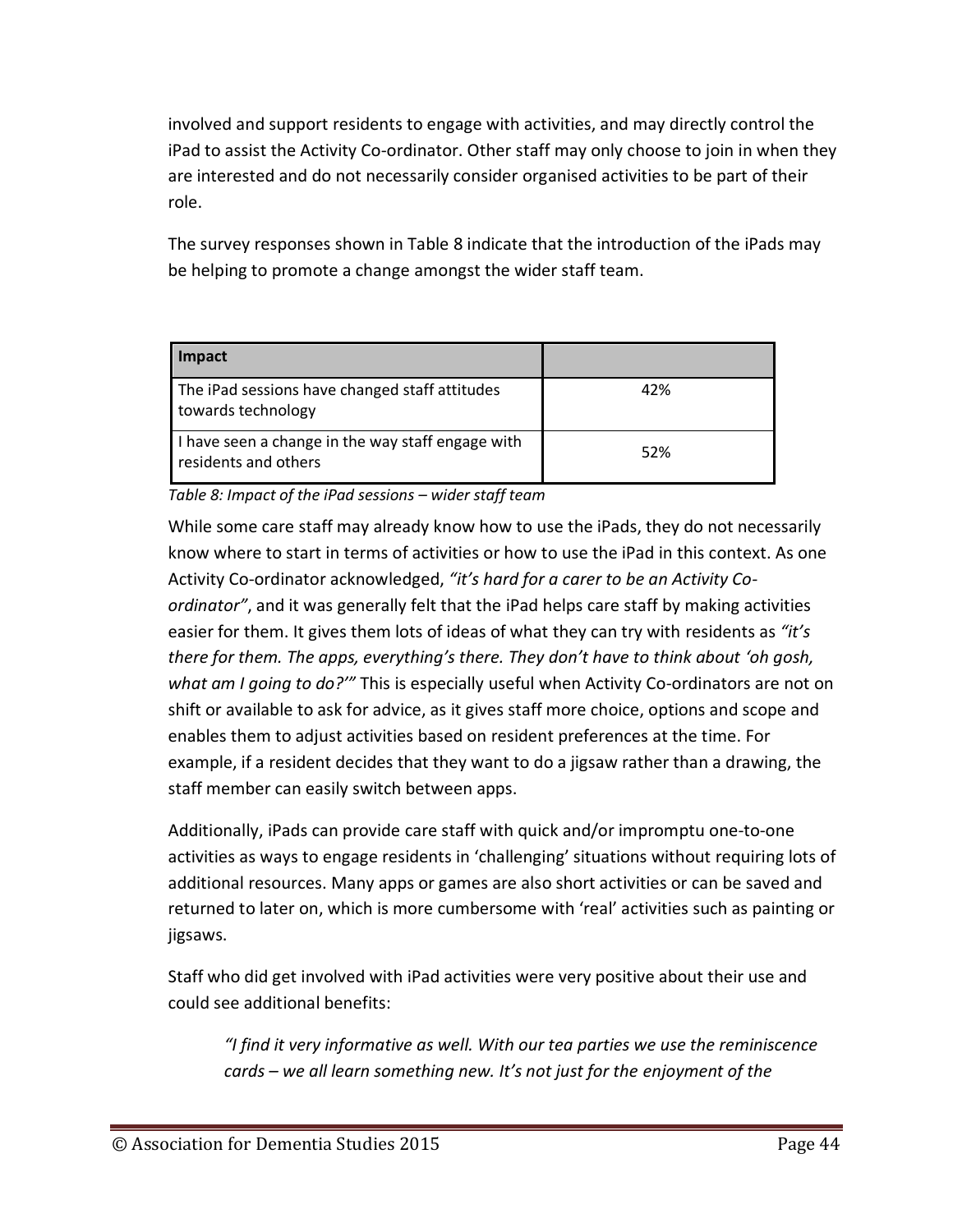*residents, it is for the enjoyment of the staff as well. It is like history we all learn something"*

# <span id="page-44-0"></span>**The iPad training sessions**

Although the iPad may be considered quite simple and easy to use, many Activity Coordinators had not used them before and cautious at the prospect. The initial challenge for the Customer Engagement Adviser in charge of the iPad training programme was therefore to help some people get over their own reservations and increase their confidence in using the iPad. The Customer Engagement Adviser also faced a challenge to deliver training that would be appropriate for all Activity Co-ordinators as *"the level of the technical abilities"* was very varied.

# <span id="page-44-1"></span>**The need for training**

While some Activity Co-ordinators had their own iPads at home and already knew how to use it, others had different levels of knowledge. Some Activity Co-ordinators felt that the iPad *"was scary at first"*, while younger staff in one home were happy with using an iPad but had less experience of running activities.

This mixed picture was reflected in the survey responses. Overall, the iPad training was necessary because although the self-rated level of previous computer/IT skills of the Activity Co-ordinators tended to be better than average [\(Figure 9\)](#page-44-2), most (56%) had little or no experience of using iPads.



<span id="page-44-2"></span>*Figure 9: Self-rated IT skills of Activity Co-ordinators prior to the project*

Those with previous computer/IT experience had mainly used iPads at home or for personal use (56%) rather than in a work capacity as only 15% of Activity Co-ordinators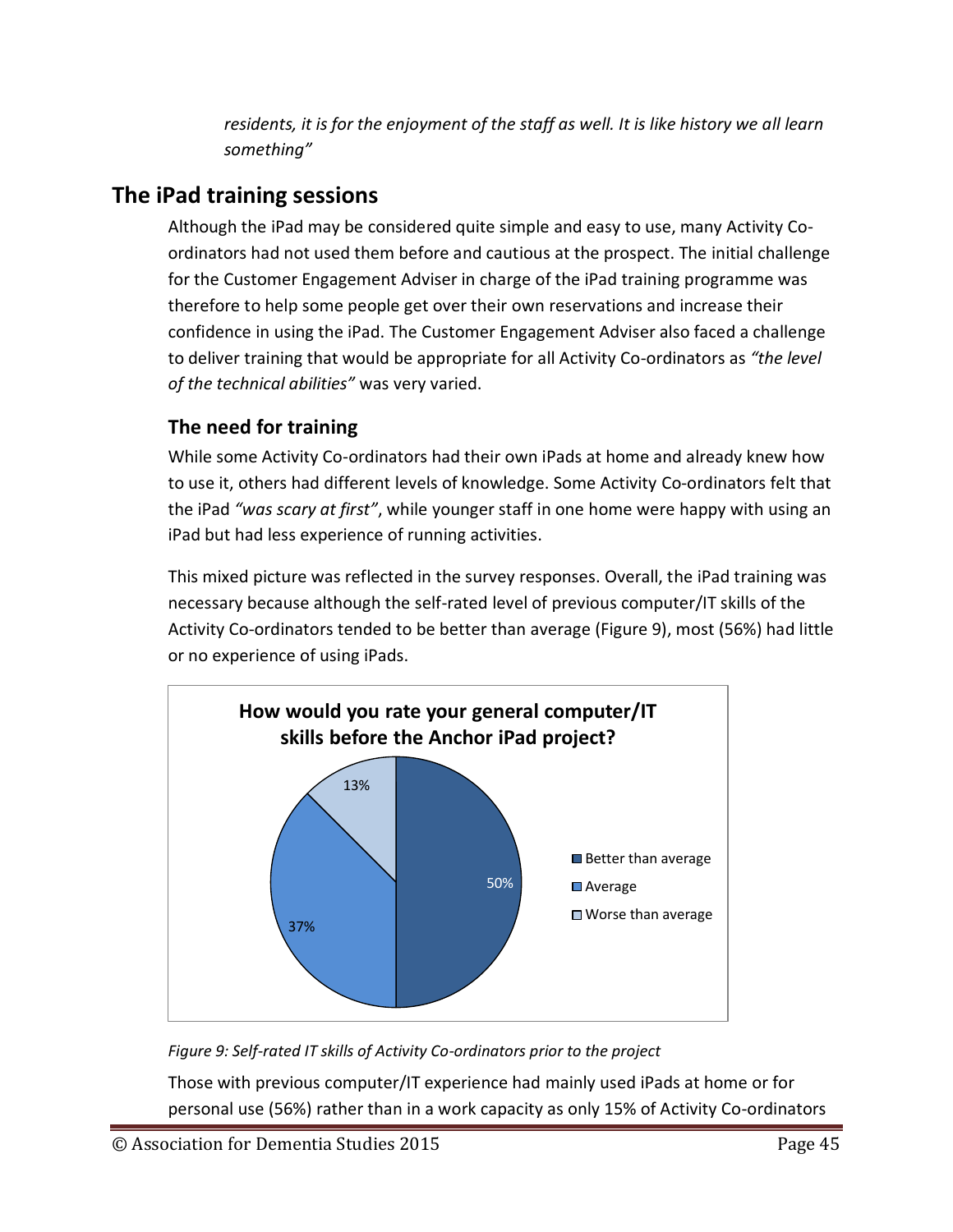said they had used the iPads in activity sessions. In addition, prior to the training 40% of Activity Co-ordinators said that they were 'not at all confident' about using iPads with residents, with a further 40% being 'somewhat confident'.

These results indicate that there was a definite need for the iPad training to enable the Activity Co-ordinators to feel suitably prepared and confident to use iPads as part of their activity sessions.

The survey responses indicated that 75% of Activity Co-ordinators have received training on how to use the iPads. Some of those who had not been trained commented that they would like to receive the training and felt that it would have been useful before being asked to start using the iPads in their care home. Reasons for not being trained were not always given, but in some cases it was because personnel within the care home had changed and while the previous Activity Co-ordinator had received training the new one had not.

### <span id="page-45-0"></span>**Training content and delivery**

A training pack was developed within Anchor to form the basis for a one-day iPad training course. The pack includes information for the trainer and covers topics such as:

- The resources needed by the trainer in order to deliver the training course;
- The resources required by each care home following the training:
	- o An iPad;
	- o An HDMI cable and adapter to enable the iPad to be connected to a television;
	- o A set of headphones;
	- o A stylus pen;
	- o An iPad charger.
- Background information for the project;
- Instructions on how to demonstrate the iPad, including:
	- o Functionality and features of the iPad;
	- o How to download and use a selection of free apps;
	- o How to use Skype, including how to manage resident expectations of what it is.
- An icebreaker activity based on the Anchor 'My Living Story';
- Data protection issues covering privacy, device security and online safety;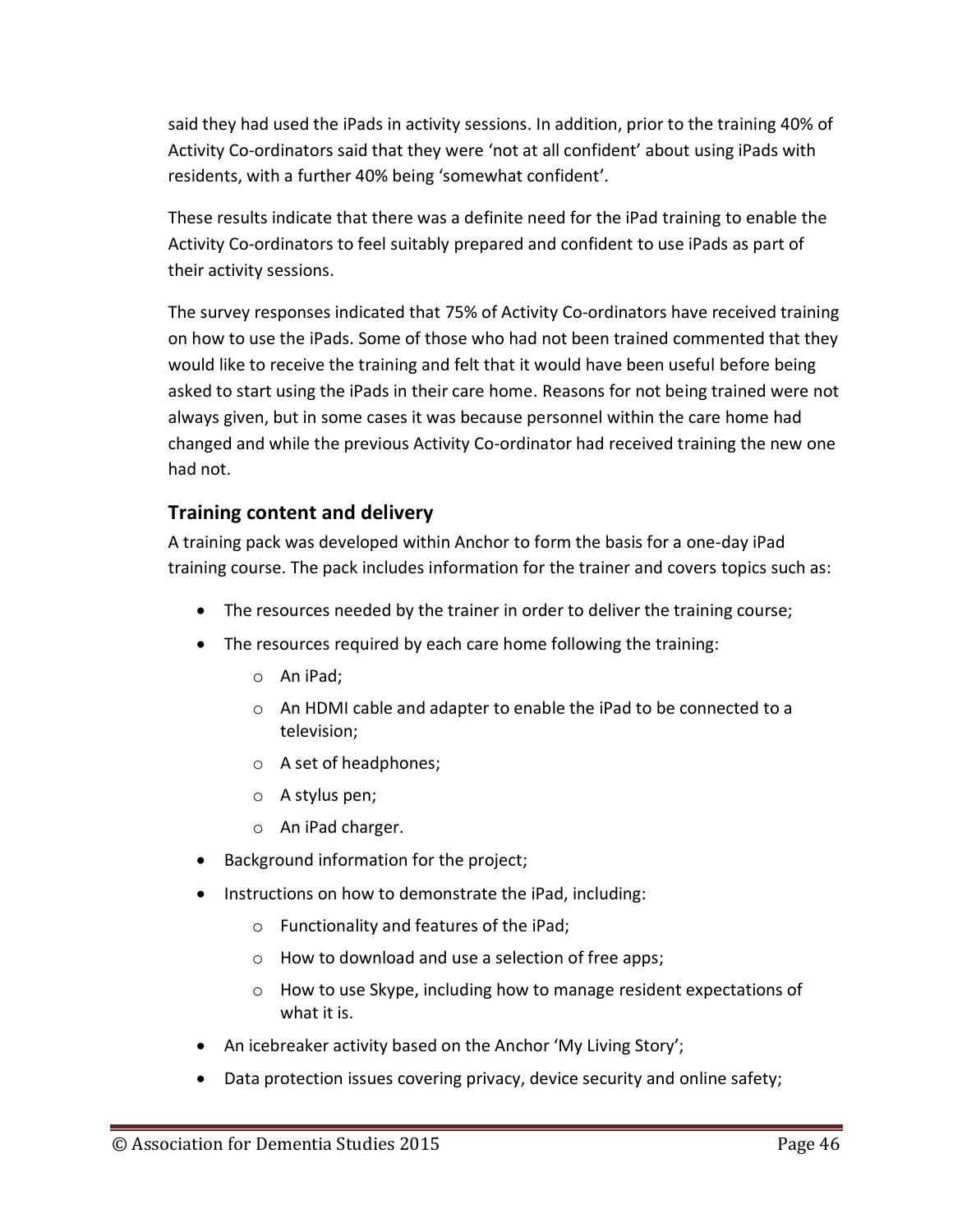- A group activity encouraging participants to design and develop an iPad session;
- A glossary of terms used during the training or relating to the iPad technology;
- A short test to assess whether participants have gained a basic level of knowledge about the iPads;
- An evaluation and feedback form for the participants.

Training sessions lasted anywhere between one hour and one day, with some Activity Co-ordinators receiving one-to-one training and others being trained as part of a larger group. Training could either take place in an Activity Co-ordinator's own care home or at an external location. In some homes only the Activity Co-ordinator was trained to use the iPad, while in other homes a wider group of staff were involved.

To supplement the training a series of 'self-help' training videos are available on the Anchor intranet. These are currently 'how to' videos focusing on practical and technical aspects of using the iPad, but it is understood that in the future work will be undertaken to increase the range of videos to cover topics such as the iPad being used in practice.

# <span id="page-46-0"></span>**Training feedback**

Most Activity Co-ordinators felt that the iPad training covered everything that they needed to know. There were also comments that indicated areas where the training could be improved. For example, some of the Activity Co-ordinators who had less experience of using iPads suggested longer training sessions, while others proposed the idea of refresher sessions.

Comments also highlighted the need to take into account different learning styles. For example, some Activity Co-ordinators liked the hands-on style of training as it gave lots of ideas of things to try. They also enjoyed doing their training in a group as it gave them the chance to meet other Activity Co-ordinators, share ideas and see how they use the apps. Other Activity Co-ordinators preferred a greater practical focus to the training and felt that they would benefit from more one-to-one sessions as a way of focusing on the individual needs of the learner.

The Activity Co-ordinators felt that the training was effective and suggested that it would be beneficial for other members of staff to be trained to use the iPads as well as the Activity Co-ordinators themselves. While this may be best achieved by staff undertaking the same training, it may also be possible for the Activity Co-ordinators to cascade their knowledge as 65% felt 'confident' or 'very confident' about showing other members of staff how to use the iPads with residents.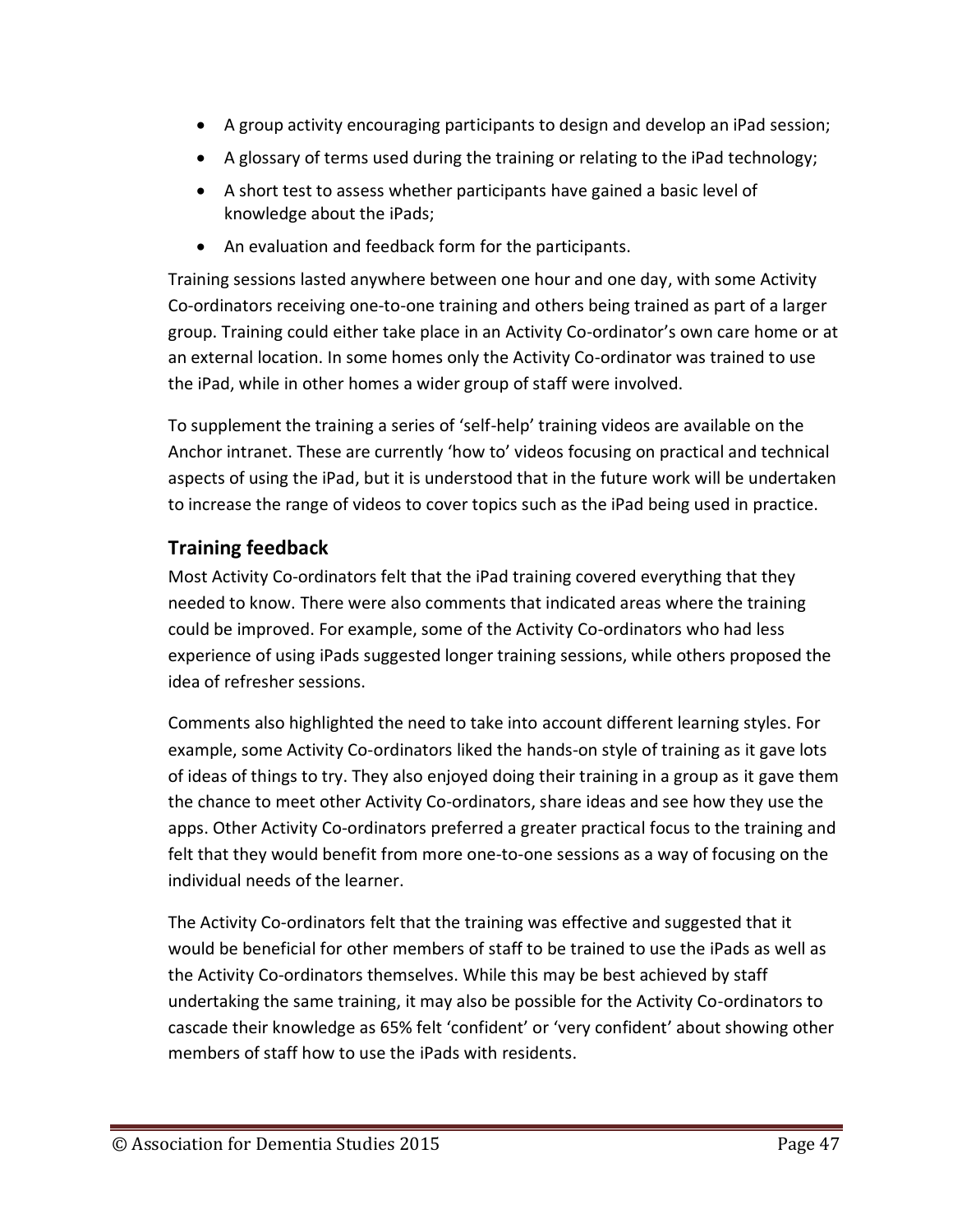## <span id="page-47-0"></span>**Impact of the iPad training**

Following the training, self-rated confidence in using the iPads increased considerably with a further improvement being seen after the Activity Co-ordinators had been able to use the iPads in practice [\(Figure 10\)](#page-47-2). Confidence was also high in terms of Activity Coordinators feeling able to share their newly-gained knowledge.



<span id="page-47-2"></span>

Some Activity Co-ordinators said that they were still not that confident to do things by themselves and looked to the Customer Engagement Adviser for help and advice as they were the point of contact following the training. Others felt that following the training there tended to be a lot of *"learning as you use it"* and trial and error as *"you just find out"* how to do things. This supports earlier suggestions that refresher session might be beneficial.

## <span id="page-47-1"></span>**Training summary**

Prior to the training programme being implemented the Activity Co-ordinators had varied levels of knowledge and understanding of how to use iPads. Overall the training was well-received and helped to increase the Activity Co-ordinators' confidence. Our findings indicate a need for continued training and support, particularly for lessexperienced Activity Co-ordinators. Enabling a wider range of staff to access the training would also have a positive impact on the use of iPads within Anchor care homes.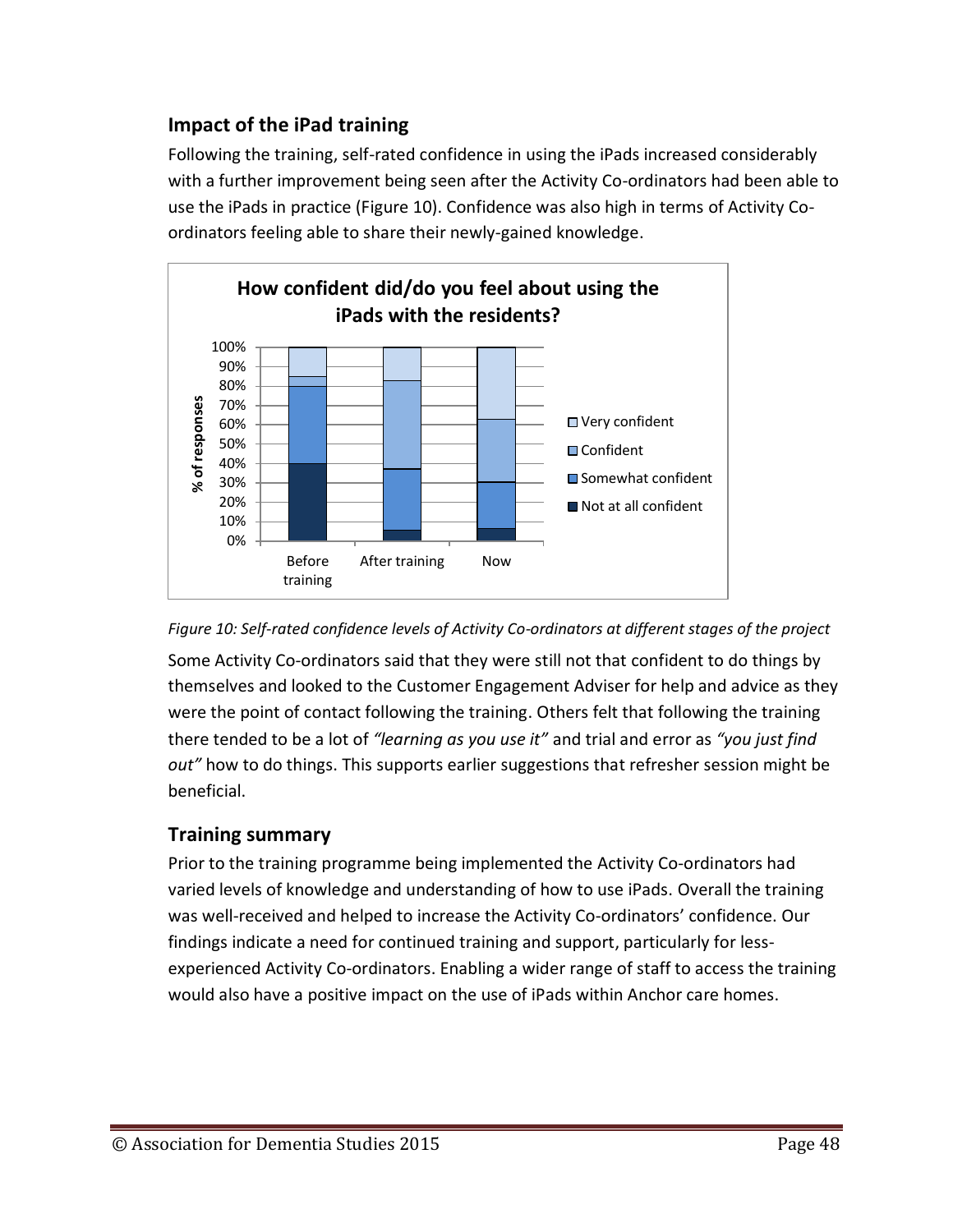# <span id="page-48-0"></span>Conclusions

The Anchor iPad project has made significant progress by introducing iPads into 63 care homes so far. This represents an excellent foundation for the future. The project has been well planned and executed and the phased approach adopted by Anchor has enabled learning to be integrated into the project in a continuous and sustainable way. The evaluation of the project indicates that the iPad can provide an effective and innovative way of engaging with individual residents and groups of residents with a mix of abilities and preferences.

A flexible approach has been adopted that allows the project to adapt to different levels of knowledge, experience and support across a large number of care homes.

# <span id="page-48-1"></span>**The Activity Co-ordinator role**

While Activity Co-ordinators are given guidance about activities in general, they ultimately have a certain amount of autonomy regarding the type, number and range of activities they provide. There is no set formula, allowing Activity Co-ordinators to adopt their own style of working. This supports and reinforces person-centred care by enabling the Activity Co-ordinators to meet the needs of their residents, but does mean that there is more emphasis and reliance on the skills of individual Activity Co-ordinators. The use of iPads can potentially support Activity Co-ordinators in their work through its flexibility and scope, and by making it easier to personalise activities.

The role undertaken by Activity Co-ordinators is valuable and complex. They are required to respond to the needs and preferences of different residents on a day-to-day basis, requiring flexibility and a broad knowledge of their residents and activities in general.

Ultimately, a successful session *using* the iPad depends on having the right people with the right skills. You will not necessarily have a successful session *because* of the iPad.

## <span id="page-48-2"></span>**iPad use**

The Anchor care homes that took part in this evaluation provide a good balance of activities using iPads and a good balance of one-to-one and group activities. The flexibility and relative simplicity of the iPads help to make activities inclusive for all residents regardless of abilities and make iPads a useful means of bringing residents together and promoting interaction between them.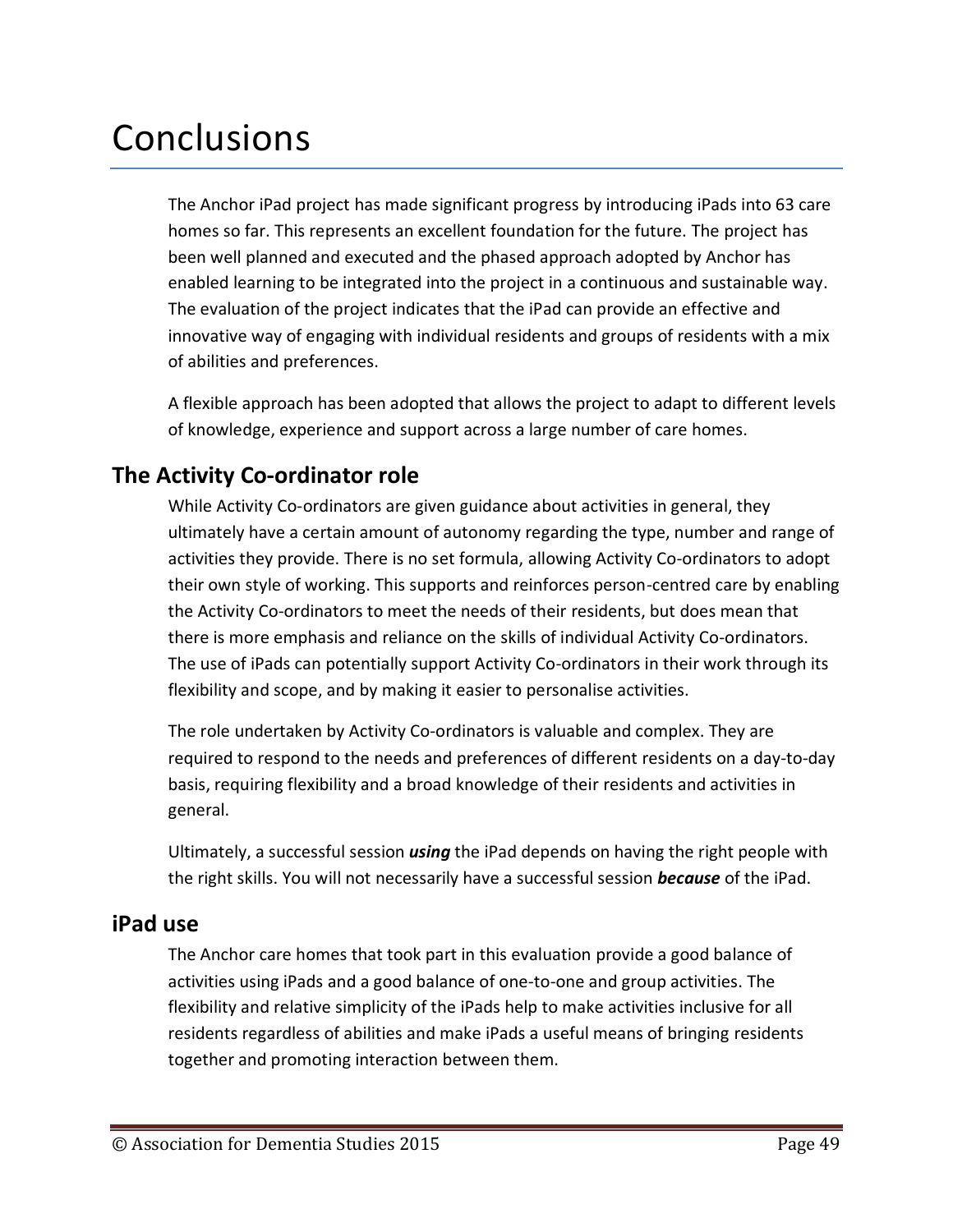Successful incorporation of an iPad into an activity session depends on a number of factors:

#### *The Activity Co-ordinator*

- Availability and working hours, which can affect planning, preparation and delivery of sessions;
- Training and experience:
	- o Knowing how to use the iPad and what it is capable of.
	- o Knowing how to run activities in general.
- Confidence and comfort with using the iPad.

#### *The residents*

 Willingness of residents to engage with the iPad. It is not for everyone, and some residents may not want to use it at times or at all.

#### *The care homes*

- The number of iPads available in a care home, which might determine how widely and frequently they can be used;
- Opportunities for the wider staff team to engage with activities in general, and in particular when iPads are used.

# <span id="page-49-0"></span>**Impact and benefit**

The iPads have helped to enhance engagement with residents by giving care staff – not just Activity Co-ordinators – lots of options and ideas, and providing everything they need in one place.

The iPad sessions were well-received by all those involved, with two main types of activity demonstrating the most positive impact for residents:

- 1. Sessions where the resident directly controls the iPad and can see how their actions affect what is happening on the screen;
- 2. Sessions that encourage conversation and engagement, where the iPad is used in a supporting and enhancing role.

# <span id="page-49-1"></span>**Training**

The varying levels of knowledge and understanding of how to use iPads seen amongst the Activity Co-ordinators highlights the importance of the training programme that Anchor has implemented and the benefit of ongoing training and support, especially for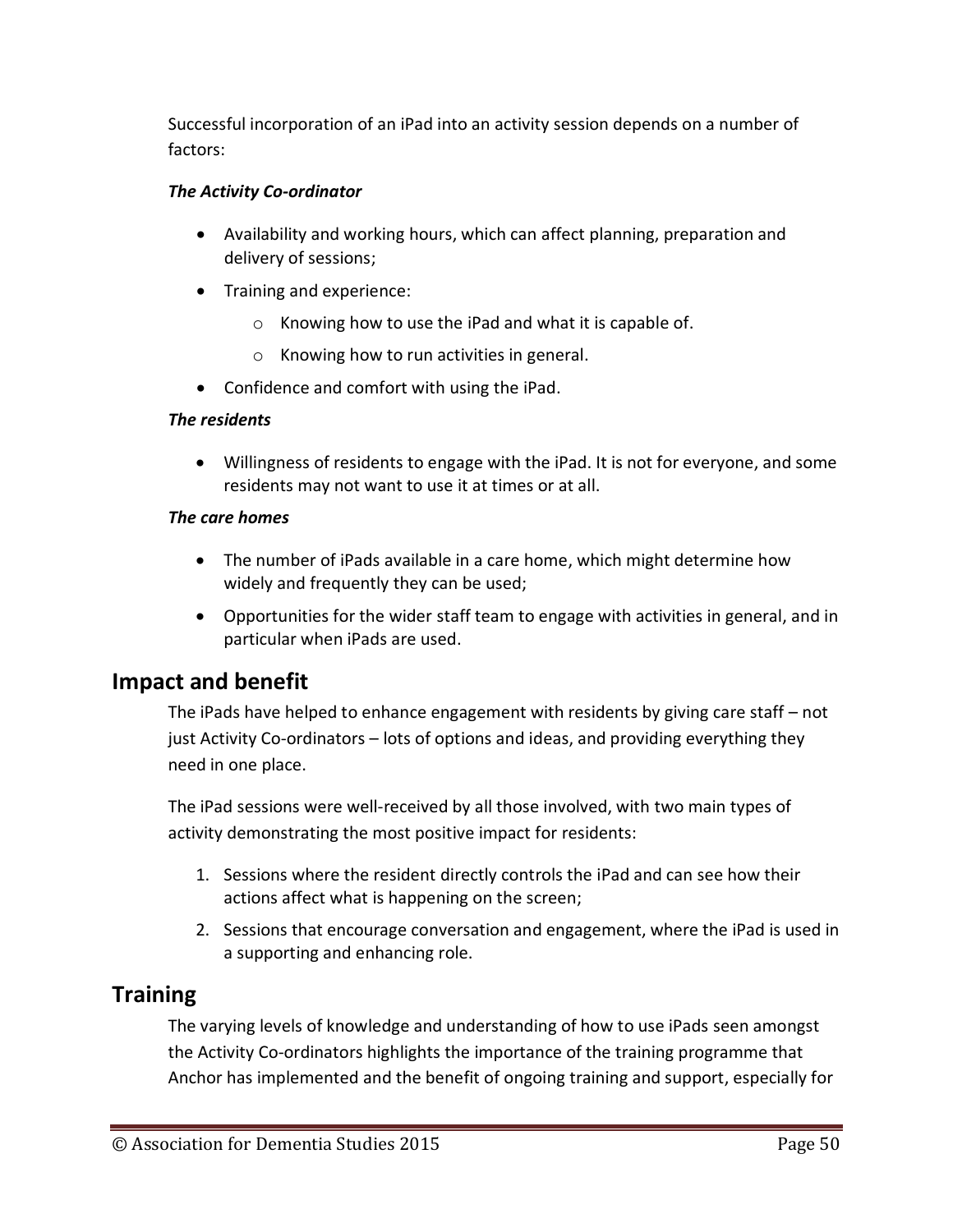less-experienced Activity Co-ordinators. The training was well-received and has helped to increase the Activity Co-ordinators' confidence in using the iPads.

# <span id="page-50-0"></span>**Maximising potential**

While the iPad project has made a strong start, some areas that could be explored more as the project continues were identified, including:

## <span id="page-50-1"></span>**Residents with their own iPads**

Over time it is likely that more residents will buy their own iPads or have them when they move into a care home. Consideration is required of how best to support this development might include spending time with the resident to show them how to use certain features, or providing training or support from an external source if appropriate.

## <span id="page-50-2"></span>**Engagement with relatives**

Relatives are often not aware of the iPads or what is possible with them. Relatives are an important part of many residents' lives and have a wealth of knowledge that Activity Co-ordinators could benefit from, including ideas on how iPads could be used to engage with residents. iPads could also be used to develop and enhance relationships between care homes and relatives by using photographs and emails to reinforce the positive activities and events that take place. Skype can also be used to keep relatives and residents in touch with each other, and while some homes currently offer this option it has not been widely adopted.

# <span id="page-50-3"></span>**Using the iPad to the full**

Using the iPad as a tool should not be seen as a negative as it can enhance an activity when used in this way, but there are occasions when an iPad could be used differently. For example, during an activity such as a quiz, rather than using the iPad as a tool by having the questions on it, it could be used as a resource to play songs and video clips or show images that tie-in with the questions and answers to help prompt residents or encourage conversation.

# <span id="page-50-4"></span>**Building on previous research**

Although touchscreen tablets are gradually being used more widely in care homes, they are not yet commonplace or systematic. The Anchor iPad project is therefore building on previous research in this area and helping to break new ground by instigating a widespread rollout of iPads across all of its care homes, together with an accompanying training programme for its Activity Co-ordinators and a comprehensive evaluation.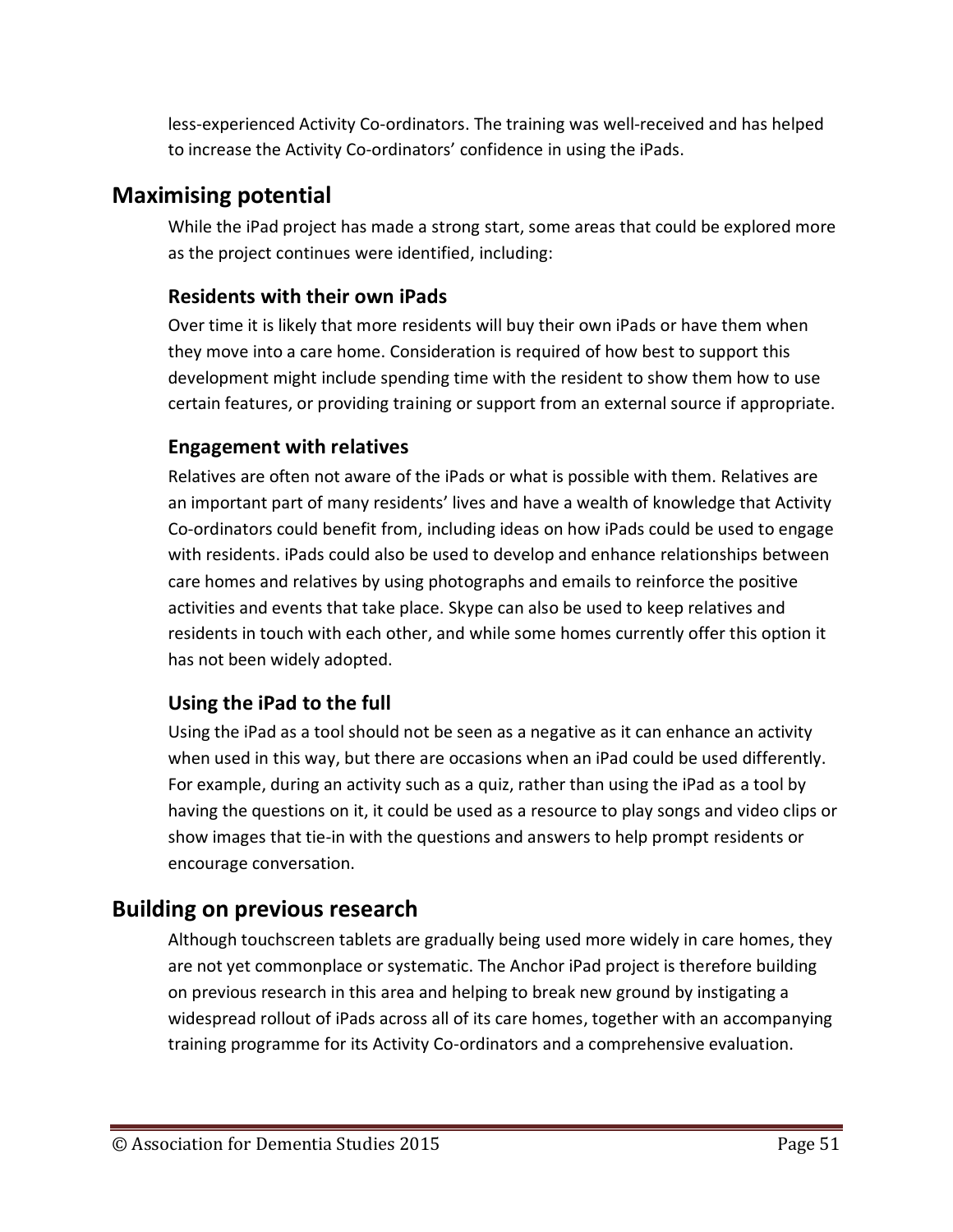The findings from this work indicate the variety of one-to-one and group activities that can successfully incorporate iPads, highlighting their diversity and flexibility. It has also been shown that an iPad can be used in different roles within activities, complementing rather than replacing existing practical or 'traditional' activities as well as providing new opportunities and ideas.

# <span id="page-51-0"></span>**Final thoughts**

With an ageing population and a rapid increase in the number of people living with dementia, there is a growing recognition of the potential for technology to be embedded across all aspects of care, including care homes. The Anchor project to systematically introduce iPads into all of their care homes represents an innovative and significant step in taking this agenda forward. The evaluation of the Anchor iPad project provides evidence of the advantages of this approach to supporting care home residents with dementia and presents recommendations for good practice in this area.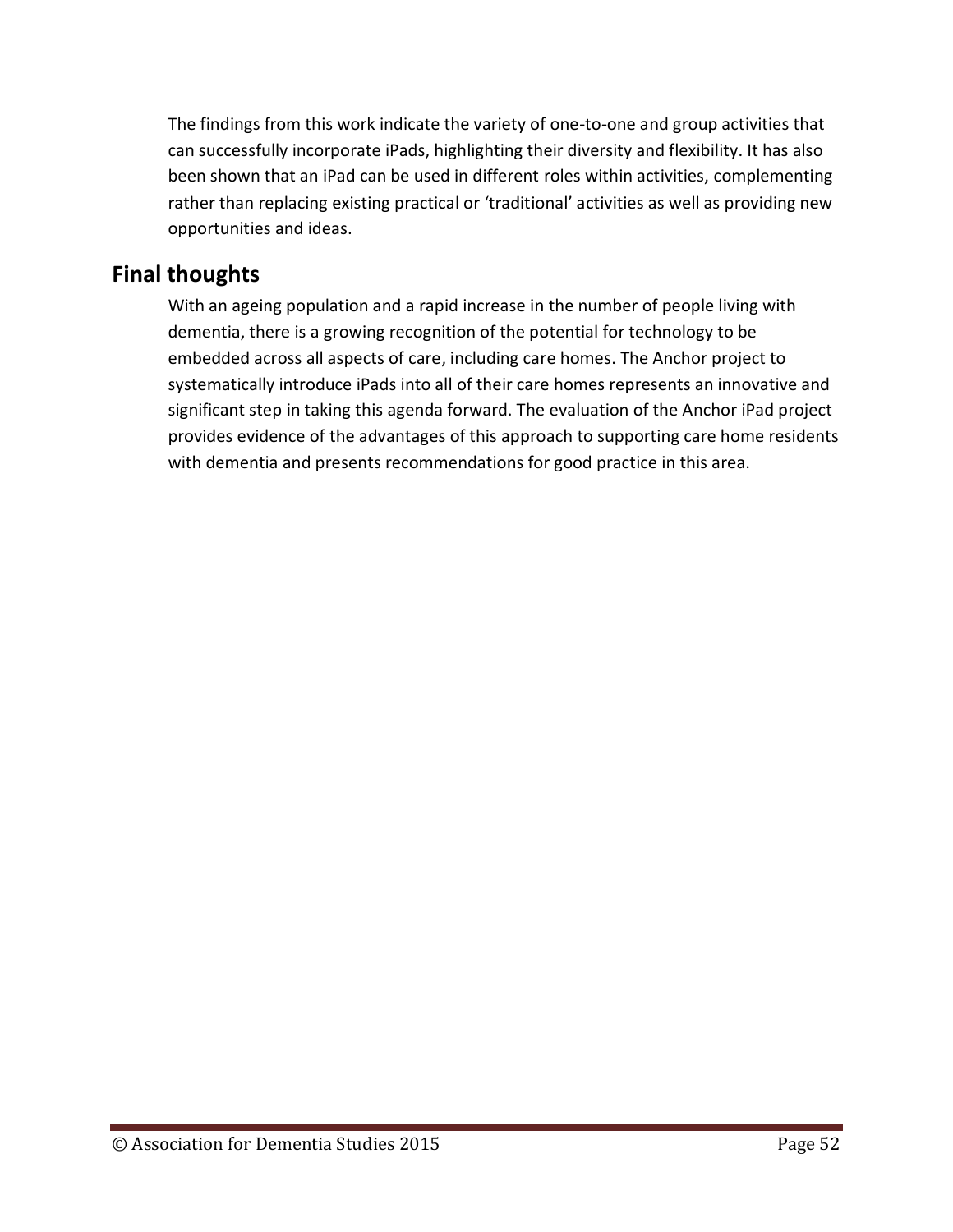# Good practice guidelines

The following good practice guidelines are based on the evaluation findings and learning from the iPad project work undertaken by Anchor.

# <span id="page-52-1"></span><span id="page-52-0"></span>**Activities and engagement**

#### **Person-centred**

iPads are not necessarily appropriate for everyone; their use should be based on individual abilities and preferences.

#### <span id="page-52-2"></span>**Planning and preparation**

Ensure the right people are in place to incorporate iPads into spontaneous and planned activities. Having a named individual with responsibility for iPad use with the right role and skills is key – in Anchor's care homes, Activity Co-ordinators are an essential part of the iPad programme.

Provide Activity Co-ordinators with an activity planning timetable.

It should be recognised that iPads are not intended to replace but enhance existing activities.

Recognise when an iPad is/is not appropriate and understand the different ways in which it can be used.

Support Activity Co-ordinators to become confident using the iPad and explore the different options that they provide.

Spend time trying new apps to identify potential issues, although some may only become apparent in practice. When residents do not like an activity or have an issue, try to clarify which aspect is the problem to help when planning future activities.

Identify where residents may have difficulties using the iPad and have different additional extras available to try, such as a stylus.

#### <span id="page-52-3"></span>**Introducing iPads to residents**

Explain what the iPad is and how to use the touchscreen. When encouraging residents to use the iPad directly, start with activities where there is less likelihood of 'going wrong' to maximise the possibility of the resident having a positive experience.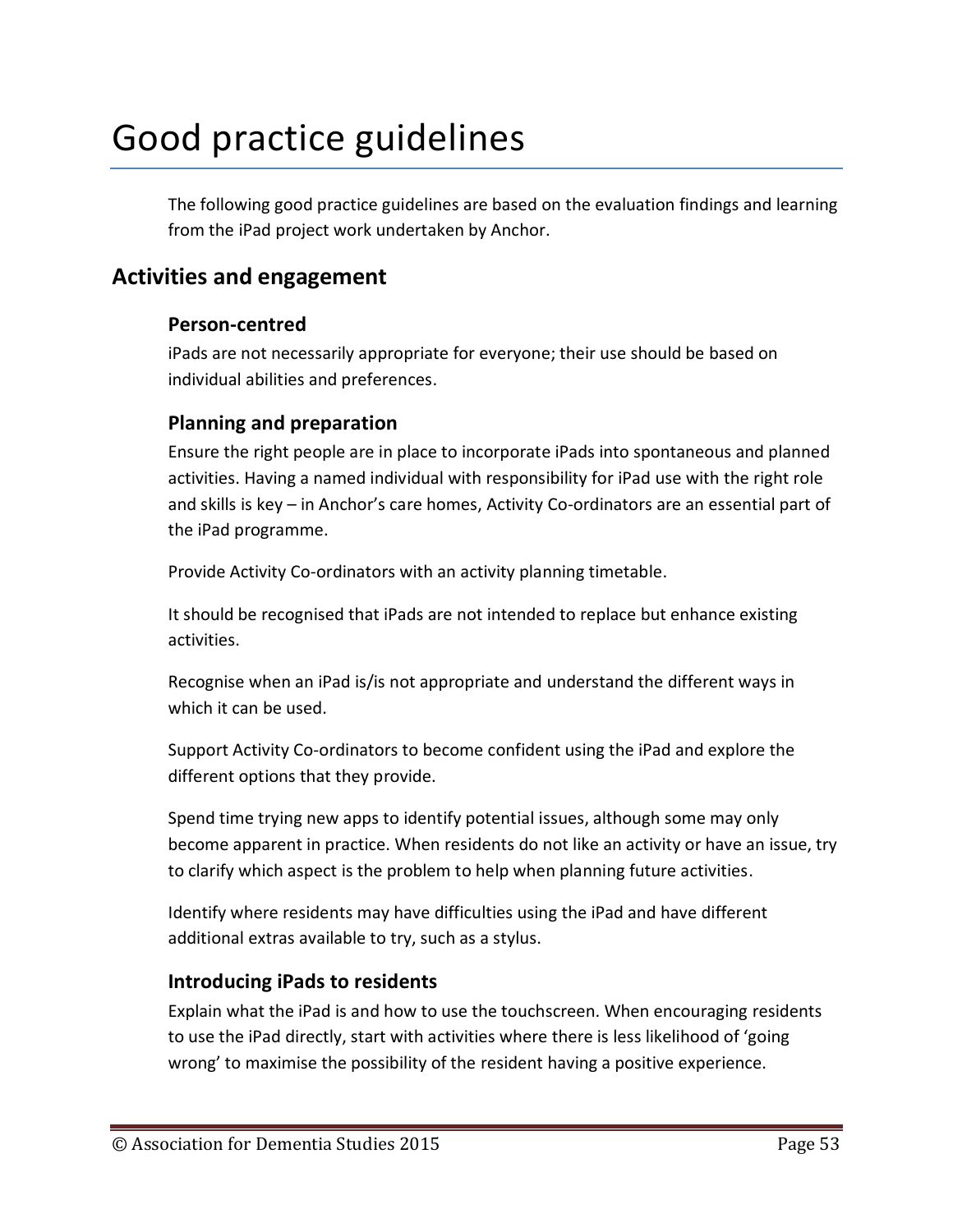Make residents aware of the iPad but let them set the pace for engaging with in and to what extent they want to be involved.

Slowly introduce the iPad to residents and have alternative activities available if they do not want to engage with it.

### <span id="page-53-0"></span>**Involving people**

Adjust the use of the iPad depending on who is part of a session to find out what works best for them.

#### *Residents*

Encourage residents to use the iPad directly if they are interested and able.

Provide residents with regular opportunities to directly use the iPad. Do not assume that because a resident uses an iPad in one session they will want to use it again and vice versa.

Give residents the chance to make their own decisions rather than always choosing for them.

Use iPads with a range of residents and see it as an opportunity to bring different residents together.

Be aware when residents have their own iPads and have staff with appropriate skills to support them.

Use iPads to provide visual memory triggers to encourage reminiscence with people with dementia.

Include interactive elements in iPad sessions to promote resident engagement and conversation.

#### *Relatives*

Make relatives aware of how and when iPads are used in the care home and encourage their input.

Involve relatives in iPad activity sessions and recognise the knowledge they bring with them.

Use the iPads to improve communication with relatives through options such as photographs and Skype.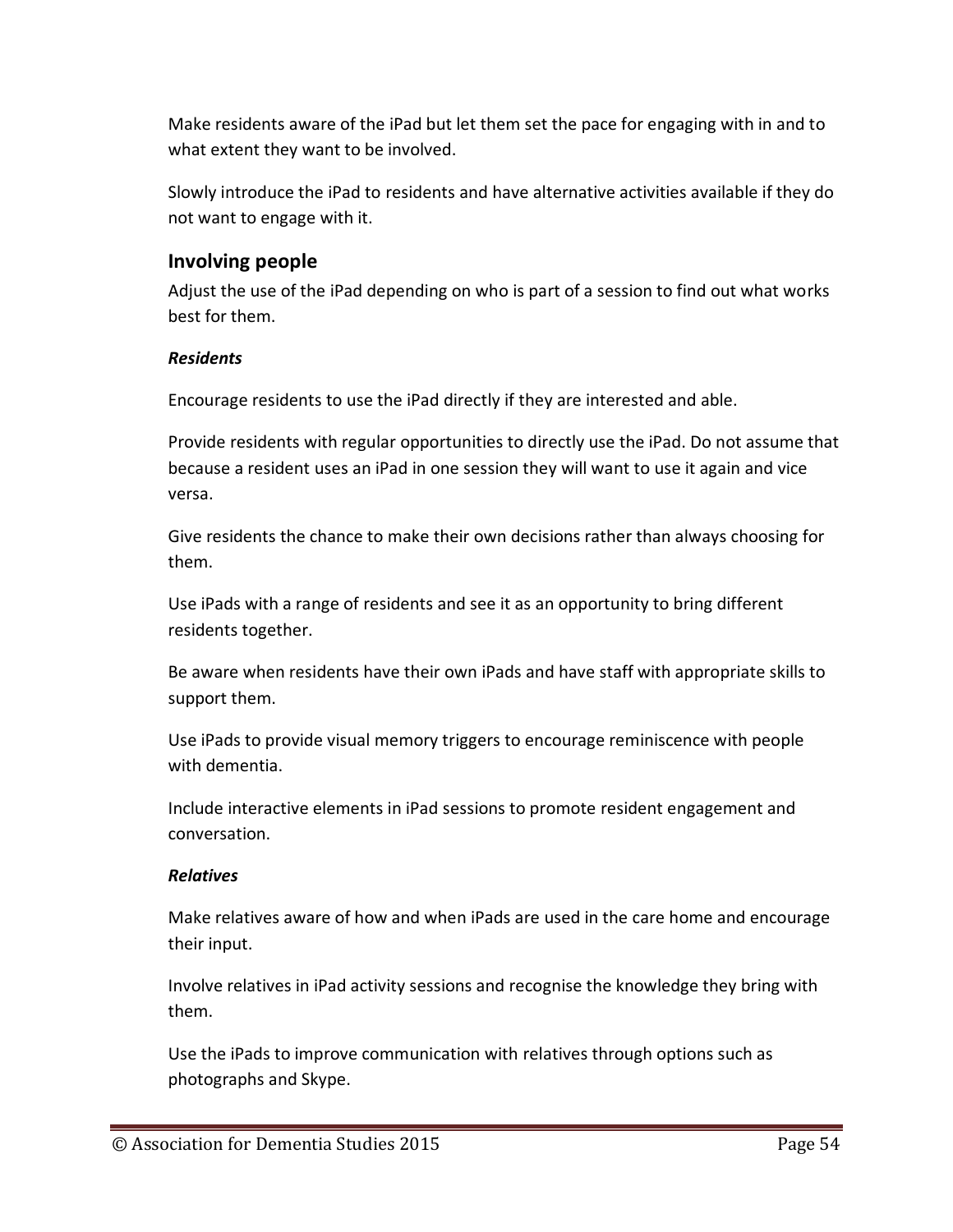#### *The wider staff team*

Encourage the wider staff team to engage with iPad activity sessions.

Encourage staff to support the Activity Co-ordinators.

Encourage staff to become familiar with the iPad and apps that can be used for quick or impromptu activities.

#### <span id="page-54-0"></span>**Variety and flexibility**

Activity Co-ordinators and staff should be able to use the iPad in activity sessions, but not be reliant on it.

Offer a flexible range of activities of different types in order to provide person-centred care.

Use a range of engagement techniques rather than relying on the iPad.

Connect the iPad to a television screen, especially for group activities, to make images larger as necessary.

## <span id="page-54-1"></span>**Training – a consistent and widespread programme**

Adopt a consistent training approach for all care homes.

#### <span id="page-54-2"></span>**Provision of training**

Provide Activity Co-ordinators with training and time to become confident and comfortable when using the iPad.

Provide iPad training to all Activity Co-ordinators to ensure they have a minimum level of skill when using iPads in activity sessions.

Provide consistent iPad training across all care homes to ensure Activity Co-ordinators are working from the same baseline.

Provide iPad training in a timely fashion to ensure all care homes have an appropriatelytrained member of staff.

Provide iPad training to a wider pool of staff, not just the Activity Co-ordinators within a care home.

Care home managers and the wider staff team should have appropriate training to enable them to support the Activity Co-ordinator.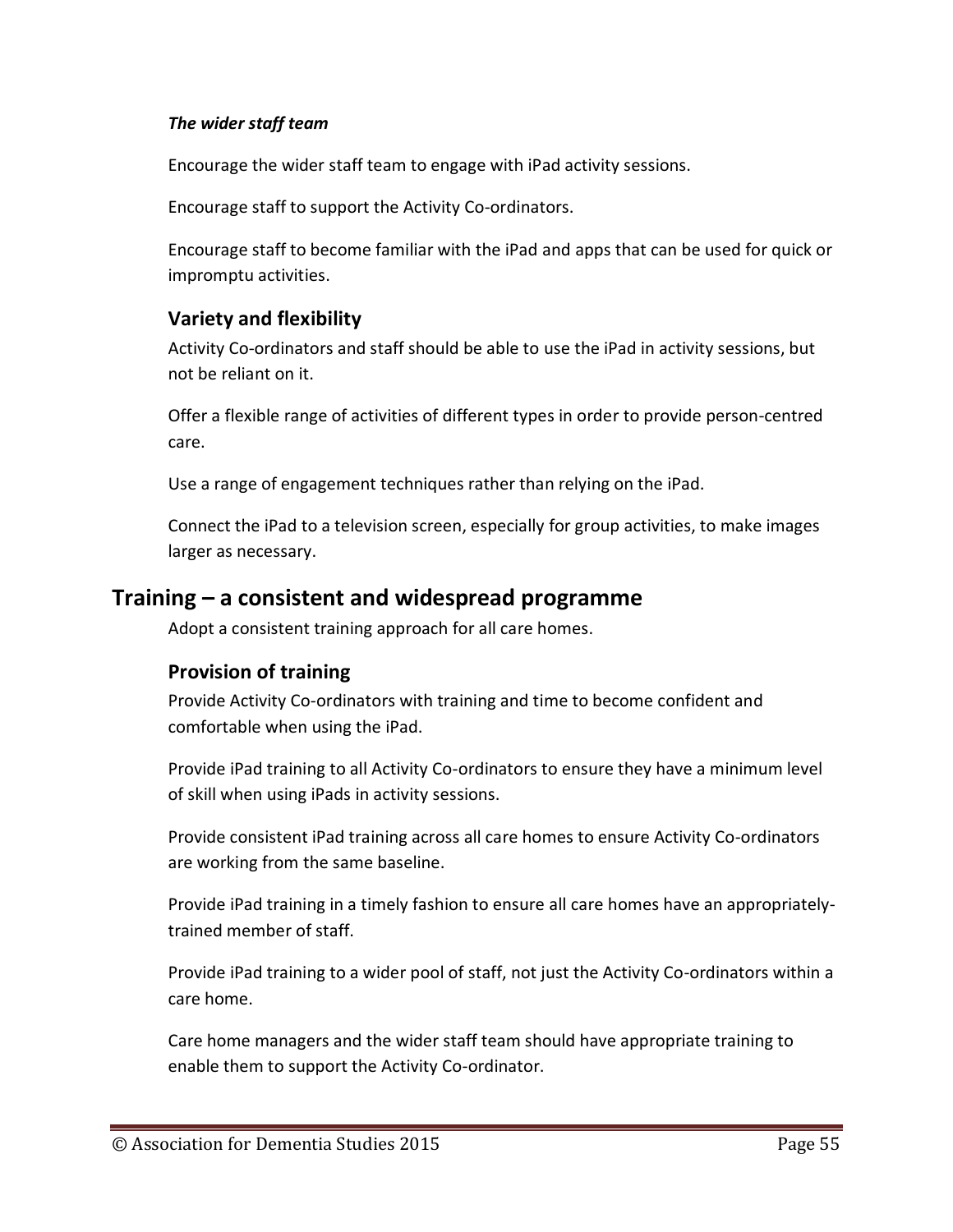## <span id="page-55-0"></span>**Content and knowledge**

Ensure that Activity Co-ordinators know how to adjust iPad settings to maximise usability, particularly for people with dementia.

Provide Activity Co-ordinator training on how to deal with updates and apps. Regularly check for updates to ensure they are installed before the iPad is needed.

Activity Co-ordinators should be aware of the various apps available on the iPad and how to use them, including video calling.

Include 'hands-on' practical aspects to the iPad training to give Activity Co-ordinators experience of actually using the different apps.

# <span id="page-55-1"></span>**Support infrastructure and processes**

Provide support for Activity Co-ordinators within care homes. Do not expect them to assume sole responsibility for iPad activities.

Support Activity Co-ordinators to use the iPads for a core set of activities across all homes.

### <span id="page-55-2"></span>**Ongoing support**

Following the initial training, check with the Activity Co-ordinators to see if all their training needs have been met and address any outstanding issues accordingly.

A peer support network for Activity Co-ordinators should be established and promoted.

An appropriate technical support system should be in place for the Activity Coordinators.

Have a system for making Activity Co-ordinators aware of potential options available to address technical issues that they may encounter, or where to look for solutions.

Provide ongoing support for Activity Co-ordinators to ensure they can use iPads to their full potential.

## <span id="page-55-3"></span>**Practicalities**

Have one person primarily responsible for the iPad and a process for keeping it secure. This should be flexible and proportionate, and should not hinder use of the iPad.

Encourage Activity Co-ordinators to share their knowledge with other staff. Provide iPad training to the wider staff team.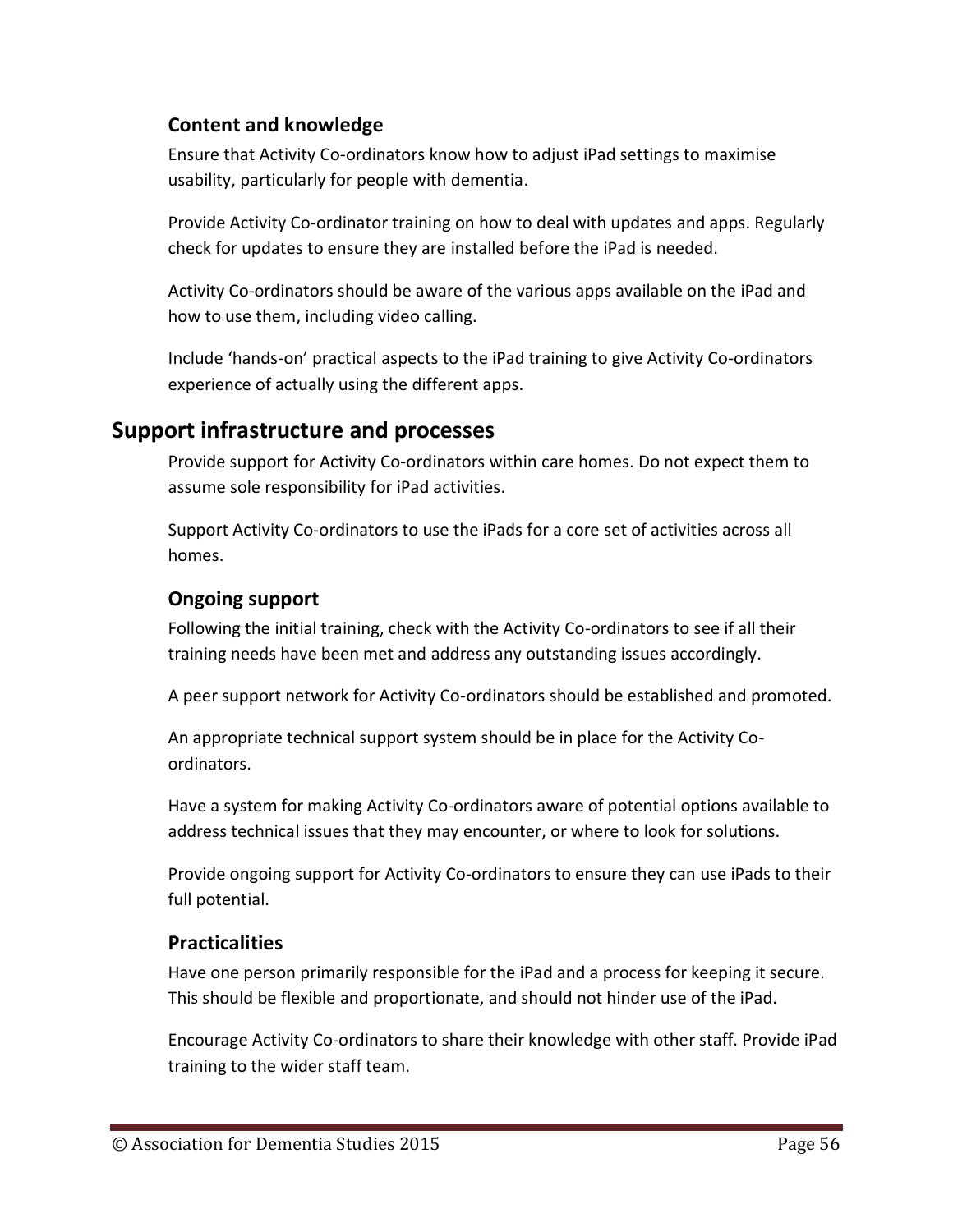To increase their use, make iPads available to a wider pool of staff, not just the Activity Co-ordinators within a care home.

Ensure that the iPad is accessible at all times to maximise its potential for ad-hoc use.

# <span id="page-56-1"></span><span id="page-56-0"></span>**Technology**

# **Planning and preparation**

Find out which tablet device is most appropriate for the care home.

Ensure that the choice of tablet device is appropriate for the anticipated use.

While one iPad per care home can and does work well, the number of iPads should be based on the number of residents and the number of staff able to use the iPad. If there are different areas within a home it may be useful to have one iPad per area.

Ensure that the Wi-Fi/broadband infrastructure covers all areas within a care home where iPads may be used, including the garden.

Have a variety of apps and activities available/pre-loaded on the iPad.

# <span id="page-56-2"></span>**Technical support and extras**

Use of the iPad will be less restricted if the technical capability to connect the iPad to a television is available.